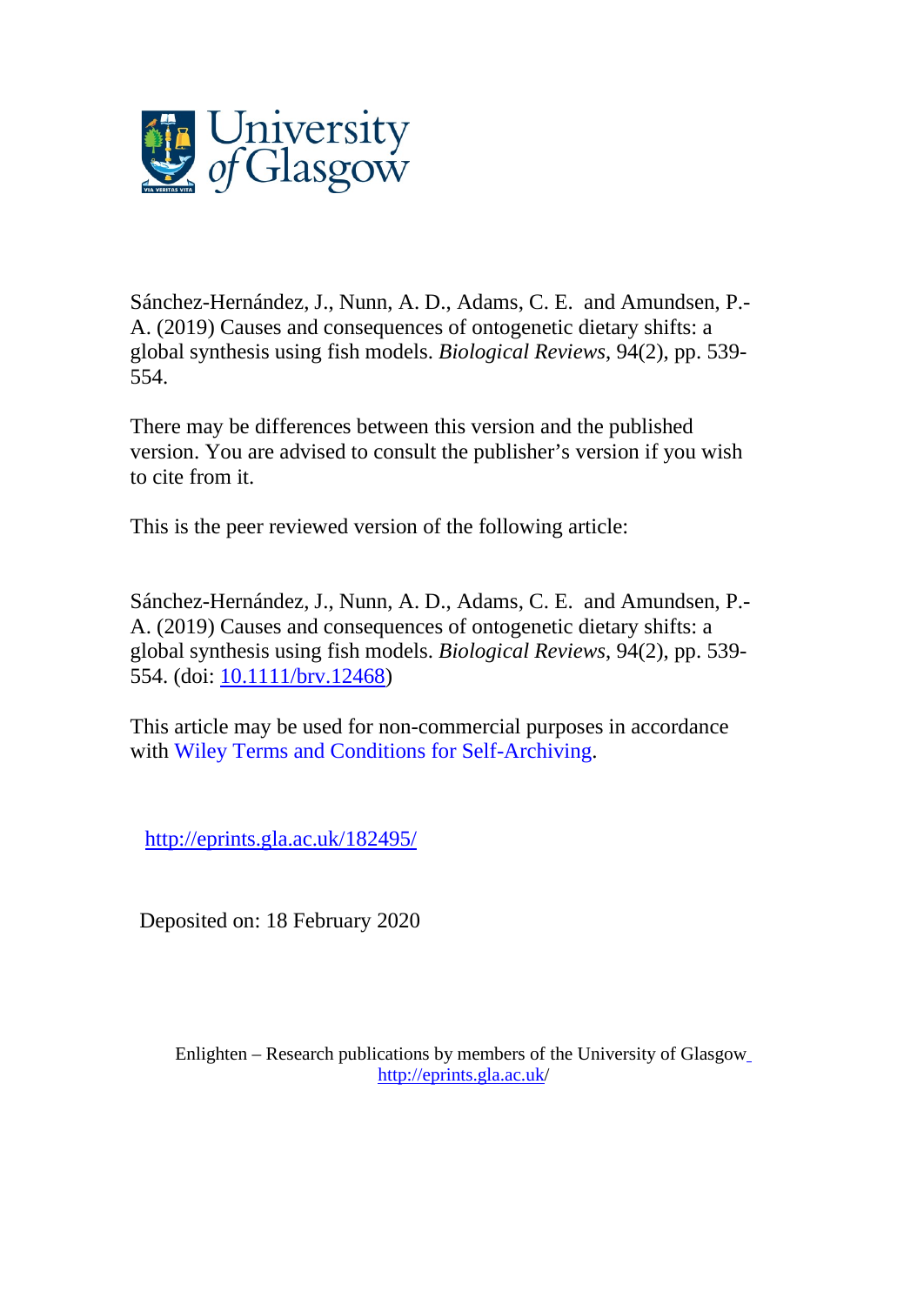This is the peer reviewed version of the following article: Sánchez‐Hernández, J. , Nunn, A. D., Adams, C. E. and Amundsen, P. (2019), Causes and consequences of ontogenetic dietary shifts: a global synthesis using fish models. Biol Rev, 94: 539-554. , which has been published in final form at https://doi.org/10.1111/brv.12468. This article may be used for non-commercial purposes in accordance with Wiley Terms and Conditions for Use of Self-Archived Versions.

## **Causes and consequences of ontogenetic dietary shifts: a**

# **global synthesis using fish models**

- 
- 4 Javier Sánchez-Hernández<sup>1,\*</sup>, Andy D. Nunn<sup>2</sup>, Colin E. Adams<sup>3</sup> and Per-
- Arne Amundsen<sup>4</sup>
- 
- 1 *Departamento de Zooloxía, Xenética e Antropoloxía Física, Facultade de Bioloxía,*
- *Universidade de Santiago de Compostela, Campus Vida s/n, 15782, Santiago de*
- *Compostela, España*
- 10 <sup>2</sup>Hull International Fisheries Institute, School of Environmental Sciences, University of
- *Hull, Hull, HU6 7RX, UK*
- 3 *Scottish Centre for Ecology and the Natural Environment, Institute of Biodiversity,*
- *Animal Health and Comparative Medicine, University of Glasgow, Rowardennan,*
- *Glasgow, G63 0AW, UK*
- 4 *Department of Arctic and Marine Biology, Faculty of Biosciences, Fisheries and*
- *Economics, UiT The Arctic University of Norway, N-9037 Tromsø, Norway*
- 
- 
- **\***Author for correspondence (Tel.: +34 630 156 186; E-mail: [javier.sanchez@usc.es\)](mailto:javier.sanchez@usc.es).
- 
- ABSTRACT
- Ontogenetic dietary shifts (ODSs), the changes in diet utilisation occurring over the life
- span of an individual consumer, are widespread in the animal kingdom. Understanding
- ODSs provides fundamental insights into the biological and ecological processes that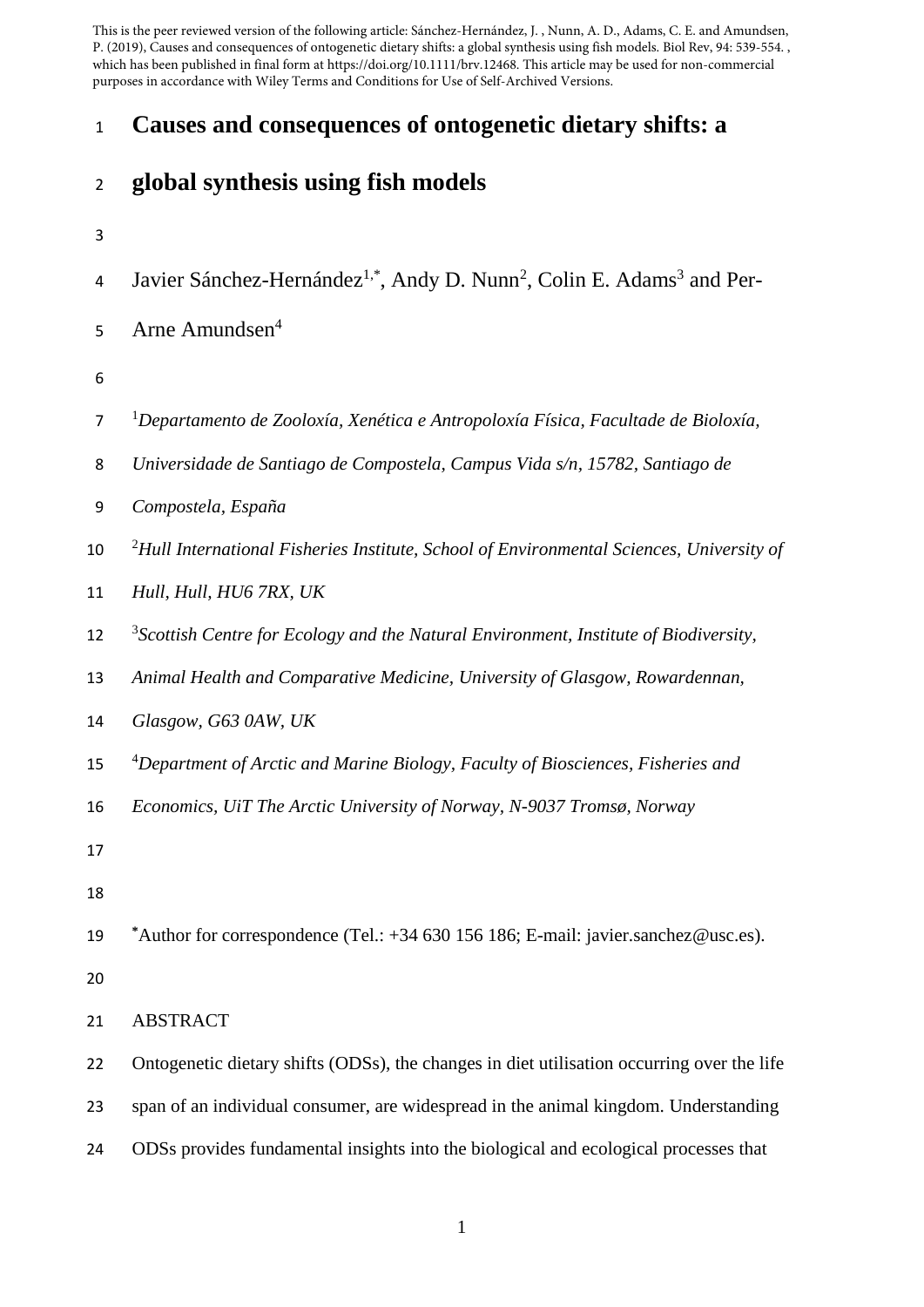function at the individual, population and community levels, and is critical for the development and testing of hypotheses around key concepts in trophic theory on model organisms. Here, we synthesise historic and contemporary research on ODSs in fishes, and identify where further research is required. Numerous biotic and abiotic factors can directly or indirectly influence ODSs, but the most influential of these may vary spatially, temporally and interspecifically. Within the constraints imposed by prey availability, we identified competition and predation risk as the major drivers of ODSs in fishes. These drivers do not directly affect the trophic ontogeny of fishes, but may have an indirect effect on diet trajectories through ontogenetic changes in habitat use and concomitant changes in prey availability. The synthesis provides compelling evidence that ODSs can have profound ecological consequences for fish by, for example, enhancing individual growth and lifetime reproductive output or reducing the risk of mortality. ODSs may also influence food-web dynamics and facilitate the coexistence of sympatric species through resource partitioning, but we currently lack a holistic understanding of the consequences of ODSs for population, community and ecosystem processes and functioning. Studies attempting to address these knowledge gaps have largely focused on theoretical approaches, but empirical research under natural conditions, including phylogenetic and evolutionary considerations, is required to test the concepts. Research focusing on inter-individual variation in ontogenetic trajectories has also been limited, with the complex relationships between individual behaviour and environmental heterogeneity representing a particularly promising area for future research.

 *Key words*: development-related dietary shifts, ecological dynamics, macroecology, predator–prey interactions, size-dependent mechanisms, trophic ontogeny.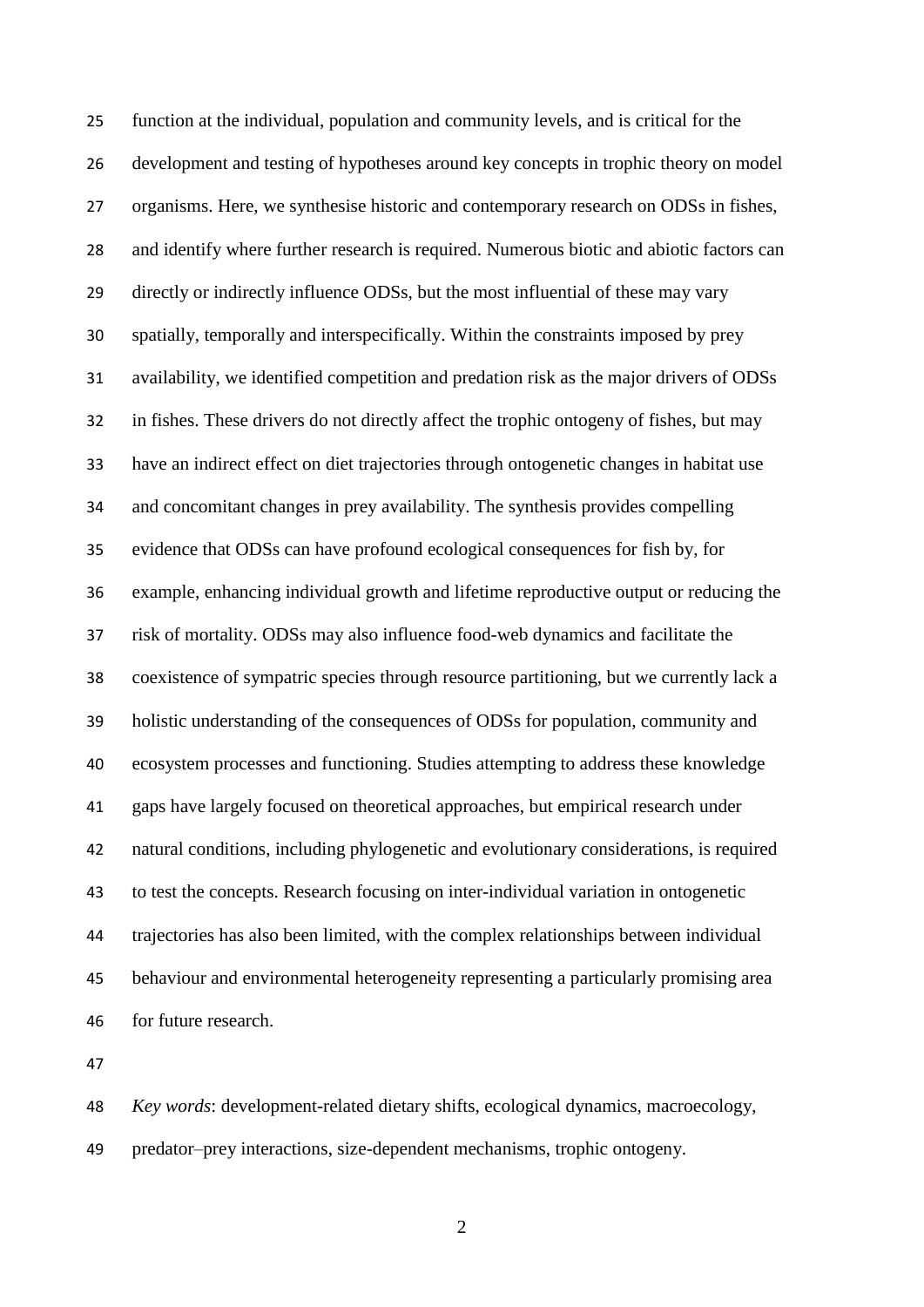CONTENTS I. Introduction II. The nature of ODSs III. Driving mechanisms (1) Predation risk (2) Competition (3) Prey availability and suitability (4) Habitat use (5) Morphological constraints (6) Swimming ability (7) Gut length (8) Metabolism and enzymes (9) Feeding behaviour and foraging modes IV. Consequences (1) Individuals, populations and communities (2) Food webs and ecosystem processes V. Conclusions VI. Acknowledgements VII. References **I. INTRODUCTION** Ontogenetic dietary shifts (ODSs), the changes in diet utilisation occurring over the life

span of an individual consumer, are widespread in the animal kingdom. ODSs have

been most extensively researched in insects, amphibians and fishes. The best-studied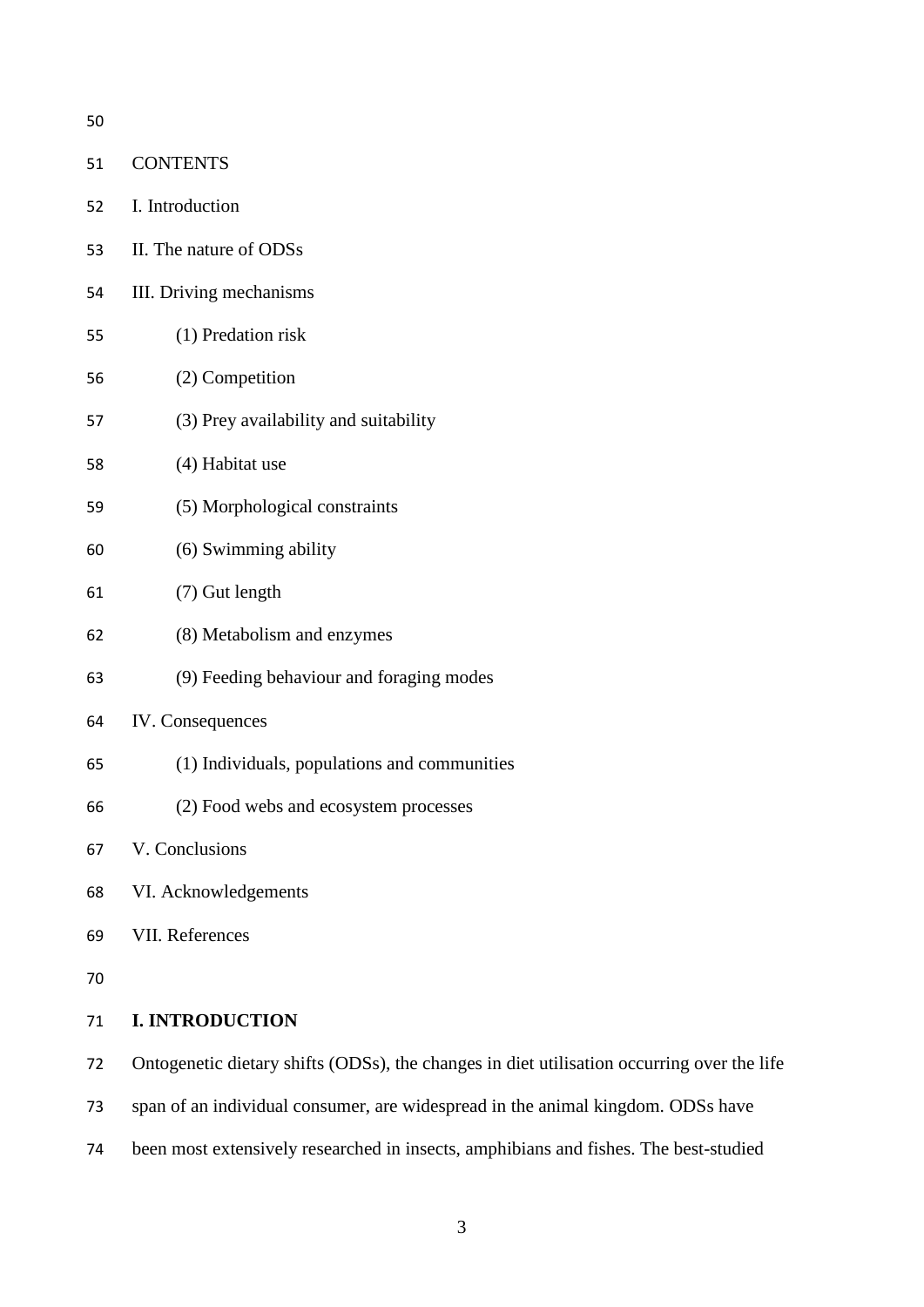examples in insects and amphibians are associated with metamorphosis and the sometimes extreme shifts in habitat use, such as between freshwater and terrestrial environments [Nakazawa (2015) and references therein]. By contrast, fishes typically inhabit the same environments throughout their lives (except for diadromous fishes), allowing an examination of other factors influencing ODSs and whether or not conclusions can be generalised among contrasting aquatic ecosystems (e.g. freshwater, brackish and marine). Fish have been useful model species in both empirical and theoretical studies of trophic ontogeny (e.g. Schellekens, De Roos & Persson, 2010; Nakazawa, 2015; Sánchez-Hernández & Cobo, 2018), with a steep increase in the number of publications over the last decade (Fig. 1). Despite this growing interest, the majority of research has addressed changes in diet composition during development or differences between size classes (e.g. Lukoschek & McCormick, 2001; Davis *et al*., 87 2011; Sánchez-Hernández & Cobo, 2016). In the early stages of the life cycle, many fish species prey upon phytoplankton, zooplankton or small macroinvertebrates, but may switch to larger macroinvertebrates, fish, plants or detritus later in development (Nunn, Tewson & Cowx, 2012; Huss *et al*., 2013). Conversely, generalist species, such as most salmonids, often forage on a wide range of aquatic invertebrates when small, but may include terrestrial invertebrates, fish, amphibians or rodents at larger sizes (Eloranta, Kahilainen & Jones, 2010; Jensen, Kiljunen & Amundsen, 2012; Sánchez- Hernández *et al*., 2013). Pronounced dietary shifts sometimes coincide with specific events in development, such as the transition from 'finfold' to 'finformed' larvae or 96 from larvae to juveniles (Nunn, Harvey  $&$  Cowx, 2007), but few studies have attempted to disentangle the potentially confounding influences of ontogeny (i.e. processes scaling with body size) on ODSs.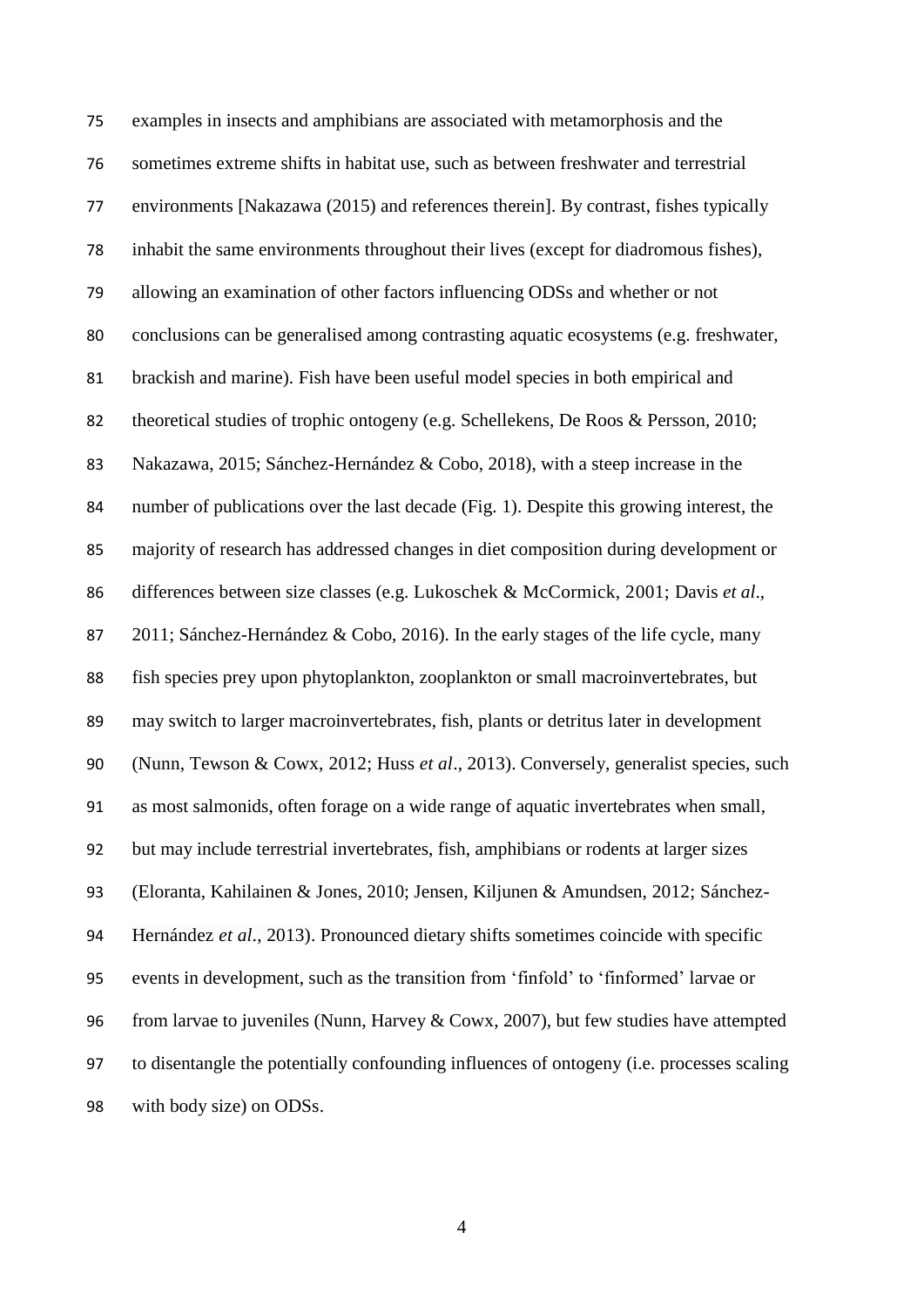Although ODSs in fishes are well documented (e.g. Amundsen *et al*., 2003; Kolasinski *et al*., 2009; Nunn *et al*., 2012), the majority of research has focussed on a small number of economically important species, and our comprehension of the exact nature of ODSs, the driving mechanisms and their consequences is incomplete. Nunn *et al*. (2012) described the occurrence of ODSs in a review of the foraging ecology of larval and juvenile fishes, but adults and the causes and consequences of ODSs were not explored. In particular, attempts to separate the drivers and consequences of ODSs have been equivocal. For example, many researchers have concluded that ODSs are related to the specific habitat requirements of prey following ontogenetic changes in habitat use by fish (e.g. Lukoschek & McCormick, 2001; Choi & Suk, 2012), but habitat changes can be a consequence of other drivers, such as changing predation risk or prey availability (e.g. Werner & Hall, 1988; Wu & Culver, 1992). Theory predicts that ODSs are influential in community and food-web stability (Schellekens *et al*., 2010; Miller & Rudolf, 2011; Rudolf & Lafferty, 2011; de Roos & Persson, 2013; van Leeuwen *et al*., 2013, 2014; Nilsson, McCann & Caskenette, 2018), but we currently lack a holistic understanding based on empirical evidence of their consequences for populations, communities, food-web dynamics and ecosystem processes and functioning. Because morphological, behavioural, physiological and life-history traits play an important role in foraging specialisation and define intra-specific trophic polymorphisms where they exist [Smith & Skúlason (1996) and references therein], identification of the role of traits linked with foraging should help to disentangle the causes and consequences of ODSs. However, little attention has been given to exploring specific events in fish ontogeny during which diets switch and during which rapid change in selection pressures could trigger evolutionary branching (Claessen & Dieckmann, 2002; ten Brink & de Roos, 2017). To overcome the challenges associated with this knowledge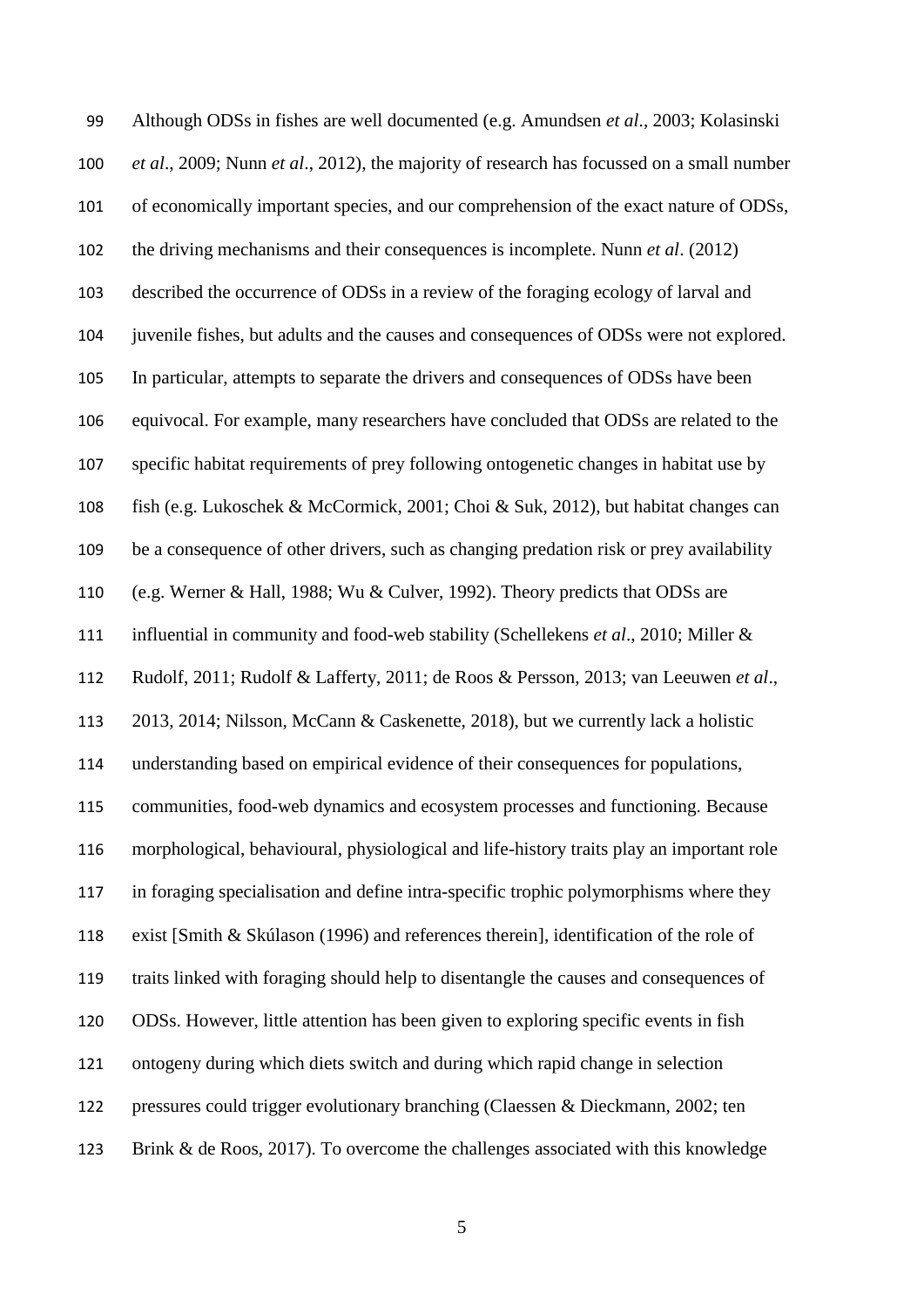deficit and equivocal conclusions, we aim to synthesise: (*i*) the biological concepts (i.e. the causes and consequences of ODSs), setting them in a broad ecological and evolutionary framework, and (*ii*) enhance our current understanding of the drivers and consequences of ODSs in fishes, using pertinent examples from marine and freshwater ecosystems. Understanding ODSs provides fundamental insights into the biological and ecological processes that function at the individual, population and community levels, and is critical to the development and testing of hypotheses around key concepts in trophic theory on model organisms.

## **II. THE NATURE OF ODSs**

 ODSs are often linked to other ontogenetic niche shifts, in particular habitat choice, 135 which influences the availability of different prey types to the consumer (e.g. Werner & Hall, 1988). For organisms with distinct life stages, such as aquatic insects and amphibians, these shifts are typically abrupt and consist of complete switches between separate niches following metamorphosis (Claessen & Dieckmann, 2002; Bassar, Travis & Coulson, 2017). Most organisms, however, exhibit less-abrupt shifts in niche utilisation, but ODSs may nonetheless manifest as relatively distinct changes in prey choice or diet composition associated with shifts in habitat use during ontogeny, as is often seen in fish (Fig. 2; Werner, 1986). Most ODSs are size-related (Werner & Gilliam, 1984) as, for many species, the body size of a consumer significantly affects its feeding ability and the size range of prey that is available for consumption (Werner, 1986; Mittelbach & Persson, 1998). Hence, ODSs are commonly observed in organisms that undergo large changes in body size (Werner & Gilliam, 1984; Werner, 1986). With the notable exceptions of birds and mammals, whose juveniles are typically approximately adult-sized when they commence independent foraging, individuals of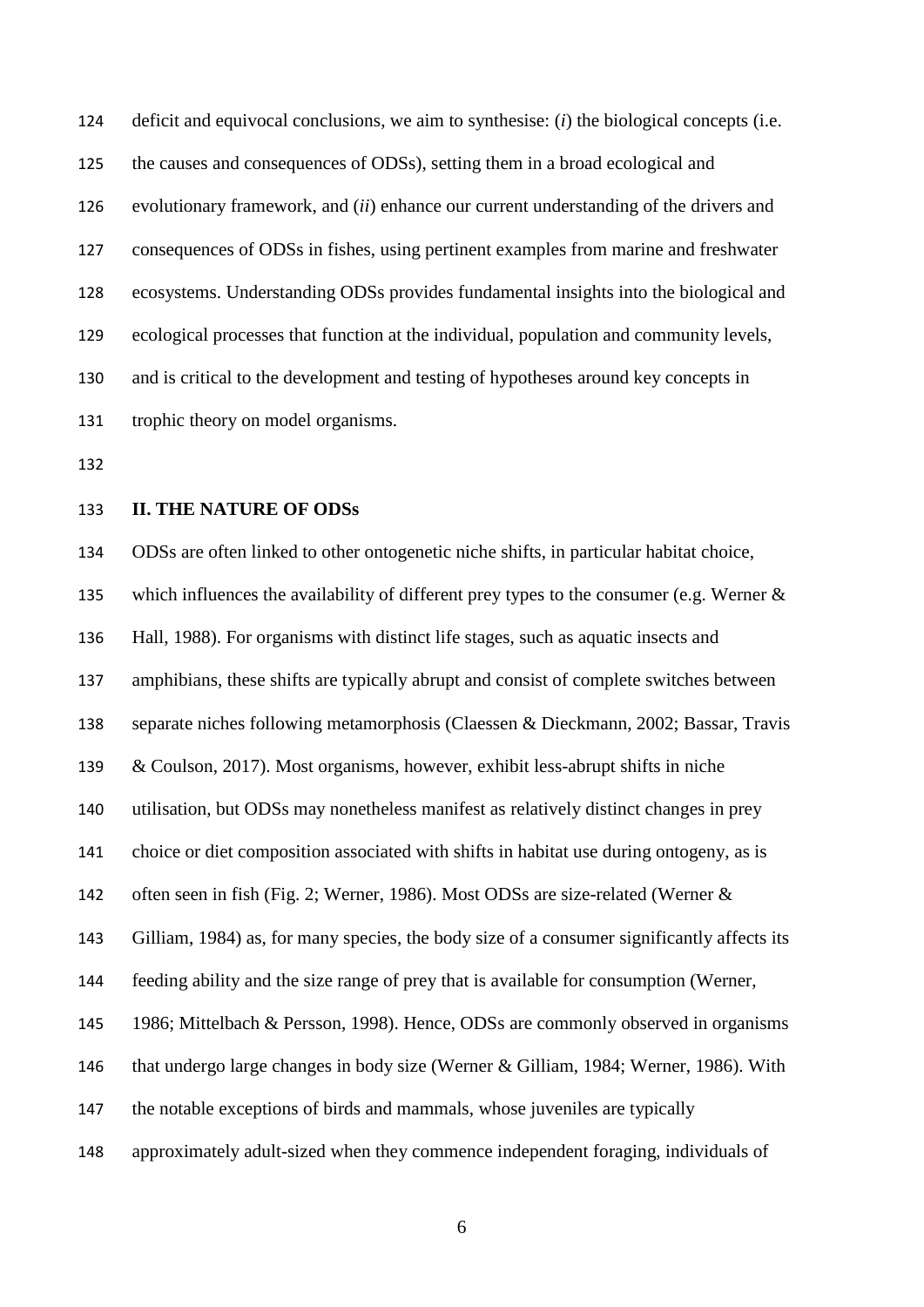most animal taxa vary greatly in body size over their lifetime (Werner, 1986). Accordingly, ODSs are a common feature of the life cycles of a diverse range of organisms (Kimirei *et al*., 2013), including most invertebrates, fishes, amphibians and reptiles (Werner & Gilliam, 1984). The relationship between body size and prey size is particularly strong in fish, which do not have any appendages to manipulate prey. Their ability to handle prey thus generally scales with mouth gape size, which, in turn, scales with body size (e.g. Dunic & Baum, 2017). Hence, unlike amphibians and aquatic insects, body size seems to play a critical role in ODSs in fishes, although there are a few exceptions (e.g. lampreys) in which ODS is linked to metamorphosis. In fishes, the body mass of conspecifics may span several orders of magnitude from first-feeding larvae to the largest adults, and extensive ontogenetic niche shifts are a nearly universal phenomenon within size-structured fish populations (Werner & Gilliam, 1984; Werner, 1986). In many species, the size of consumed prey usually increases with fish size (Scharf, Juanes & Rountree, 2000; Cocheret de la Morinière *et al*., 2003; Sánchez-Hernández & Cobo, 2012*b*), and different size classes typically consume different prey types as a result of, for example, differences in foraging abilities or habitat use (Mittelbach & Persson, 1998; Lukoschek & McCormick, 2001; Nunn *et al*., 2012). The resulting diversity of ontogenetic diet trajectories followed by fish species may range, for example, from rapid dietary changes in the larval period to multiple broad-scale changes over the complete life cycle of the individual. Examples of the former are riverine cyprinids and salmonids, for which dietary shifts may occur in association with improvements in vision and swimming performance, and increases in gape size (e.g. Wanzenböck & Schiemer, 1989; Mittelbach & Persson, 1998; Ojanguren & Braña, 2003). Additionally, brown trout (*Salmo trutta* L.) often switch from aquatic to water-surface prey in their first summer, although not all individuals of this age group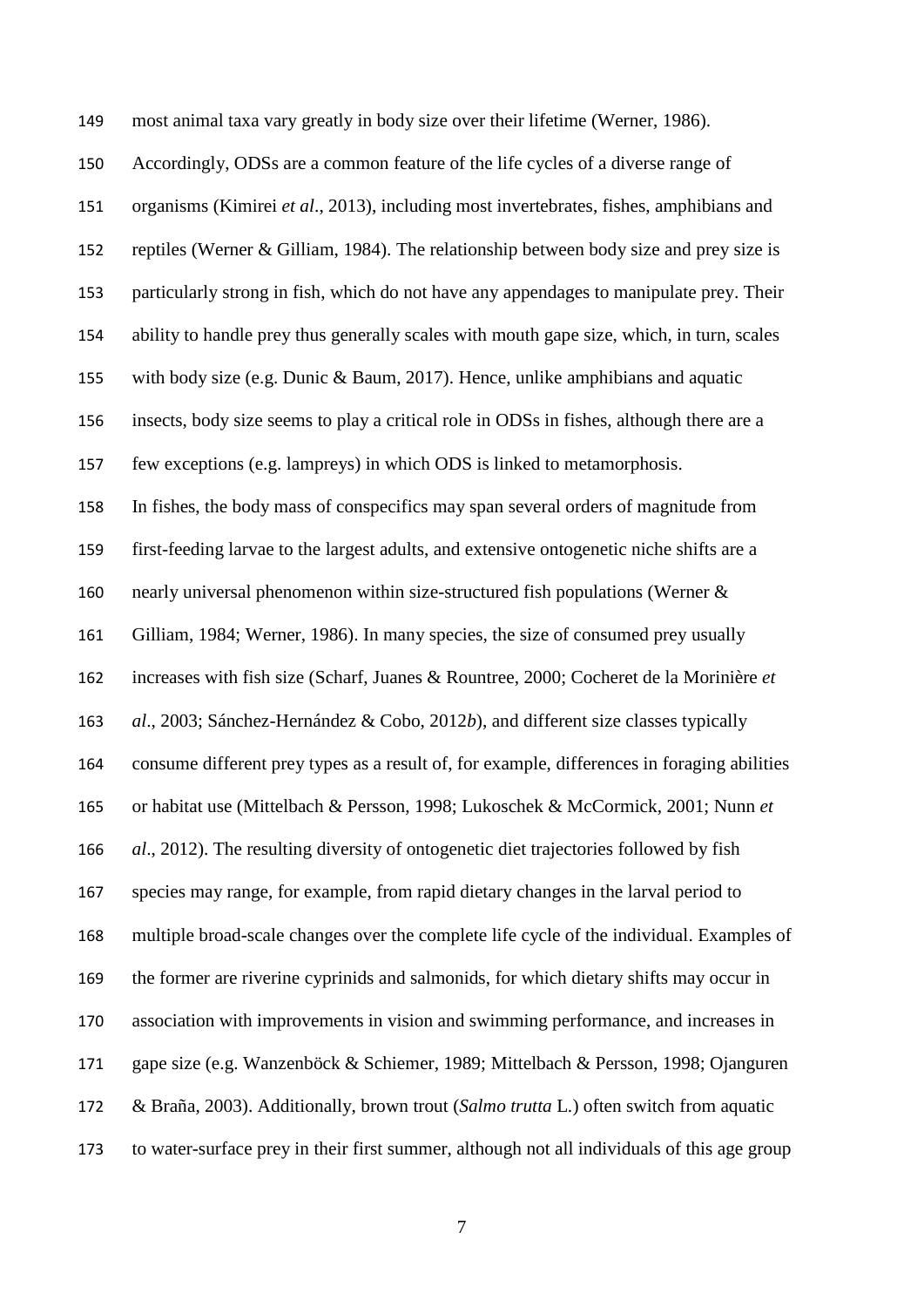may exhibit such a switch [Sánchez-Hernández & Cobo (2018) and references therein].

 This phenomenon needs to be examined in other stream-dwelling species to be recognised as a general principle.

 Profound multiple ODSs occurring over the life cycle are frequently seen in piscivorous fish species (e.g. Mittelbach & Persson, 1998; Hjelm, Persson & Christensen, 2000; Amundsen *et al*., 2003; Hanson, 2011; Artero *et al*., 2015). Typically, such dietary switches involve distinct shifts in prey sizes from millimetre to centimetre and finally to decimetre orders of magnitude. The prey size increases with predator size following allometric scaling theory (Mittelbach & Persson, 1998; Dunic & Baum, 2017). For example, juvenile largemouth bass [*Micropterus salmoides* (Lacépede, 1802)] and European perch (*Perca fluviatilis* L.) primarily feed upon zooplankton before switching to benthic invertebrates, and later to small and, subsequently, large fish prey (e.g. Hjelm *et al*., 2000; García-Berthou, 2002; Amundsen *et al*., 2003). Moreover, studies focused on stage-structured models have concluded that an early ODS from zooplankton to macroinvertebrates is necessary for individuals to reach sizes large enough to enable subsequent exploitation of the ultimate piscivorous niche (Huss *et al*., 2013). Similar multiple ODSs from pelagic to benthic invertebrates and subsequently to increasingly larger fish prey are also seen in marine piscivorous fish, such as Atlantic cod (*Gadus morhua* L.) (Fig. 2; Link & Garrison, 2002), and benthic coastal marine fish, such as Atlantic John Dory (*Zeus faber* L.) (Stergiou & Fourtouni, 1991). Some cyprinids may, by contrast, follow a different dietary trajectory during their ontogeny (e.g. Penttinen & Holopainen, 1992; Sánchez-Hernández & Cobo, 2012*a*; Dadebo *et al*., 2014). The first ODS in cyprinids is invariably from plankton to benthic invertebrates (Penttinen & Holopainen, 1992), but the contribution of detritus and plant material increases during ontogeny in some species, whereas others feed largely on insects (Sánchez-Hernández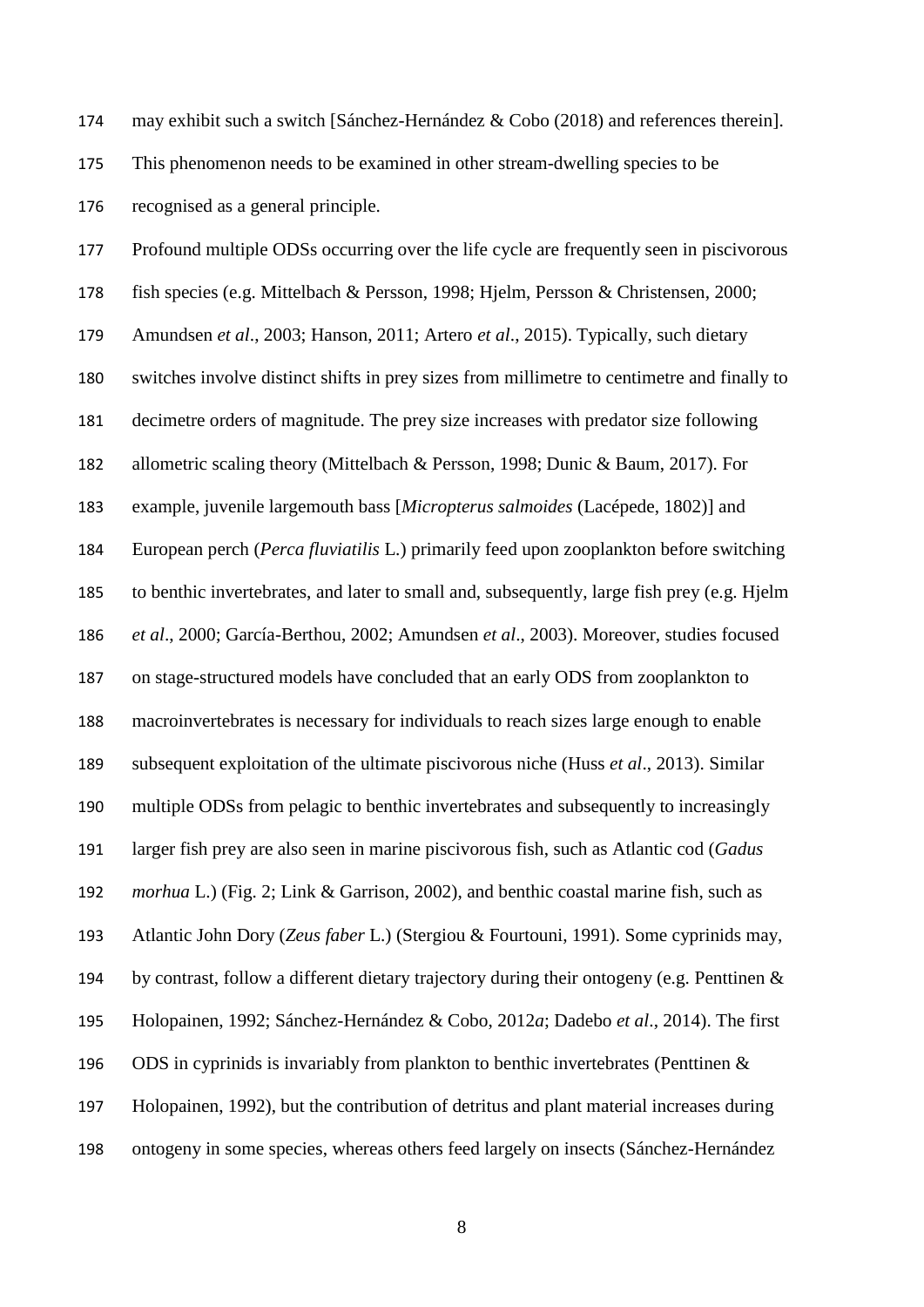& Cobo, 2012*a*; Dadebo *et al*., 2014). A consequence of ODSs is that, whereas the diets of many fish species are frequently similar during the larval period, juveniles and adults often diverge into a broad spectrum of feeding strategies, such as herbivory, detritivory, omnivory and carnivory (see for example Davis *et al*., 2011).

 The current literature indicates that ODSs are flexible in nature. Indeed, considerable variation in ODSs can be observed even among conspecifics at the same life stage (e.g. Post, 2003; Sánchez-Hernández & Cobo, 2018). In addition to individual ontogenetic trajectories, many fish species experience gradual ODSs at the population level (e.g. Stergiou & Fourtouni, 1991; Cocheret de la Morinière *et al*., 2003; Ramos-Jiliberto *et al*., 2011), whereas they occur abruptly in others. Abrupt ODSs are most apparent in diadromous or amphidromous species (e.g. many salmonids, lampreys and galaxiids), which inevitably shift their diets (both in terms of prey size and species composition) when migrating between freshwater and marine environments, leading to marked changes in the origin of utilised carbon and nitrogen sources and concomitant changes in the trophic level at which they feed (Keeley & Grant, 2001; Dixon *et al*., 2012; Hertz *et al*., 2016). ODSs are generally more distinct when the switch occurs following migration between marine and freshwater ecosystems than within freshwater ecosystems (e.g. riverine *versus* lacustrine). Many ODSs in freshwater species involve life stages feeding mainly on insects, a prey category that, with the exception of river mouths, is not generally present in marine ecosystems. Based on the reviewed literature, we conclude that the dietary role occupied by insects in fresh water chiefly is filled by crustaceans and/or cephalopods in marine ecosystems (Fig. 2). Ontogenetic diet trajectories thus depend upon the type of ecosystem inhabited (e.g. freshwater *versus* marine), although a switch to piscivory, when fish become top predators, seems to be a common feature of many ecosystems (e.g. Winemiller, 1989; Jensen *et al*., 2012; Artero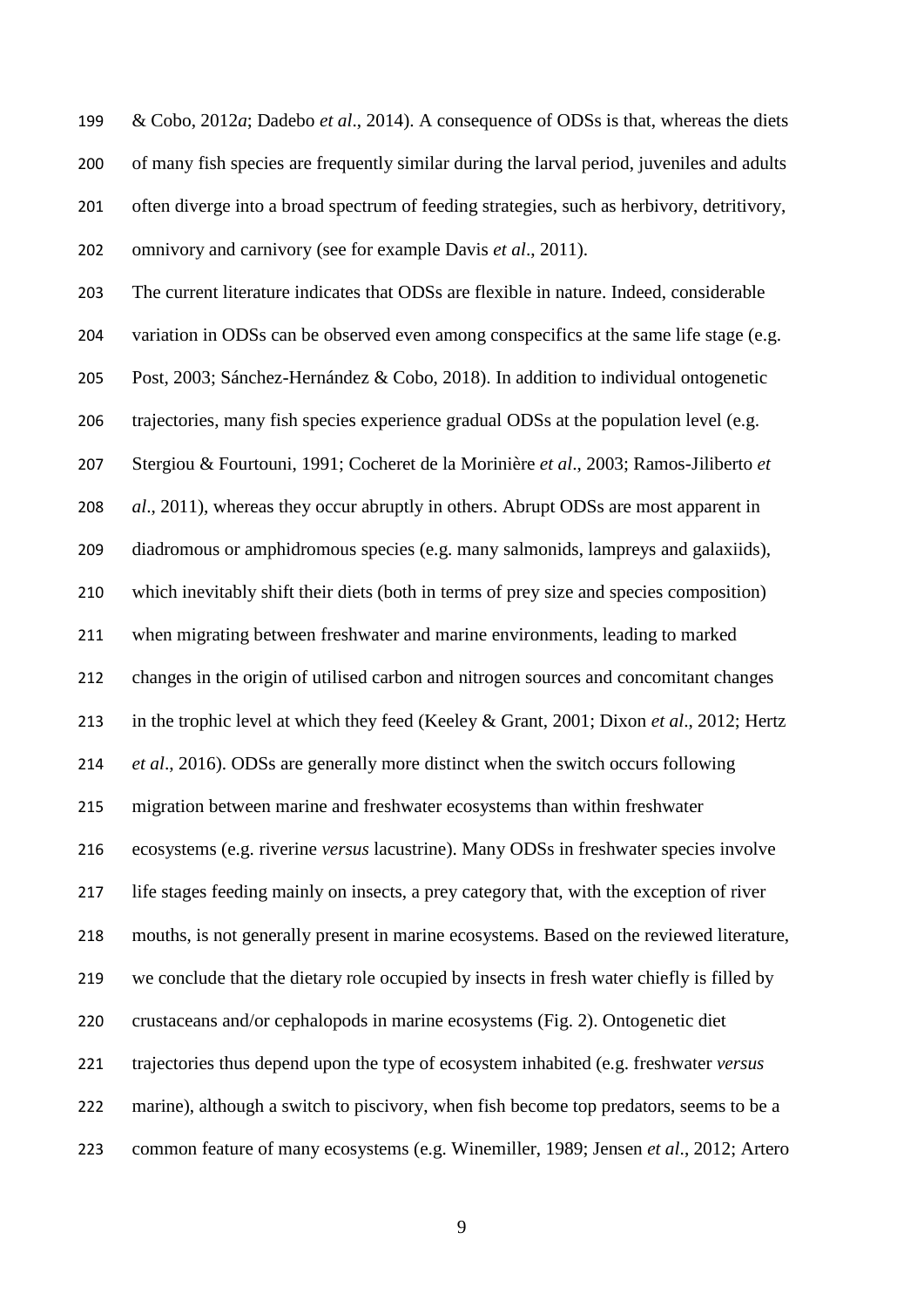*et al*., 2015). Species with highly specialised diets in the adult period invariably also experience abrupt ODSs. Many lampreys, for example, are filter feeders during the freshwater phase of their life cycle, but haematophagous (blood feeders) during the marine phase (Silva, Barca & Cobo, 2016). Some fish species, such as many Neotropical characids, undergo ODSs from terrestrial insects to fruits and leaves (Drewe *et al*., 2004), and fish-scale consumption by facultative scale feeders usually increases with fish size (Peterson & Winemiller, 1997; Hahn, Pavanelli & Okada, 2000). In recent decades, there has been a strong interest in the period of ontogeny in which fish become piscivorous (Mittelbach & Persson, 1998; Hanson, 2011; Sánchez- Hernández *et al*., 2017). An early transition to piscivory may increase somatic growth, lead to early maturation or enhance lifetime fitness (Werner, 1986; Olson, 1996; Mittelbach & Persson, 1998; Post, 2003), but the size-related timing of the switch is highly variable among freshwater fishes (see Mittelbach & Persson, 1998). Brown trout is a widely distributed and extensively studied species that provides a good example of ODSs to piscivory (Fig. 2). Although it has been claimed that brown trout become piscivorous at a minimum body length of 200–300 mm, the switch may occur at smaller sizes [Sánchez-Hernández *et al*. (2017) and references therein]. Importantly, the size- related timing of the switch seems to be dependent upon the presence of small-sized prey fish and competition with other species (Sánchez-Hernández *et al*., 2017). Similarly, fish species typically become piscivorous above a threshold size in the marine environment (Hanson, 2011; Artero *et al*., 2015). For example, Hanson (2011) observed that white hake [*Urophycis tenuis* (Mitchill, 1814)] and Atlantic cod become piscivorous when they are greater than 350 and 450 mm in length, respectively. By contrast, other marine species can become piscivorous very early in ontogeny (e.g.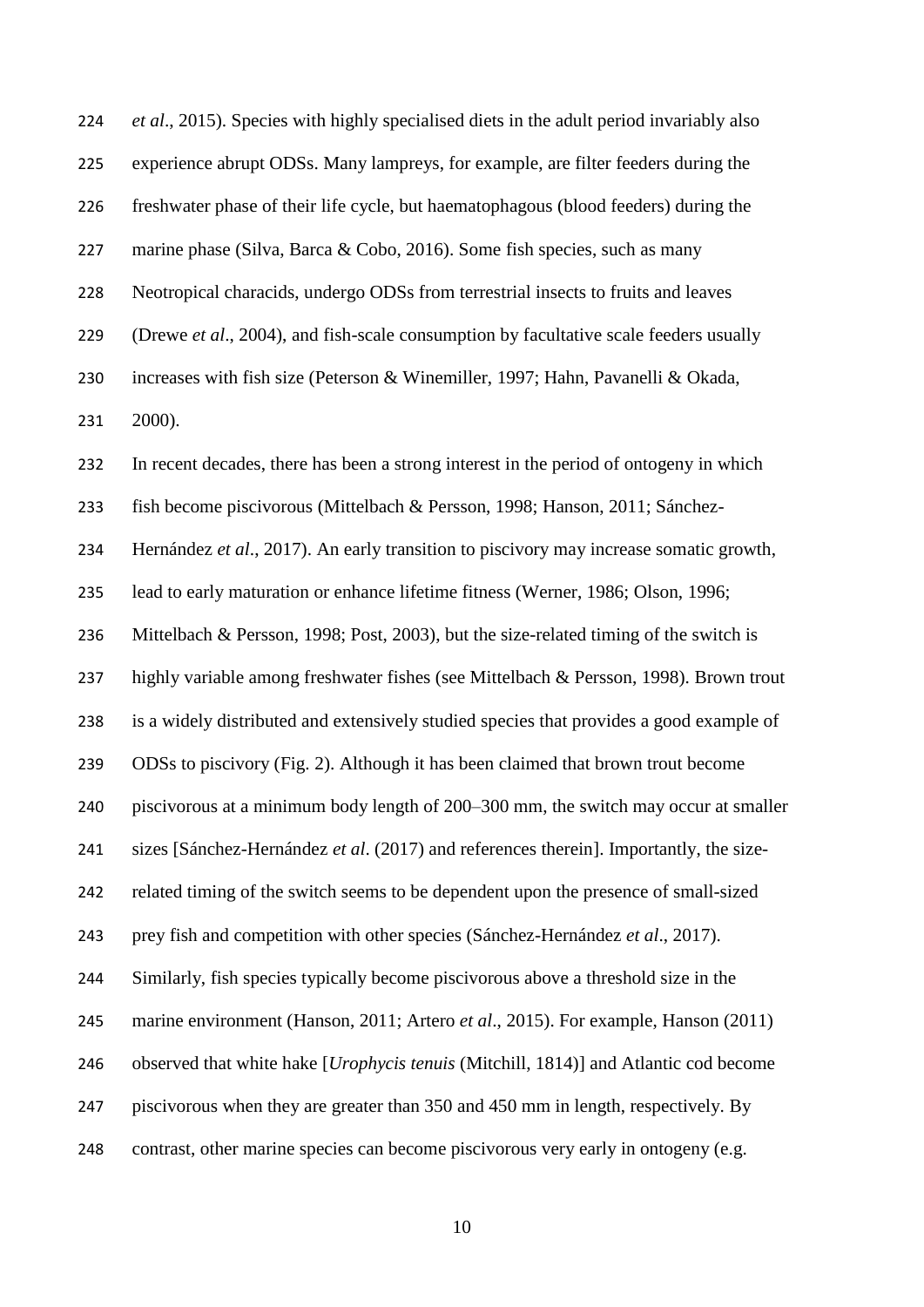Reglero *et al*., 2011; Llopiz, 2013). It is possible that an early switch to piscivory is connected to water temperature, as higher temperatures tend to promote a higher frequency of piscivory (Reglero *et al*., 2011). This was corroborated by Llopiz (2013), who found that piscivory in the early development of fish was most frequent at lower latitudes, but a mechanistic understanding of how water temperature influences the size- related timing of ontogenetic switches to piscivory is missing. Factors other than temperature, such as prey-encounter rates and size-selective predation, probably also influence piscivory and growth in the larval and early juvenile periods of species displaying ODSs (e.g. Huss, Byström & Persson, 2010). Thus, we conclude that the nature of ODSs can differ among ecosystem types as a consequence of differences in food availabilities and the inherent food preferences of particular species which is most likely linked to phylogenetic relatedness.

**III. DRIVING MECHANISMS**

 The potential drivers of ODSs in coral reef fish have been thoroughly reviewed by Kimirei *et al*. (2013). Here, we attempt to identify the general mechanisms that drive ODSs in fish in riverine, lacustrine and marine systems, as well as the most directional drivers involved. It should be kept in mind that there are numerous biotic and abiotic factors, both known and unknown, that have the potential to influence directly or indirectly ontogenetic diet trajectories, and consequently affect the timing and nature of ODSs in fishes (Fig. 3). These include competitive interactions, prey availability, predation risk and internal mechanisms (Werner, 1986; Olson, 1996; Sherwood *et al*., 2002; Galarowicz, Adams & Wahl, 2006; Kimirei *et al*., 2013). With so many factors that directly or indirectly influence ODSs, separating the most important driving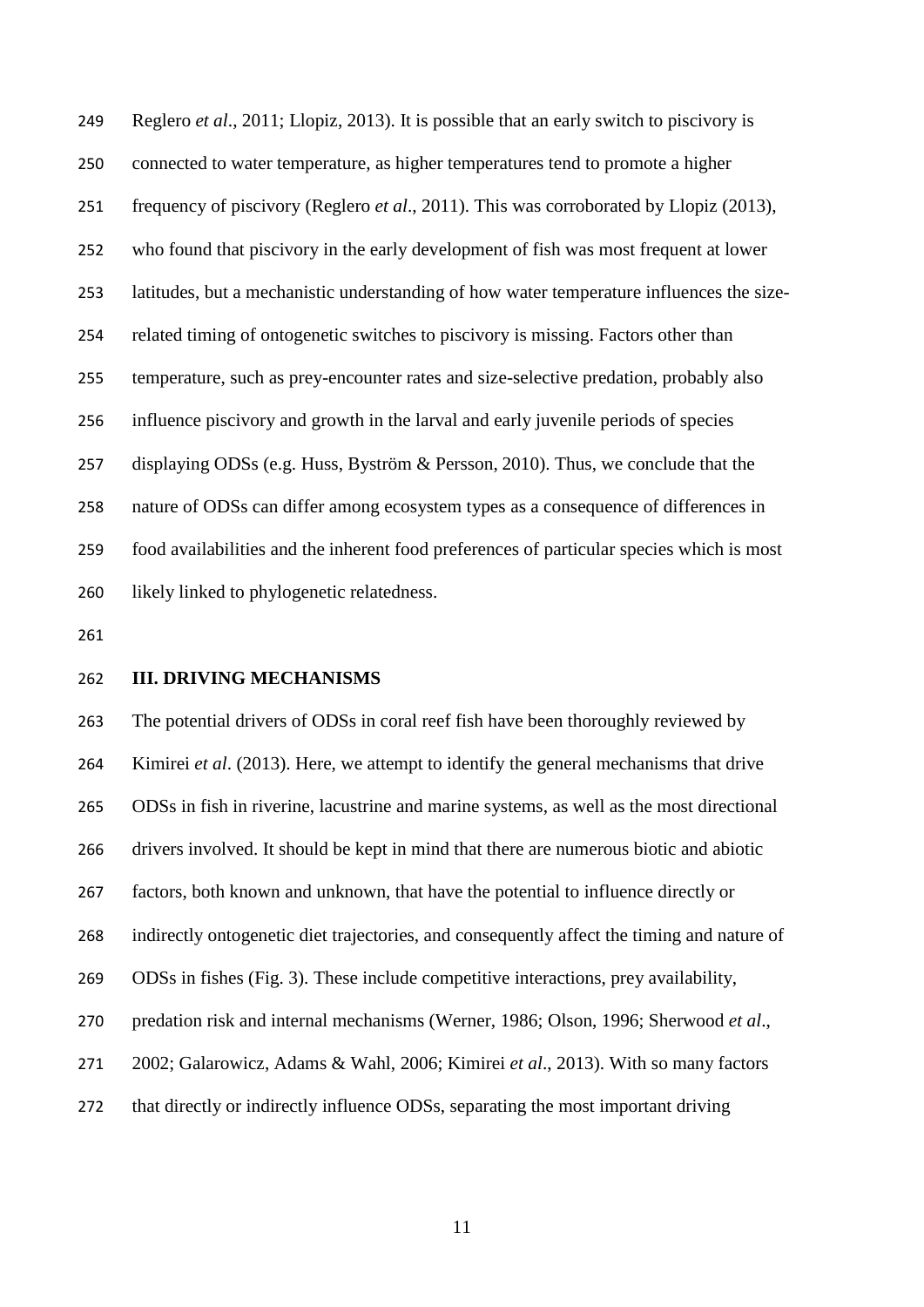mechanisms is a complex task, especially as many factors seem inter-related (see Sánchez-Hernández & Cobo, 2018).

 Using the work of Kimirei *et al*. (2013) as a starting point, and based on the reviewed literature, we grouped the drivers of ODSs into nine categories: (1) predation risk, (2) competition, (3) prey availability and suitability, (4) habitat use, (5) morphological constraints, (6) swimming ability, (7) gut length, (8) metabolism and enzymes, and (9) feeding behaviour and foraging modes. These categories covered broad drivers, 280 including biological  $(1-3)$ , environmental  $(4)$ , intrinsic  $(5-8)$  and behavioural  $(9)$  factors. We used the following key word search in *Web of Science* in an attempt to 282 identify the most important drivers of ODSs: TOPIC "fish" AND "ontogenetic shifts" AND "predation risk" OR "competition" OR "prey availability" OR "habitat use" OR "gape" OR "gill raker" OR "swimming ability" OR "gut length" OR "metabolism" OR "enzymes" OR "feeding behaviour" OR "foraging modes". This allowed us to explore information across the nine categories in relation to ODSs. The original search identified 926 papers from *Web of Science* Core Collection (Fig. 3A). First, these articles (only title and abstract) were reviewed and selected to remove any irrelevant literature. To be included, a study had to focus on the causes of ODSs. A total of 64 studies were found to provide high-quality data about the causes of ODSs according to the eligibility criteria. Second, the selected literature was thoroughly reviewed in an attempt to disentangle the role of each driver of ODSs by applying a binary response set (yes/no). That is, each study was screened to provide a simple designation of the effect (yes = evidence supporting and no = evidence refuting) of ODSs for each of the nine categories. Thus, the conclusion of the literature was assigned to one or more of several categories (Table 1). For example, the work by Walters & Juanes (1993) provided evidence supporting predation risk but not for the remaining categories (Table 1). To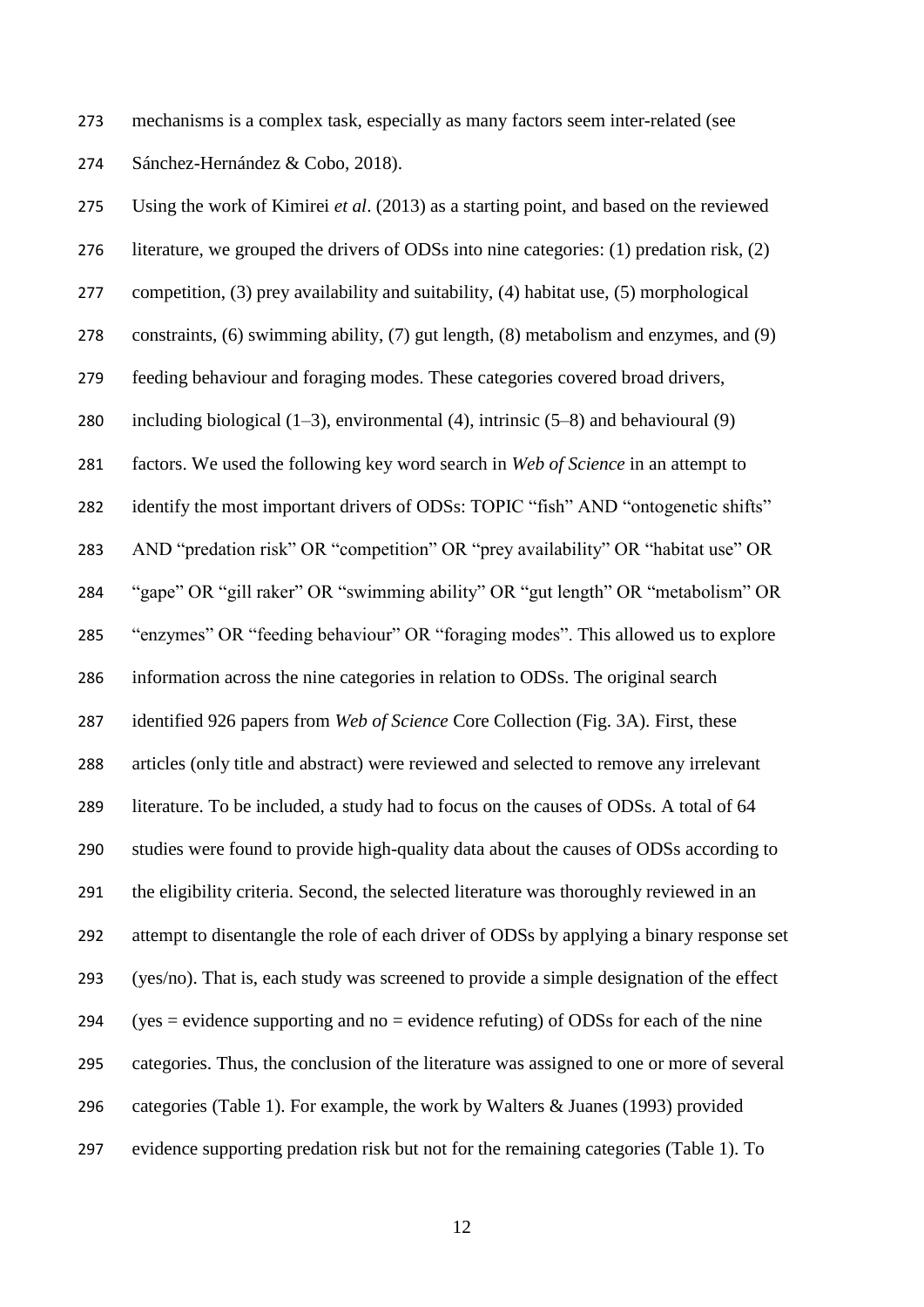disentangle the most important drivers of ODSs, we calculated the prevalence

(percentage of reviewed articles) of positive effects (evidence supporting) for each of

the nine potential drivers of ODSs. This enabled us to estimate the relative importance

of the nine potential drivers on ODSs (Fig. 3B).

**(1) Predation risk**

 Small fish are more vulnerable than larger fish to predation, and consequently ODSs can in part be driven by a release from predation pressure related to body size. For example, the classic work by Werner & Hall (1988) demonstrated that the ODS from benthic invertebrates (in the littoral zone) to zooplankton (in the pelagic zone) by the bluegill sunfish (*Lepomis macrochirus* Rafinesque, 1819) is chiefly driven by the abundance of its main predator, the largemouth bass, which usually prefers to inhabit the littoral zone. Similarly, Walters & Juanes (1993) suggested that ODSs where fish move into previously risky habitats become more likely as fish size increases. Thus, fishes have the potential to exploit an increasing variety of food resources as predation risk decreases during ontogeny (Reñones, Polunin & Goni, 2002). However, the importance of predation risk as a driver of ODSs may not be stable as, for example, Dahlgren & Eggleston (2000) observed that coral reef fish can adjust the length-related timing linked to habitat shifts in response to changes in perceived predation risk. Kimirei *et al*. (2013) concluded that predation risk, in combination with the opportunity to utilise more energetically profitable habitats, may be the primary mechanism driving ODSs. Predation risk appears to influence ODSs in fishes through changes in habitat use irrespective of ecosystem configurations (i.e. freshwater, brackish and marine ecosystems) (e.g. Werner & Gilliam, 1984; Werner & Hall, 1988; Dahlgren & Eggleston, 2000; Kimirei *et al*., 2013). Thus, predation risk may not impact directly on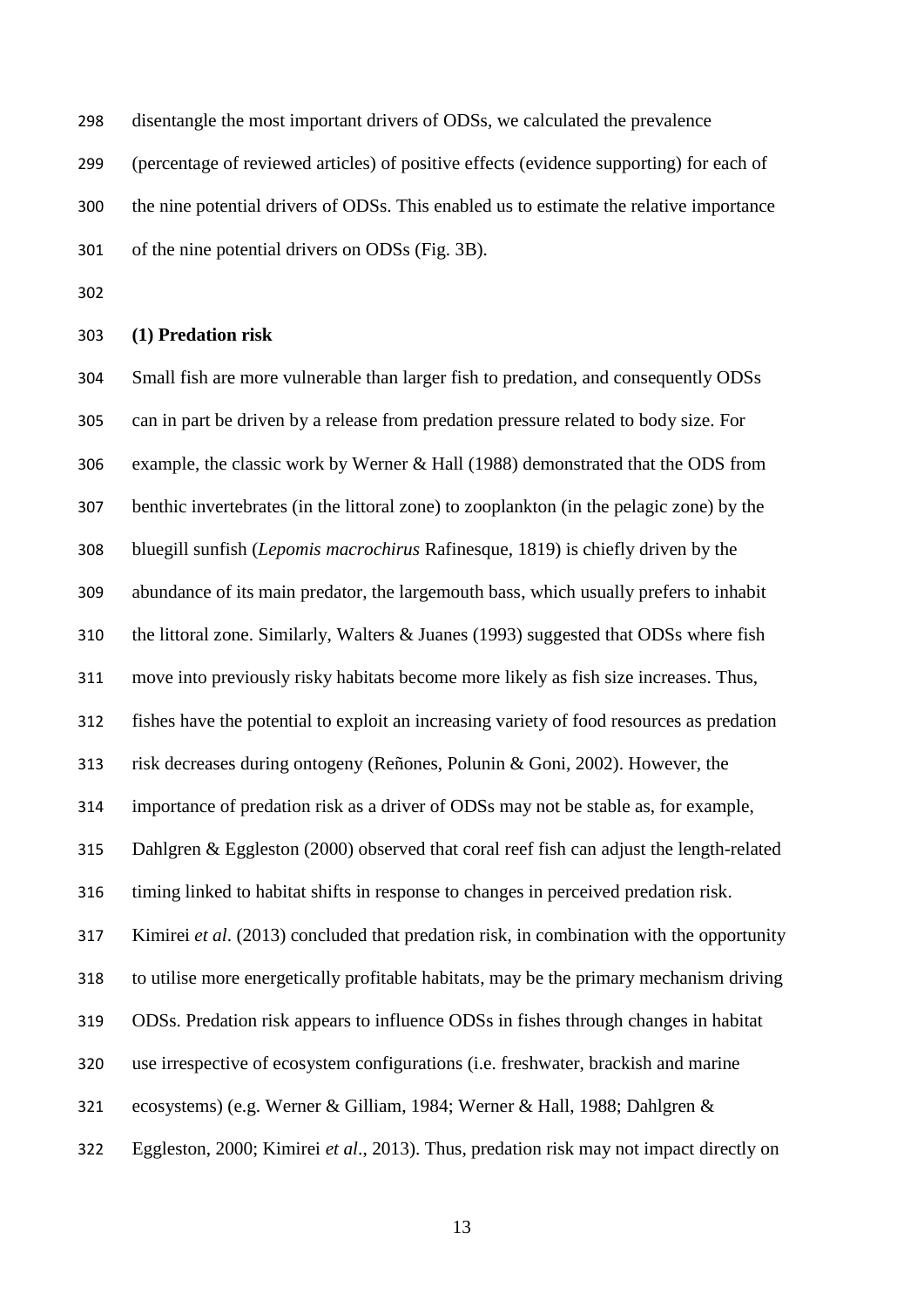the trophic ontogeny of fishes, but it can have an indirect effect on diet trajectories through predation risk-driven changes in habitat use (e.g. previously risky habitats becoming available during ontogeny).

#### **(2) Competition**

Fish abundance, assumed to be a principal mediator of intra- and interspecific

competition, can play a role in driving ODSs in fishes (e.g. Persson & Hansson, 1999;

Kimirei *et al*., 2013; Sánchez-Hernández & Cobo, 2018). Theoretical approaches to the

relationship between competition and diet trajectories posit that competition is a key

variable that forces individuals to shift their foraging behaviour to alleviate intra- and

interspecific competition (see Section IV). However, this mechanism is likely relevant

only for consumers with overlapping trophic niche requirements (Persson & Hansson,

1999; Huss, Byström & Persson, 2008).

ODSs can be influenced by competition (e.g. Werner & Hall, 1988; Choi & Suk, 2012;

Kimirei *et al*., 2013). In an illustrative example, Persson & Greenberg (1990) observed

that the body length-related timing of an ODS from zooplankton to macroinvertebrate

feeding in juvenile European perch changed (that is switched to earlier) in response to a

competitor [roach *Rutilus rutilus* (L.)] with a superior efficiency when foraging on

zooplankton. Similarly, Persson & Hansson (1999) showed that common bream

[*Abramis brama* (L.)] shifted to benthic organisms earlier in ontogeny following a

reduction in fish abundance, although it was not clear whether the change was

associated with a reduction in intra- or interspecific competition. Huss *et al*. (2008)

provided experimental evidence that in the initial stages of fish ontogeny (juveniles),

size-related morphological constraints prevented European perch from making an early

shift from zooplankton to macroinvertebrates at high levels of intraspecific competition.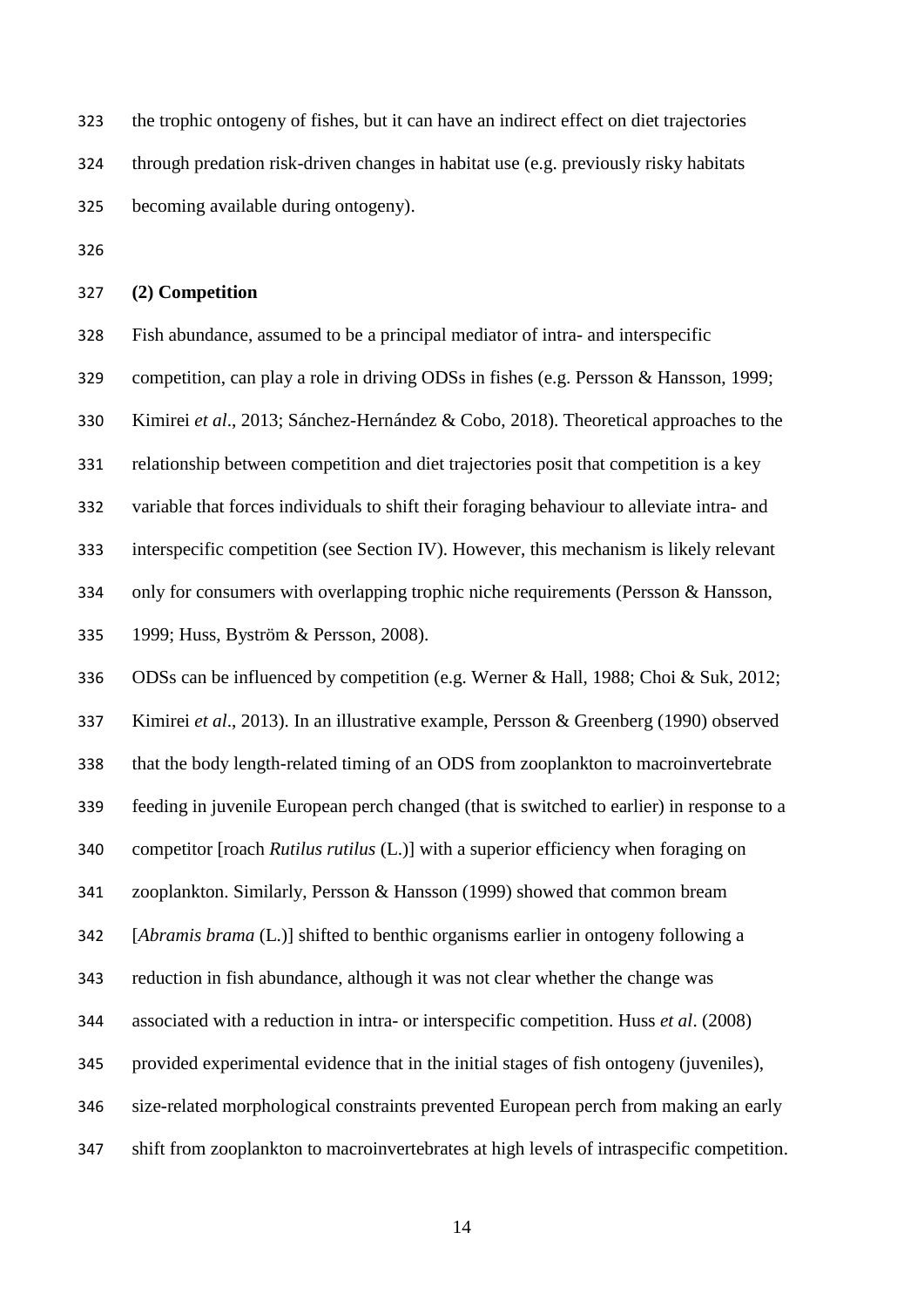Based on our literature review, we conclude that competition is a major driver of ODSs in fishes (Fig. 3B).

#### **(3) Prey availability and suitability**

 There is considerable evidence that prey availability and suitability are important mechanisms driving ODSs in fishes (e.g. Hjelm *et al*., 2000; Choi & Suk, 2012; Kimirei *et al*., 2013; Sánchez-Hernández & Cobo, 2018). For example, the switch in summer by many juvenile cyprinids to aufwuchs (the periphyton and associated microfauna that grow on underwater surfaces), considered a poor food resource because of its low digestibility and nutritive value (e.g. Lemke & Bowen, 1998), is probably linked to a lack of suitable animal prey; the evidence for this is that the switch may not occur if sufficient invertebrates are available [Nunn *et al*. (2007) and references therein]. Similarly, Wu & Culver (1992) observed that juvenile yellow perch [*Perca flavescens*  (Mitchill, 1814)] shift from zooplankton to benthic prey in response to a decline in the abundance of zooplankton in summer. In addition to species composition, García- Berthou (2002) observed that the ODS to piscivory by largemouth bass can be influenced by the size structure of the prey fish assemblage. Specifically, a dominance of centrarchids within the body length range 75–150 mm with anti-predator mechanisms (e.g. spiny rays in the dorsal and anal fins) can have a strong negative influence on the ontogenetic shift to piscivory, preventing the switch occurring (García-Berthou, 2002). Takimoto (2003) concluded that an early shift to the next ontogenetic niche can occur when the abundance of prey in the first niche is low. Thus, the evidence suggests that prey availability and suitability impose important limitations on the timing and extent of ODSs (Fig. 3B).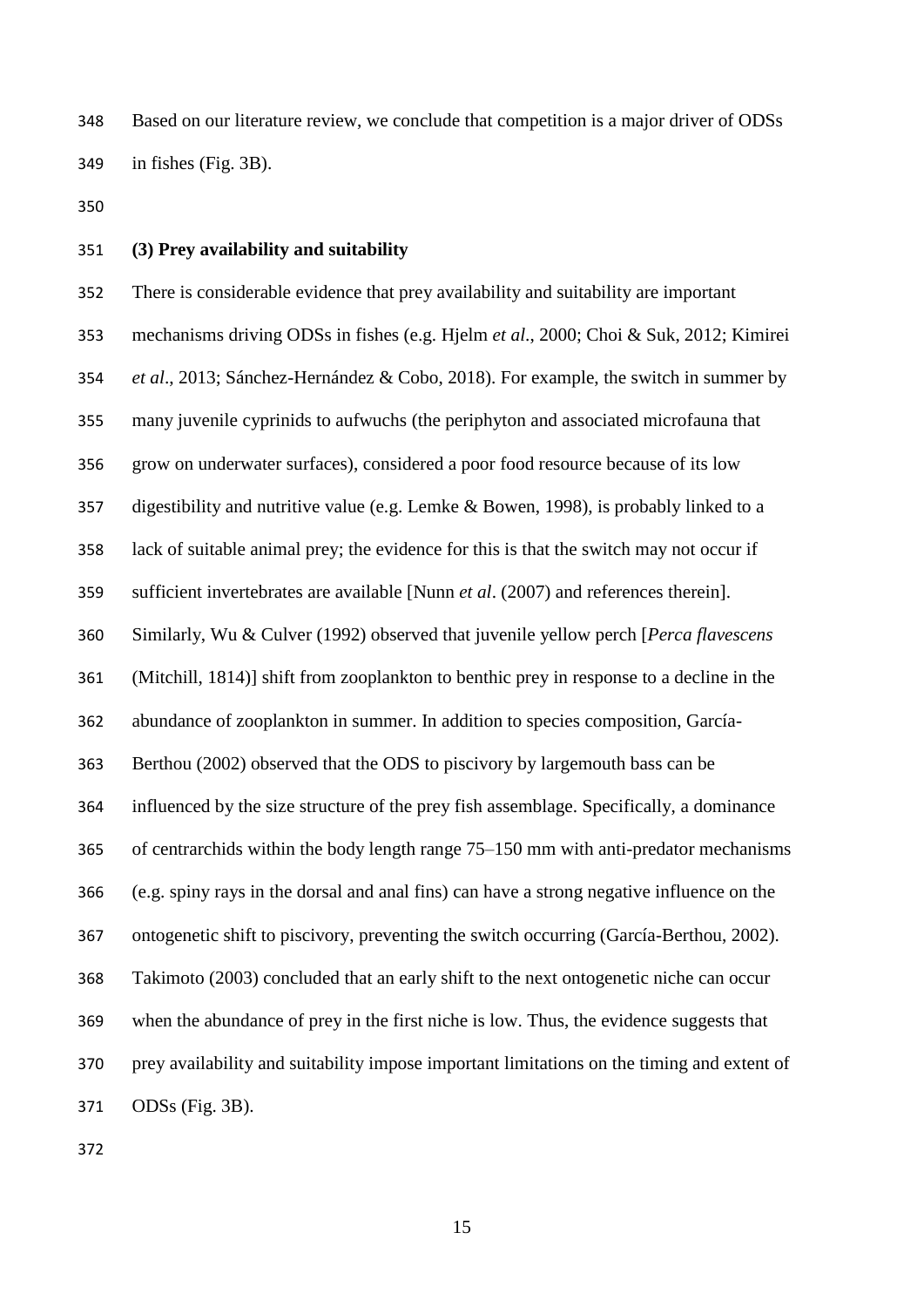#### **(4) Habitat use**

 Ontogenetic changes in habitat use is a clear example of where a process may be driving an ODS or where the ODS may be a consequence of other drivers, such as changing predation risk or prey availability (see Sections III.1 and III.3), and thus the ontogenetic habitat change may be a simple consequence of an ODS driven by other factors. Thus, in both marine and freshwater systems, many prey taxa frequently have specific habitat requirements (Chapman, 1999; Tachet *et al*., 2010) and, consequently, ontogenetic changes in habitat use by a predator may lead to unavoidable changes in diet. This is particularly evident in diadromous species (that migrate between freshwater and marine ecosystems; Dixon *et al*., 2012; Hertz *et al*., 2016) and lacustrine migrants (moving between littoral and pelagic or profundal habitats; Werner & Hall, 1988; Knudsen *et al*., 2006).

 The habitat preferences of fishes commonly change during development (e.g. from nursery to adult habitats), and may provide new foraging opportunities (McCormick, 1998; Dahlgren & Eggleston, 2000; Choi & Suk, 2012). For example, Werner & Hall (1988) demonstrated that a switch of bluegill sunfish from littoral prey to zooplankton coincided with a shift from the littoral to the pelagic zone during ontogeny. Cocheret de la Morinière *et al*. (2003) postulated that ODSs may crucially influence changes in habitat use and promote nursery-to-coral-reef migrations. Notwithstanding, for some fish species, such as the striped mullet (*Mugil cephalus* Linnaeus, 1758), changes in 393 habitat use during ontogeny do not necessarily lead to changes in diets (Eggold  $\&$  Motta, 1992). This may underline the difficulty in identifying the role of habitat use as a driving mechanism of ODSs. It is possible that ontogenetic changes in habitat use are drivers of ODSs in some species, but a consequence of ODSs in others. The relatively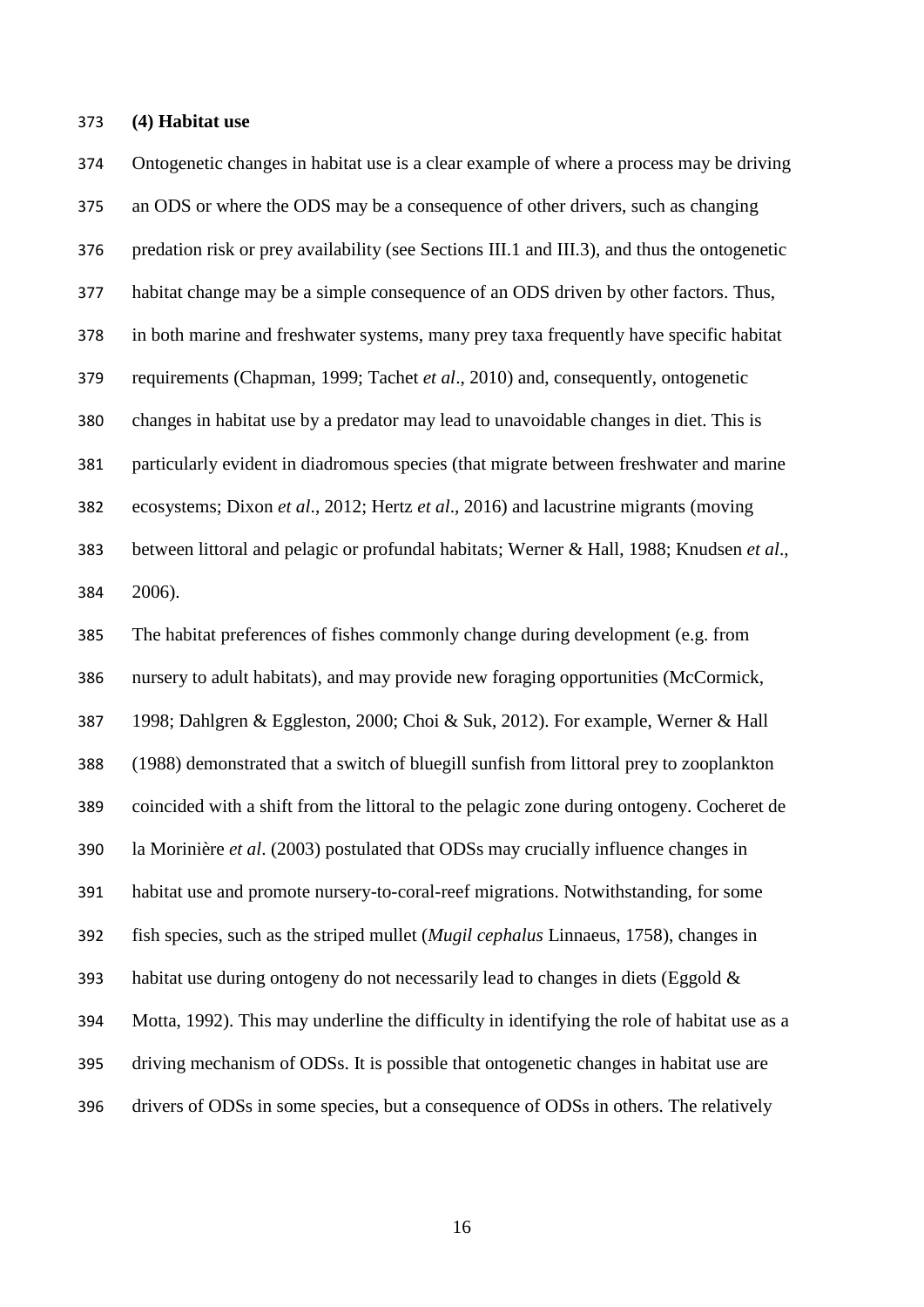sparse literature on this topic suggests that this would be a fruitful area for future research.

 In addition to horizontal habitat shifts (e.g. between the littoral and pelagial of lentic systems), which are common in both marine and freshwater fish species (Werner & Hall, 1988; Polte *et al*., 2017), changes in diet composition can occur in response to vertical habitat shifts (i.e. through the water column). Although such patterns do not apply to all species, there are some common themes from both marine and freshwater systems that are informative. It seems that vertical and resource-driven ontogenetic habitat shifts are frequently driven by differential predation risk in differing water depths regardless of ecosystem type. For example, Choi & Suk (2012) concluded that ontogenetic shifts from the upper to the lower water column often occur in marine species, with the common pattern being that large individuals feed closest to the benthic zone. In lacustrine ecosystems, this type of vertical habitat shift during ontogeny has been identified in smelt [*Osmerus eperlanus* (L.)], with this species undergoing a habitat shift towards deeper water as individuals grow (Hammar *et al*., 2018). However, the common ontogenetic theme of shifting through the water column may change across ecosystem type and fish species. Regarding differences among fish species inhabiting the same ecosystem, Hammar *et al*. (2018) observed that Arctic charr [*Salvelinus alpinus* (Linnaeus, 1758)] have the opposite vertical ontogenetic habitat shift than that of its prey (smelt). Similarly, the pattern in marine ecosystems is not always replicated in freshwater as small Arctic charr frequently make ontogenetic habitat shifts to the profundal zone in the ice-free season (Knudsen *et al*., 2006; Hammar *et al*., 2018), contrasting with the behaviour observed in the serpentine goby [*Pterogobius elapoides* (Gunther, 1872)] (Choi & Suk, 2012). Rather than these habitat shifts being driven by differences in predation risk *per se*, it is likely that differences in water-column use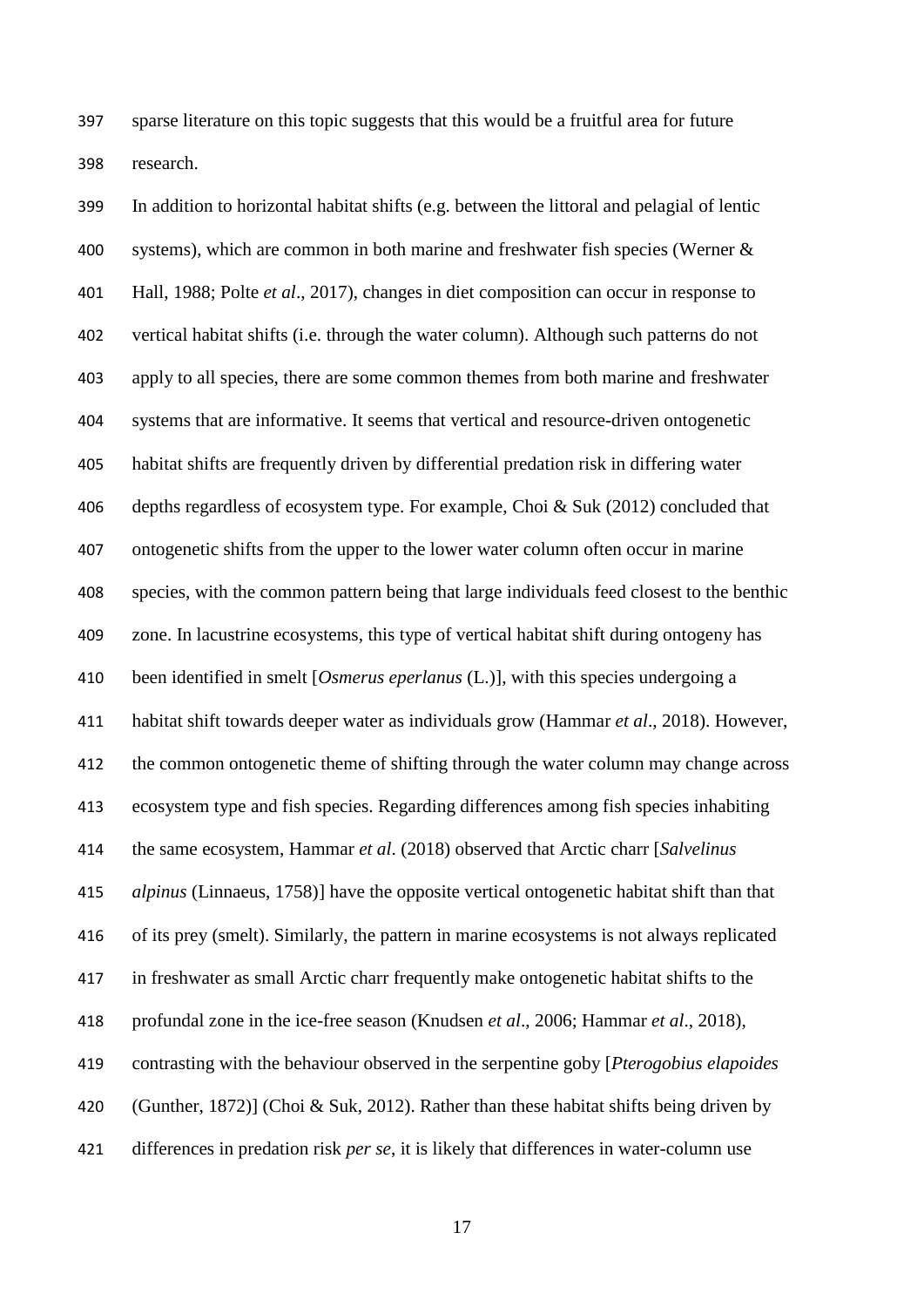between marine and freshwater fishes and among fish species might be explained by a trade-off between predation risk and prey availability. Our reasoning is that predation risk is usually lower near the bottom or in the profundal zone than at the surface in freshwater systems (Knudsen *et al*., 2006; Sánchez-Hernández & Cobo, 2018), whereas the water column, a potentially risky habitat in marine systems, seems to be optimal for small marine individuals to catch abundant small pelagic organisms (Choi & Suk, 2012). It is possible that predation risk is highest in the water column in marine ecosystems but near the water surface in fresh waters. However, species undergoing vertical habitat shifts during ontogeny with zooplankton as the first prey type, such as for example in smelt (Hammar *et al*., 2018), are forced simply to contend with this higher predation risk. Thus, a decision by small fish to utilise the water column as a habitat may be driven by prey availability regardless of, or in combination with, predation risk. This corroborates our earlier conclusion that prey availability and predation risk are key drivers of ODSs.

 Dahlgren & Eggleston (2000) provided another example of ontogenetic habitat segregation where a foraging–predation trade-off is evident. These authors observed ontogenetic habitat shifts from the interstices of macroalgal clumps (a safe habitat) to outside of the algal habitat in the Nassau grouper [*Epinephelus striatus* (Bloch, 1792)], with small fish showing higher foraging rates (number of prey items ingested per 72 h) than larger fish in the macroalgal habitat. Additionally, Lukoschek & McCormick (2001) observed that large individuals of a marine benthic carnivorous fish preferred to forage at the reef edge and base, whereas small individuals tended to feed on the reef flat and slope. It is worth noting that habitat variation among species and individuals provides an indication to understand the causes of variations in ODSs in fishes, but the true role of habitat as a driver of ODSs is not yet clearly resolved.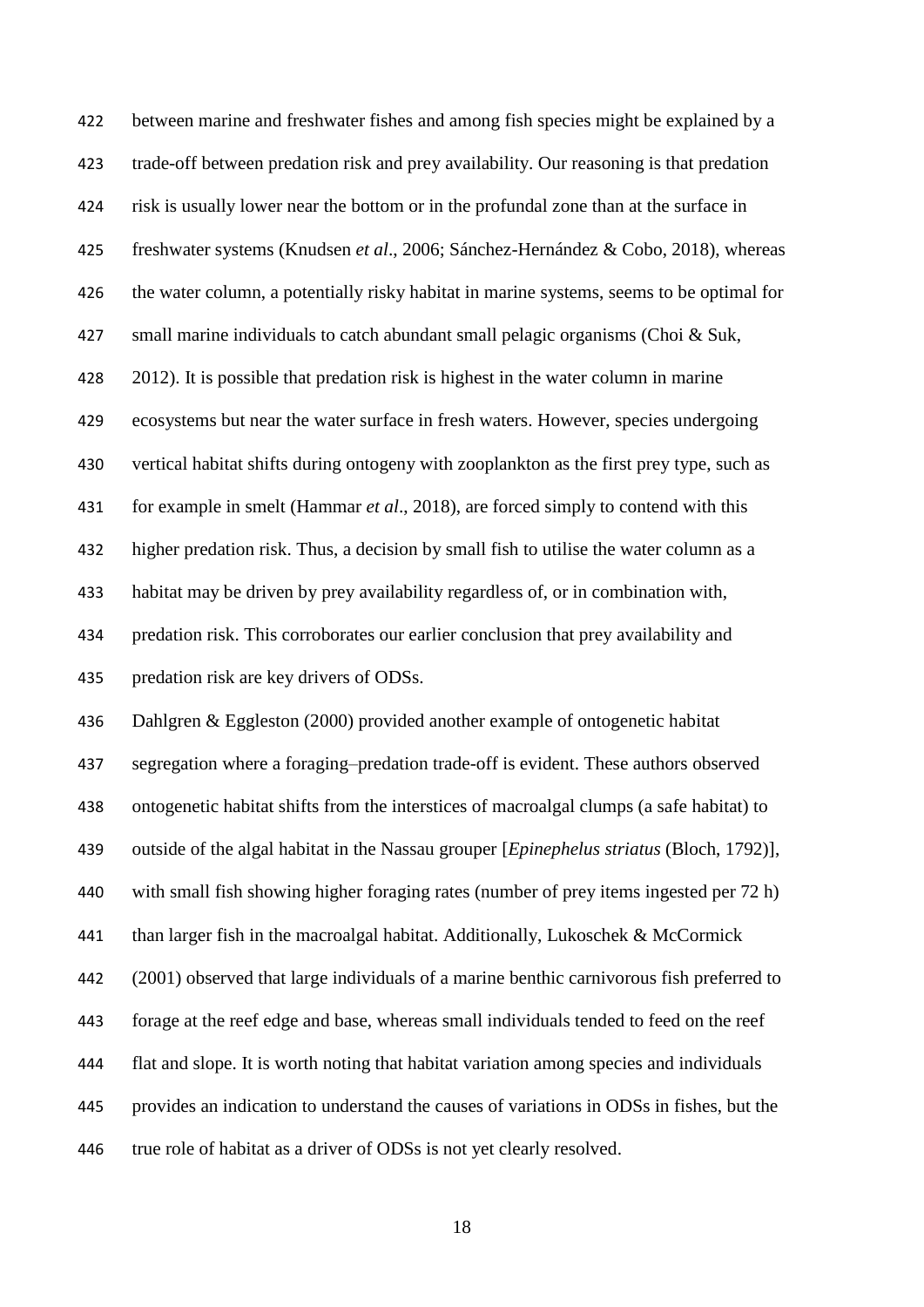Despite the fact that pronounced dietary shifts sometimes coincide with changes in habitat use, the theory behind switches in niche use needs to be set in a broad ecological and evolutionary framework (see for example ten Brink & de Roos, 2017). Knowledge of what is, and what is not, an evolutionary adaptation has in this respect become pivotal to understanding colonisation of new habitats by fishes. This is particularly relevant where sympatric trophic polymorphisms manifest (i.e. 'morphs' specialising on different food resources) and where ecologically distinct sub-populations evolve due to habitat specialisation (Gross, 1987; Knudsen *et al*., 2006, 2010). In such cases, ODSs may give rise to evolutionary branching resulting in resource polymorphism and potentially speciation (see Claessen & Dieckmann, 2002 and Section IV). Based on a review of the literature, we conclude that ODSs can be influenced by trade-offs between the habitat-driven requirements to forage and to avoid predation (greater amongst smaller individuals), causing variation in ODSs within and among species. Thus, we believe that habitat use represents an unlikely direct driver of ODSs and ontogenetic shifts in habitat use are more likely to result as a consequence of other drivers (Fig. 3C). 

#### **(5) Morphological constraints**

 Body size determines a suite of morphological traits that can affect the transition among prey types across the lifetime of fish. Indeed, changes in body morphology, such as mouth gape and gill raker size or density, during ontogeny can be a determinant of ODSs in fishes. Mouth gape certainly imposes limitations on ODSs in fishes through its effect on prey-handling ability. Thus, gape is closely correlated with body size-related changes in diet during ontogeny (Magalhães, 1993; Scharf *et al*., 2000; Linde *et al*., 2004; Sánchez-Hernández *et al*., 2013). In fish species that consume whole prey, increasing mouth dimensions are generally closely and positively related to mean and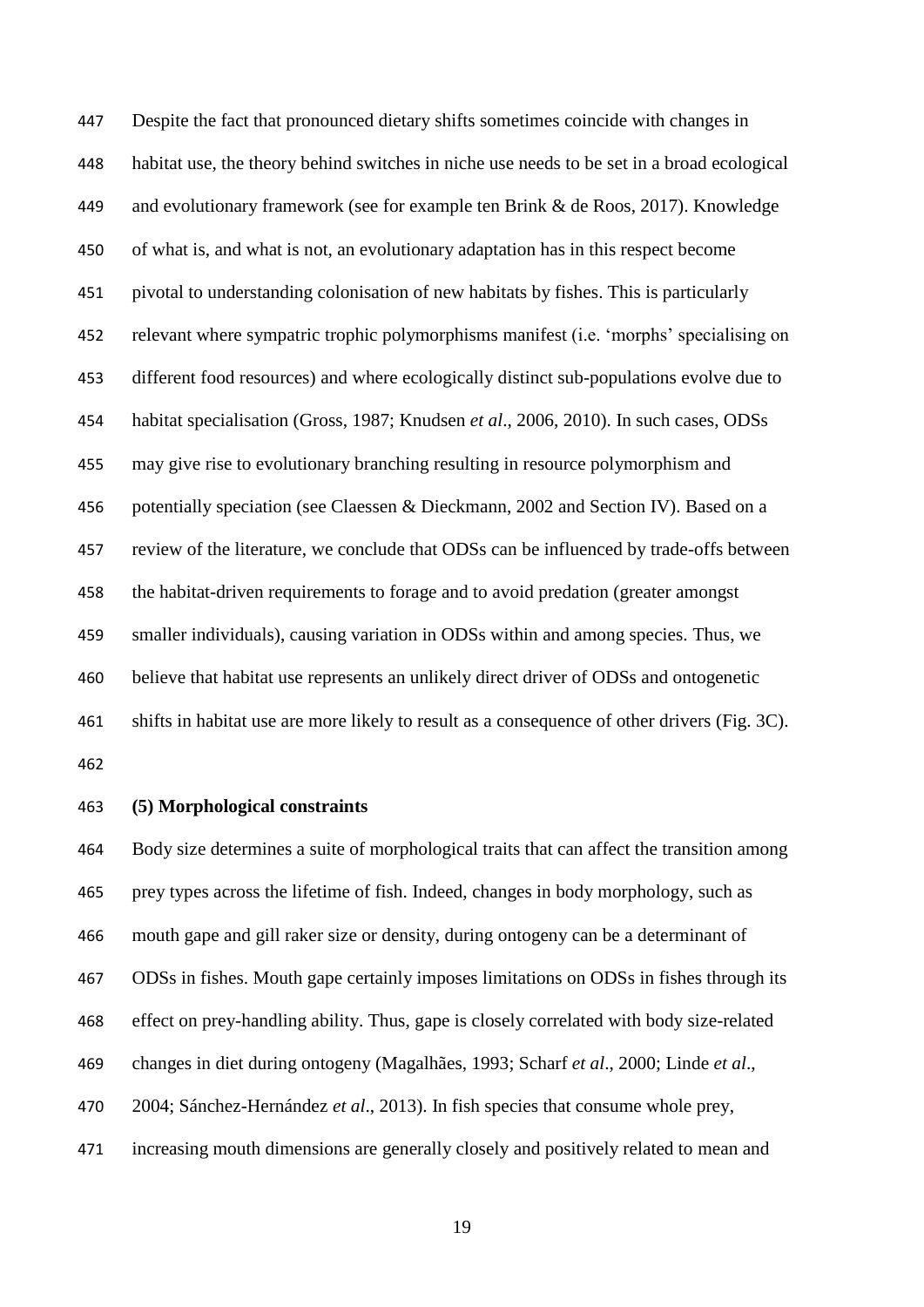maximum prey size (Scharf *et al*., 2000; Sánchez-Hernández *et al*., 2013). This effect is most easily observed in the switch to piscivory, with fish species with larger mouth gapes typically becoming piscivorous at smaller body sizes (Mittelbach & Persson, 1998). This pattern is repeated within species as ontogenetic changes in mouth dimensions account for diet shifts such as, for example, the switch to cephalopods or fish prey at larger individual size (Scharf *et al*., 2000; Linde *et al*., 2004; Belinda, Ward-Campbell & Beamish, 2005). Additionally, changes in mouth dimensions with body size may drive changes from generalist to more specialised feeding in some species (Linde *et al*., 2004). Thus, prey-handling characteristics impose important limitations on the timing and extent of ODSs. In many filter-feeding fish species, gill raker length and inter-raker spacing increase with body size, and prey particle size increases concomitantly (Eggold & Motta, 1992; Gerking, 1994). The number of gill rakers can also increase with fish size (Hjelm *et al*., 2000). Therefore, any variation in the size and structure of the gill rakers during ontogeny can have direct consequences for ontogenetic dietary trajectories and, thereby, on the timing of ODSs (Eggold & Motta, 1992; Hjelm *et al*., 2000). It has been widely accepted that individuals with a large number of gill rakers are better adapted to zooplankton feeding because dense gill raker spacing is assumed to be most efficient for retaining small prey in the mouth cavity [Kahilainen *et al*. (2011) and references therein]. Ontogenetically, one consequence of having a large number of gill rakers is an increase in the size at which a shift from zooplankton to other prey may occur, presumably because of the relatively higher foraging efficiency on zooplankton of individuals with a higher density of gill rakers (Hjelm *et al*., 2000). This conclusion was based on a freshwater model organism, the European perch, and may not apply to all fish species. In addition, some marine species seem to change feeding strategies with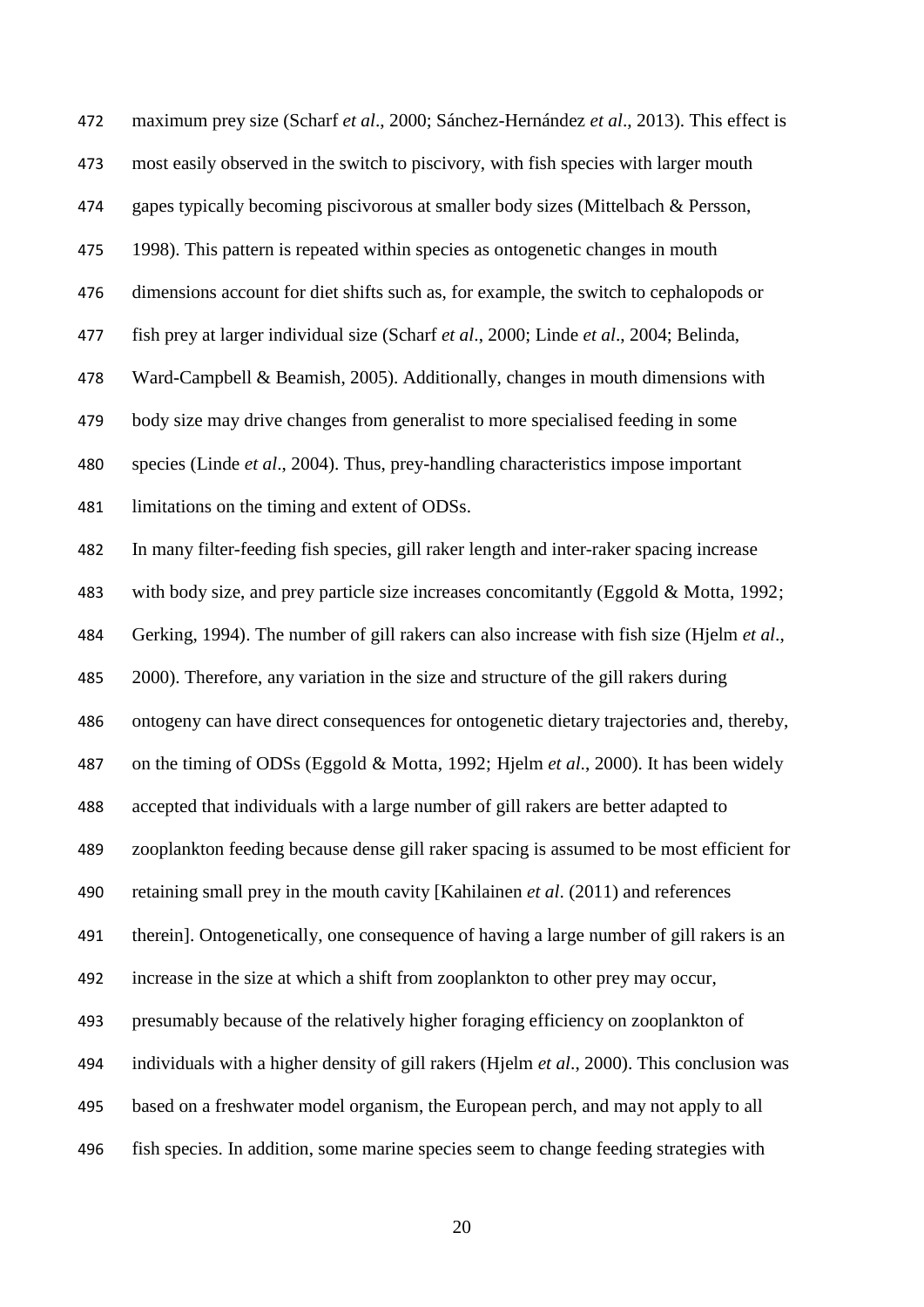increasing fish size, which may be related to gill raker length and inter-raker spacing (Gerking, 1994; Hirota, Uehara & Honda, 2004). It is possible that small individuals are often more selective in their feeding strategy (showing selective browsing) than larger 500 conspecifics, which frequently rely more on grazing feeding strategies (Eggold  $\&$ Motta, 1992).

 In territorial species, body size can modify foraging behaviours through size-structured dominance hierarchies, where dominant and often large individuals gain access to the best patches for feeding and, as a consequence, grow faster than subordinates (e.g. Nakano, Fausch & Kitano, 1999). Thus, individual differences in feeding behaviour in species exhibiting dominance hierarchies linked to fish length can influence ODSs in fishes. Indeed, individual variation in feeding behaviour has recently been demonstrated as more important than prey availability, habitat characteristics and competition in the switch from autochthonous (aquatic) to allochthonous (surface) prey during ontogeny in stream-dwelling salmonids (Sánchez-Hernández & Cobo, 2018). Thus, it is reasonable to posit that the behavioural dominance status of an individual, which may be linked to body size, could have a strong influence on ODSs, and may be a promising avenue for future research. In this regard, we support the view of Belinda *et al*. (2005), that ontogenetic changes in body morphology are of secondary importance to ODSs in fish. Our reasoning is that, according to allometric theory, changes in morphological traits (e.g. mouth gape and gill rakers) and dominance status have the potential to affect ODSs, but body size *per se* may not be a primary driver of ODSs (Fig. 3C). In particular, body size is unlikely to have a direct effect on ODSs in species with no gape limitations from early ontogeny. Additionally, any effects of body size on ODSs could be masked by the influence of site-specific prey community composition (see Section III.3), as well as other drivers, such as predation risk and competition (Fig. 3C).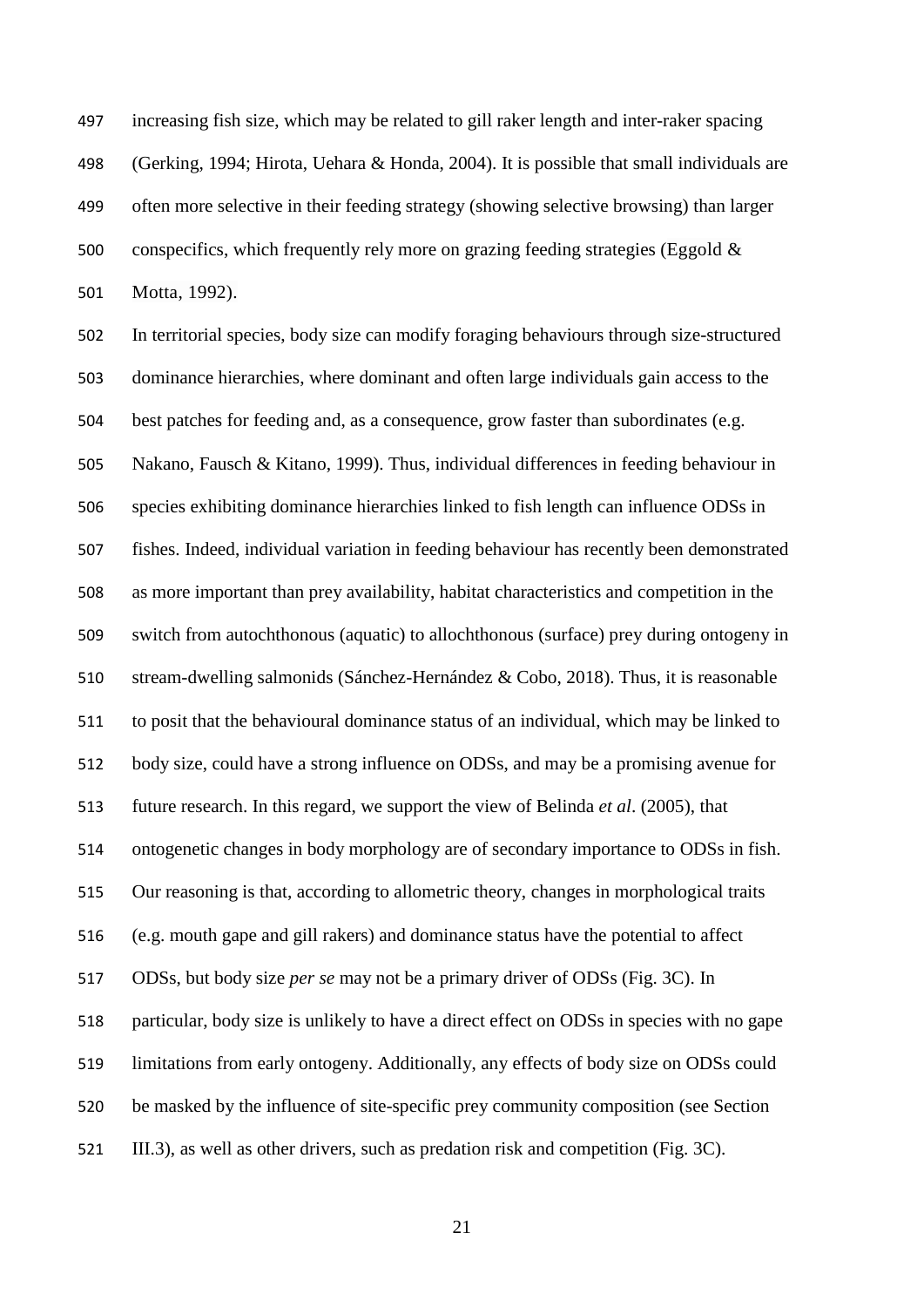## **(6) Swimming ability**

 Improvements in swimming ability during ontogeny have the potential to lead ODSs, thereby poor swimming ability may be a constraint on ODSs in some cases. Although more pronounced during early ontogeny, the swimming ability of fishes tends to increase with fish length through the development of fins, body shape and muscle anatomy (e.g. Ojanguren & Braña, 2003; Koumoundouros *et al*., 2009; Butler *et al*., 2012). Based on the principle that prey species have specific habitat requirements and behaviours (Chapman, 1999; Tachet *et al*., 2010), increased swimming ability enables access to additional habitat types and/or new foraging opportunities (Hasegawa *et al*., 2012; Sánchez-Hernández & Cobo, 2018). For example, many salmonid species are able to exploit higher velocity and deeper water as they develop and grow (e.g. Hasegawa *et al*., 2012). Additionally, improvements in swimming ability during ontogeny can lead to ODSs because (*i*) the capture success of mobile prey may increase (e.g. Juanes & Conover, 1994*a*), and (*ii*) improved escape swimming performance may release individuals from former constraints of predation (Gibb *et al*., 2006). Thus, swimming performance usually improves during ontogeny, which, in turn, indirectly impacts on the diets of fishes.

#### **(7) Gut length**

 Generally, gut length in fishes increases as a consequence of increasing body size during ontogeny, although there is some evidence that ontogenetic changes in relative gut length (i.e. gut length independent of body size) generally differ between herbivorous and carnivorous species (German & Horn, 2006; Davis *et al*., 2013). There is considerable evidence that gut length changes in response to exposure to different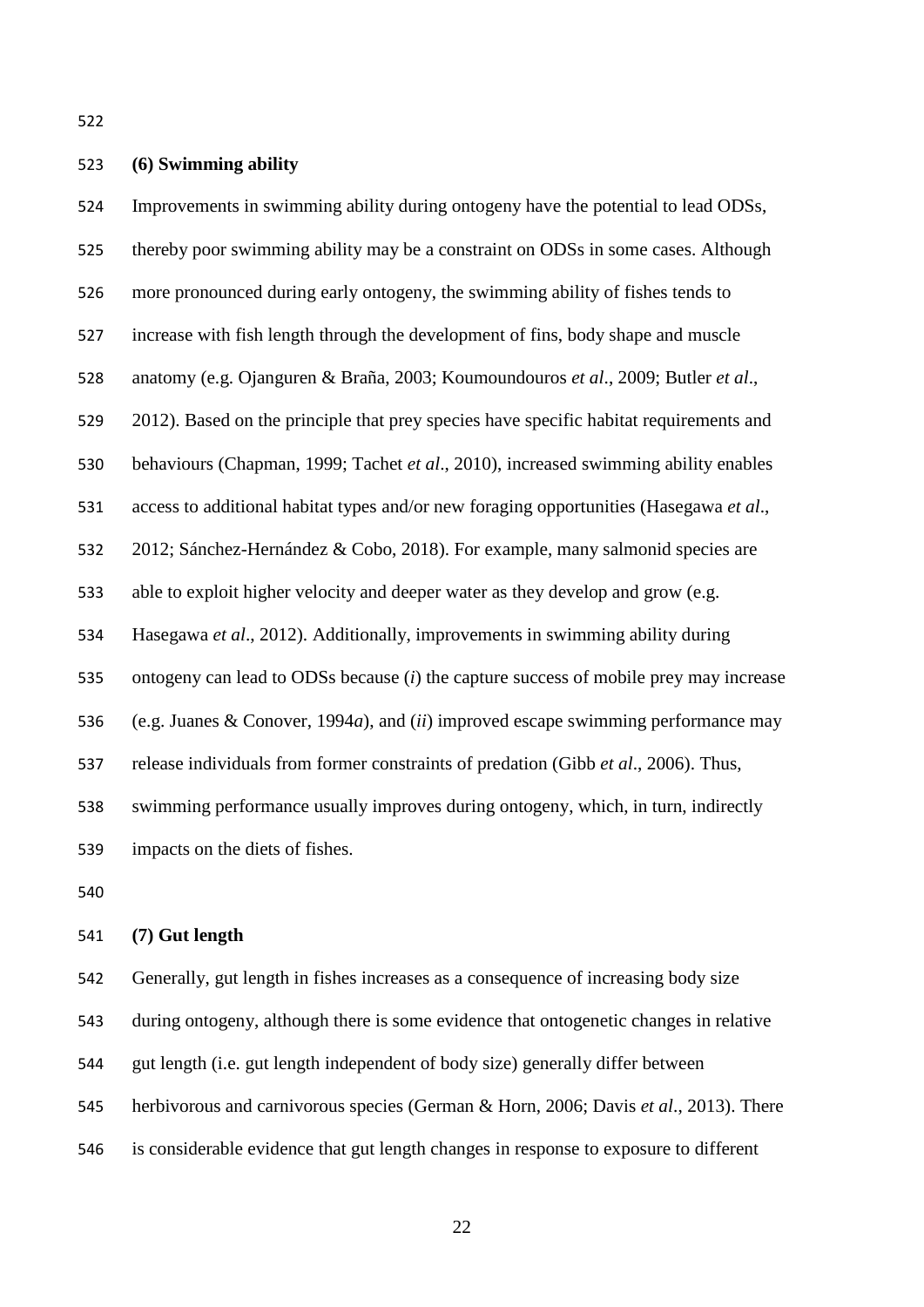prey (Belinda *et al*., 2005; German & Horn, 2006; Davis *et al*., 2013; German,

Gawlicka & Horn, 2014), but little support for the hypothesis that gut length may drive

ODSs. Belinda *et al*. (2005), for example, could find no evidence for gut length being a

driver of ODSs in snakehead [*Channa limbata* (Cuvier, 1831)], but showed that mouth

- dimensions were influential.
- 

## **(8) Metabolism and enzymes**

 Some studies have supported the idea that ODSs could be driven by internal physiological mechanisms such as metabolic rate, digestive enzymes and muscle enzymatic activity (e.g. Sherwood *et al*., 2002; Drewe *et al*., 2004; Jackson *et al*., 2004). A recent laboratory-based study demonstrated that the main digestive enzymes (except pepsin) are present before the onset of exogenous feeding in butter catfish [*Ompok bimaculatus* (Bloch, 1794)] (Pradhan *et al*., 2013). Thus, it is theoretically possible for enzymes to drive ODSs such as during the transition from endogenous to exogenous feeding. However, it is reasonable to posit that, at least for some species, changes in digestive enzyme activity are a consequence of a changing diet (e.g. German, Horn & Gawlicka, 2004; German *et al*., 2014). A typical example is that of Neotropical characid fish species, which switch from feeding upon terrestrial insects to fruits and leaves during their life history. With this switch comes a concomitant increase in α-amylase activity but a decrease in pepsin and trypsin activity (Drewe *et al*., 2004). The limited literature generally supports the conclusion that digestive enzyme activity is a consequence, not a driver, of ODSs (Fig. 3B). However, given the potential complexity of physiological interactions and the paucity of the literature on the subject, this is likely to be a fruitful area for future research. In particular, future studies might consider the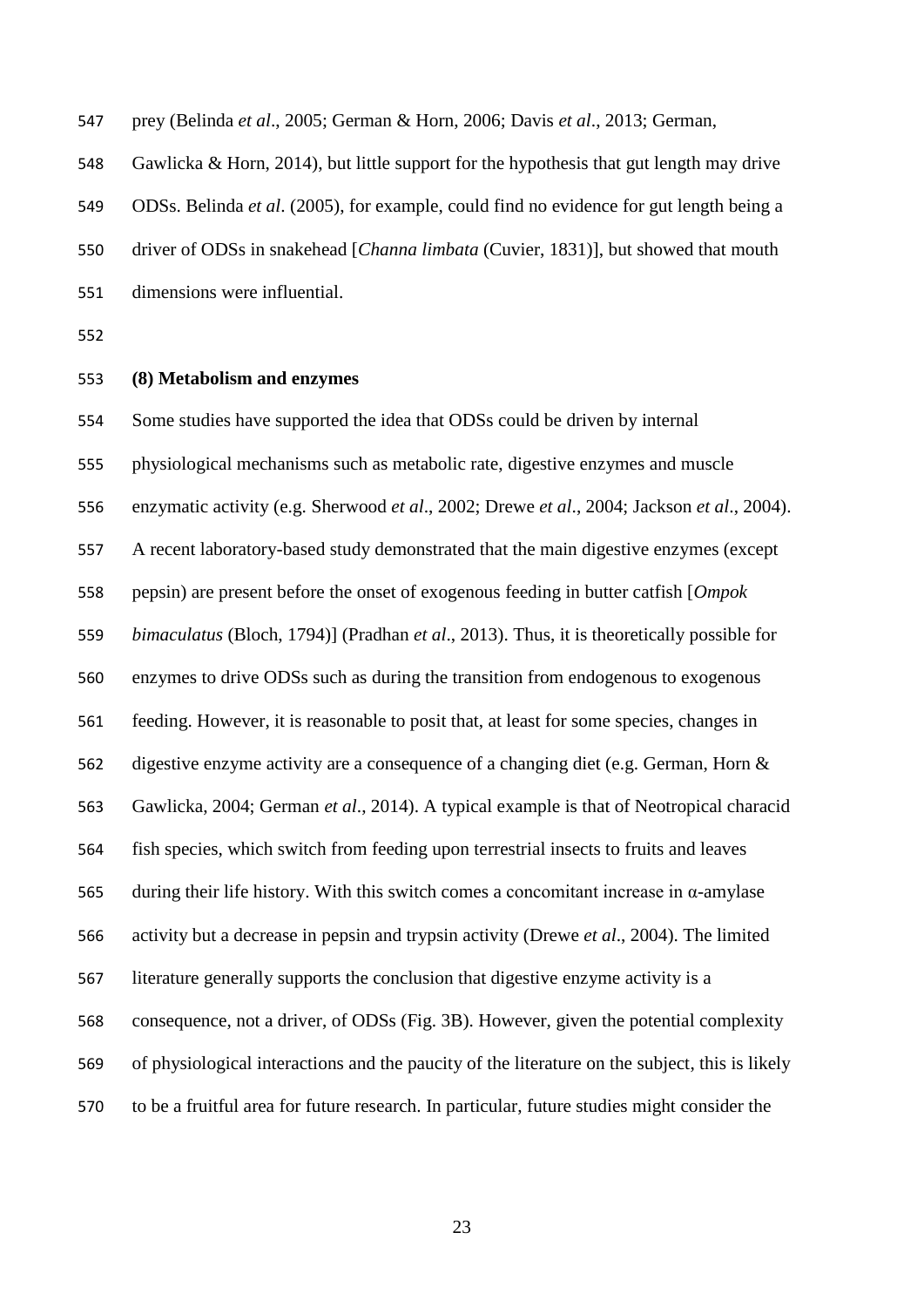ontogenetic development of digestive enzymes from the pancreas, stomach and intestine of fishes (e.g. German *et al*., 2004; Pradhan *et al*., 2013).

 Size-scaling metabolic theory predicts allometric relationships between metabolic rate and body mass in fishes [Yagi & Oikawa (2014) and references therein], and such ontogenetic changes in metabolic rate may improve swimming ability and lead to ODSs. Indeed, Jackson *et al*. (2004) concluded that changes in metabolic rate may determine the size at which diet shifts occur, playing a key role, alongside handling time, in determining prey choice. Other factors, such as muscle enzymatic activity, also appear to change during ontogeny. For instance, it has been observed that wild fish show changes in muscle enzymatic activity, such as lactate dehydrogenase activity, with diet switches to planktivory, benthivory, and piscivory (Sherwood *et al*., 2002). This enzyme has an important role in glycolysis, and concentrations seem to be higher in fishes exhibiting dietary shifts (Sherwood *et al*., 2002). Enzymes that enhance glycolysis in the white muscle during exercise can have a positive impact on swimming ability, and thus theoretically may affect prey capture ability (see Section III.6). Notwithstanding, it is doubtful that either metabolic rate or enzyme activity (either digestive or muscle physiology) are direct drivers of ODSs.

## **(9) Feeding behaviour and foraging modes**

The feeding behaviour strategies (e.g. planktivory, benthivory and piscivory) and

foraging modes, i.e. the type of prey-search behaviour ['ambush' (sit-and-wait) or

'cruise' (active) *sensu lato*], of fishes can change during ontogeny (e.g. Werner & Hall,

1988; Browman & O'Brien, 1992; Sánchez-Hernández & Cobo, 2018). A number of

laboratory and field studies have identified size-dependent effects on the foraging

modes of fishes and, ultimately, on ODSs (e.g. Nakano *et al*., 1999; Persson &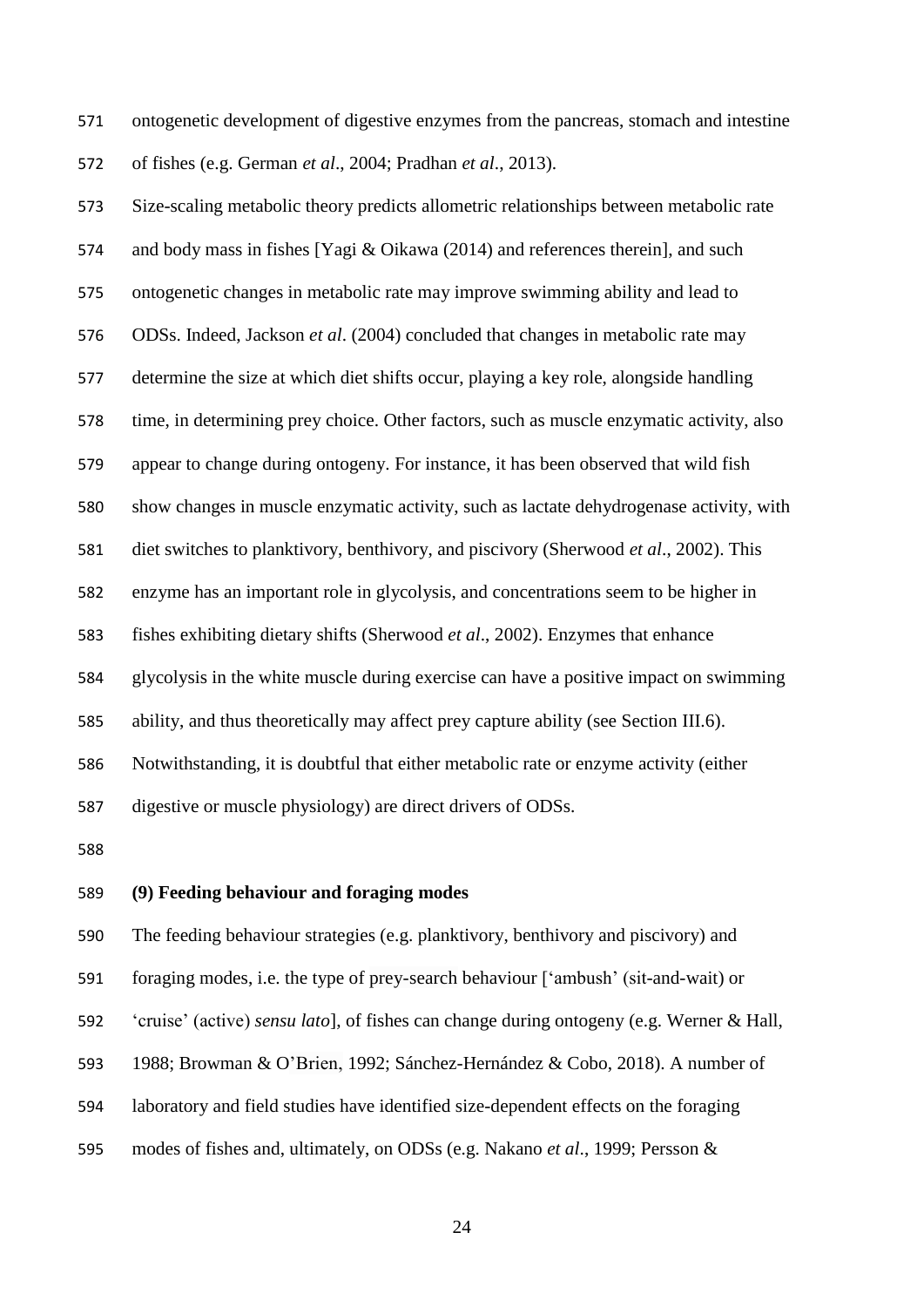Brönmark, 2002*a*,*b*; Gustafsson, Bergman & Greenberg, 2010; Sánchez-Hernández & Cobo, 2018). Gustafsson *et al*. (2010) noted that large brown trout used the upper water column to forage on surface-drifting prey (drift foraging) more often than did smaller individuals, which remained closer to the bottom and fed on aquatic prey. In another example, Sánchez-Hernández & Cobo (2018) demonstrated size-related changes in foraging modes, namely an increasing probability of switching to drift foraging with increasing fish size. Although it is possible that these foraging shifts (i.e. from the benthos to the water surface) may be triggered by intrinsic features linked to body size, they seem to be influenced by a number of inter-related factors in addition to intrinsic features, such as environmental variation (mainly benthic invertebrate density and water current velocity) and competition (Sánchez-Hernández & Cobo, 2018). Similarly, there are several examples from lacustrine and marine ecosystems supporting the view that feeding behaviour and foraging modes change during ontogeny through ontogenetic habitat shifts (see Section III.4). A common ontogenetic pattern amongst lacustrine fish is a switch in foraging along the littoral–pelagic axis (i.e. from littoral to pelagic foraging or *vice-versa*) (e.g. Werner & Hall, 1988; Wu & Culver, 1992). From marine ecosystems, it has been observed that the foraging behaviour of many species changes 613 from planktivory to benthivory (Choi & Suk, 2012) or browsing to grazing (Eggold & Motta, 1992). In addition, Linde *et al*. (2004) observed ontogenetic changes from a passive (preying on sedentary taxa) to an active (preying on nekton) behaviour in the foraging strategy of the dusky grouper [*Epinephelus marginatus* (Lowe, 1834)]. Because foraging specialisation and fish ontogeny are closely linked, we tentatively conclude that changes in foraging strategy related to ontogenetic shifts in specialisation can be a mechanism driving ODSs, but that such changes are likely ultimately driven by predation risk, competition and/or prey availability.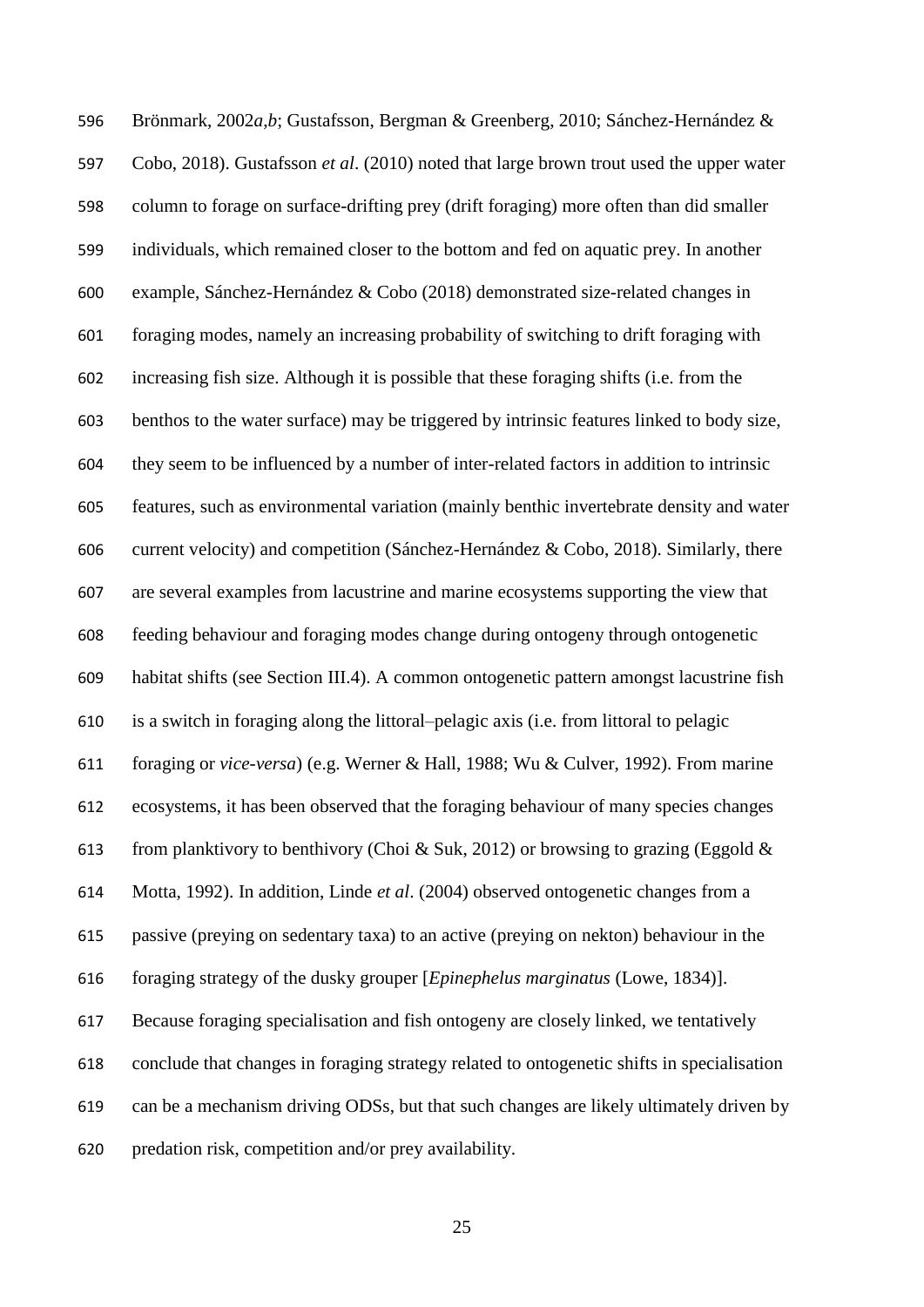To summarise, the *Web of Science* core collection indicated that habitat use emerged as the most recurrent topic in explaining ODSs (Fig. 3A), but that competition, prey availability, feeding behaviour, foraging modes and predation risk also seem to be influential. It is doubtful that some putative drivers (gut length, metabolism and enzymes) are direct drivers of ODSs (Fig. 3B), but their true roles are not yet clearly resolved and represent fruitful areas of future research. Based on the reviewed literature, we posit that habitat use, feeding behaviour and foraging mode are a consequence of other drivers, such as changes in predation risk, competition and prey availability (Fig. 3C). Although prey-handling constraints can play a significant role in the timing of ODSs (see Section III.5), we conclude that any impacts may be masked by inter- or intraspecific competition through density-dependent effects on developmental processes and, in particular, the body size of fishes. Similarly, we suggest that morphological constraints, swimming ability, gut length, metabolism and enzymes are consequences of body size and not drivers of ODSs *per se* (Fig. 3C). Prey availability, predation risk and competition emerged as the most important drivers of ODSs in fishes, with prey availability providing the potential for other factors to influence ODSs. Thus, it is reasonable to posit that the transition among prey types across the lifetime of fishes is closely related to their availability, but that other drivers may be responsible for the size-related timing and/or magnitude (i.e. some or all individuals of a population) of the ontogenetic switches. Consistent with this view, predation risk and competition do not impact directly on the trophic ontogeny of fishes, but can have indirect effects on diet trajectories through ontogenetic changes in habitat use and concomitant changes in prey availability (Fig. 3C). Notwithstanding this, we still lack a clear understanding of the true drivers of ODSs and require new and integrative approaches to identify possible false-positive drivers.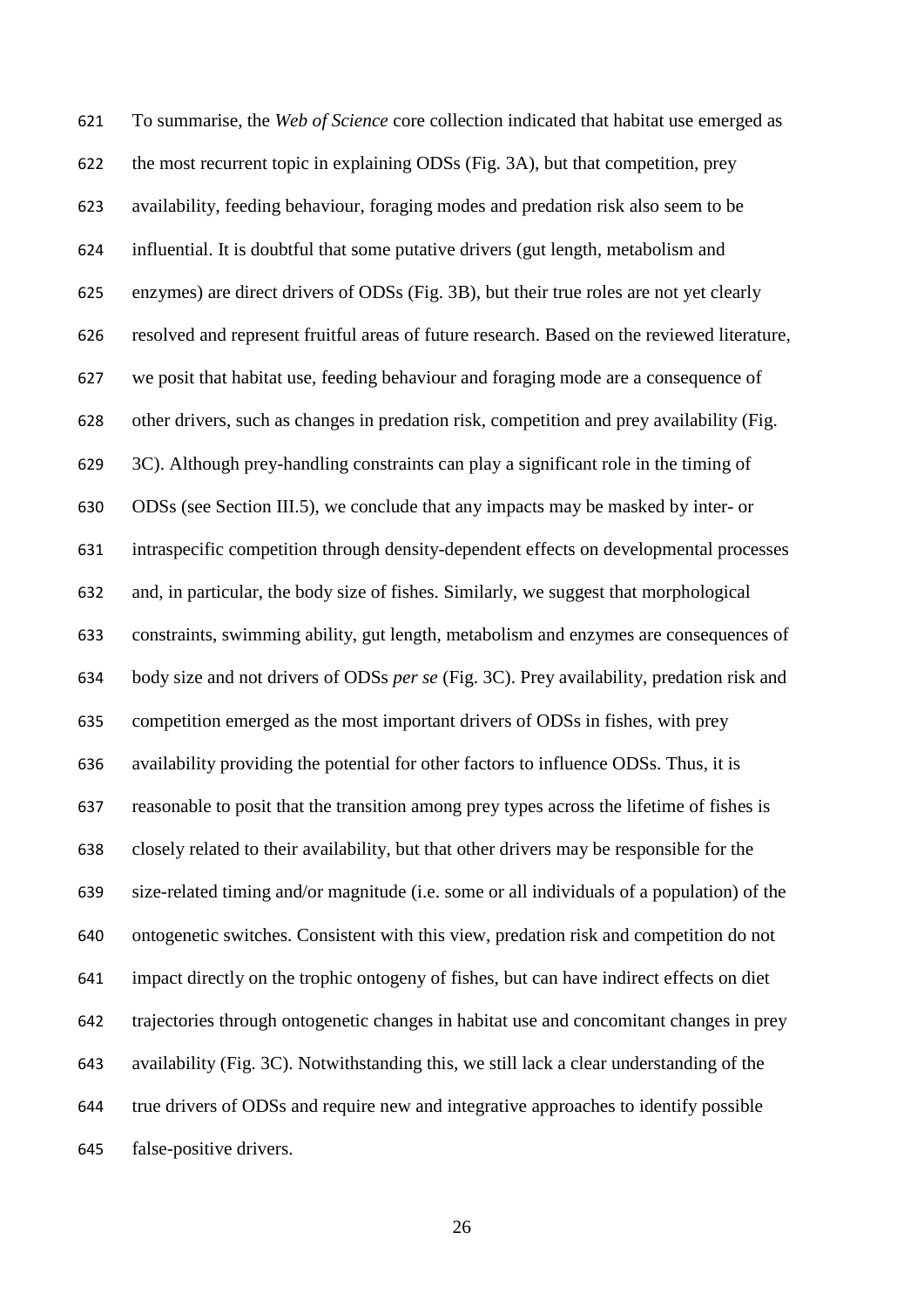### **IV. CONSEQUENCES**

## **(1) Individuals, populations and communities**

 ODSs in fishes often coincide with increases in individual growth rates (Fig. 3C), and many studies have suggested that the relationship is causal (e.g. Olson, 1996; McCormick, 1998; Mittelbach & Persson, 1998; Jensen *et al*., 2012). A key challenge, however, is to disentangle the true relationship between ODSs and fish growth, as ODSs can be a consequence of, as well as a contributor to, growth (Fig. 3C). Most studies indicate that increases in growth rates can be caused by switches to more profitable food resources. For example, growth rates can increase substantially after switching from invertebrates to fish in many marine (e.g. Juanes & Conover, 1994*b*; Bromley, Watson & Hislop, 1997; Tanaka *et al*., 2014) and freshwater (e.g. Olson, 1996; Mittelbach & Persson, 1998; Pazzia *et al*., 2002; Persson & Brönmark, 2002*b*) fish species. Indeed, the growth rates of individuals that become piscivorous early in development can be almost double those of conspecifics that switch later (Post, 2003; Tanaka *et al*., 2014). Other ODSs, such as from zooplankton to macroinvertebrates, may also have consequences, as growth is often faster in zoobenthivorous than zooplanktivorous individuals (Persson & Brönmark, 2002*a*; Svanbäck & Eklöv, 2002). ODSs can have a positive influence on growth, when prey-handling efficiency conforms with allometric scaling theories, otherwise ODSs can be a consequence of growth (e.g. when prey is outside of the optimal predator–prey size ratio) as we outlined in Section III.5. Alternatively, ODSs may be overridden by lifestyle in species whose feeding-behaviour strategies does not change much but which show growth. This is exemplified by many species undergoing discrete ODSs; with no ontogenetic shifts in prey-type consumption but shifts in maximum prey-width consumption (e.g. Egan *et al*., 2017). In addition,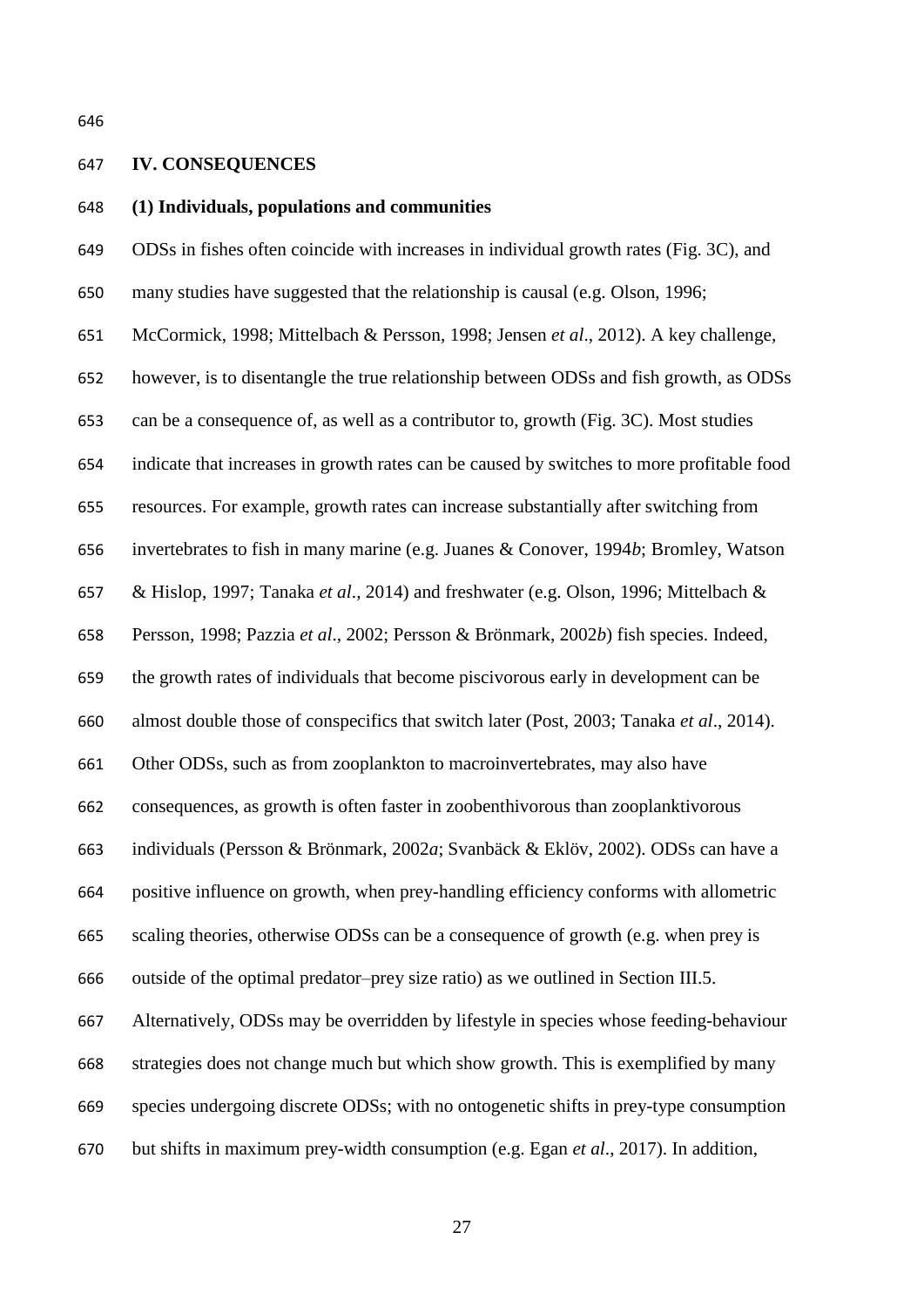herbivorous species; for example, grass carp [*Ctenopharyngodon idella* (Valenciennes,

1844)] can absorb plant-derived nutrients and undergo rapid growth during ontogeny

 (Wang *et al*., 2015). Using the behavioural traits and life histories of fish to examine the consequences (and causes) of ODSs (see Hin *et al*., 2011) is a promising area for future research.

 The survival and recruitment of many fish species is positively associated with growth and successful dietary shifts in the first year of life (Myers, 1995; Houde, 1997; Nunn *et al*., 2010). ODSs therefore have the potential to influence the lifetime fitness of individual fish and population dynamics, and other size-dependent processes, *via* their impacts on growth (Olson, 1996; Post, 2003; Huss *et al*., 2013; Tanaka *et al*., 2014). Depending upon resource availability, individuals that undertake ODSs can accrue an advantage over competitors that do not (Pazzia *et al*., 2002; Post, 2003; Schellekens *et al*., 2010). Alternatively, and on the basis of resource partitioning theory (Schoener, 1974), ODSs may allow individuals to avoid potential recruitment bottlenecks caused by competition for food resources (e.g. Polis, 1984; Olson, 1996; Cowan, Rose & DeVries, 2000; King, 2005) and facilitate the coexistence of consumers (e.g. Amundsen *et al*., 2003; Sánchez-Hernández & Cobo, 2012*b*; Wollrab, de Roos & Diehl, 2013; Pereira *et al*., 2015). Reductions in the intensity of competition could lead to increases in growth rates and, consequently, in survival and recruitment (Post, 2003). ODSs, especially early transitions to profitable food sources (e.g. fish), could also have implications for the lifetime fecundity of individual fish (Post, 2003), because several important maternal traits (e.g. egg quality and quantity) frequently increase with body size (Mittelbach & Persson, 1998; Venturelli *et al*., 2010). Size differences among individuals produced by ontogenetic variation in the transition to piscivory are commonly maintained at later ages (Pazzia *et al*., 2002; Post, 2003), so fish that grow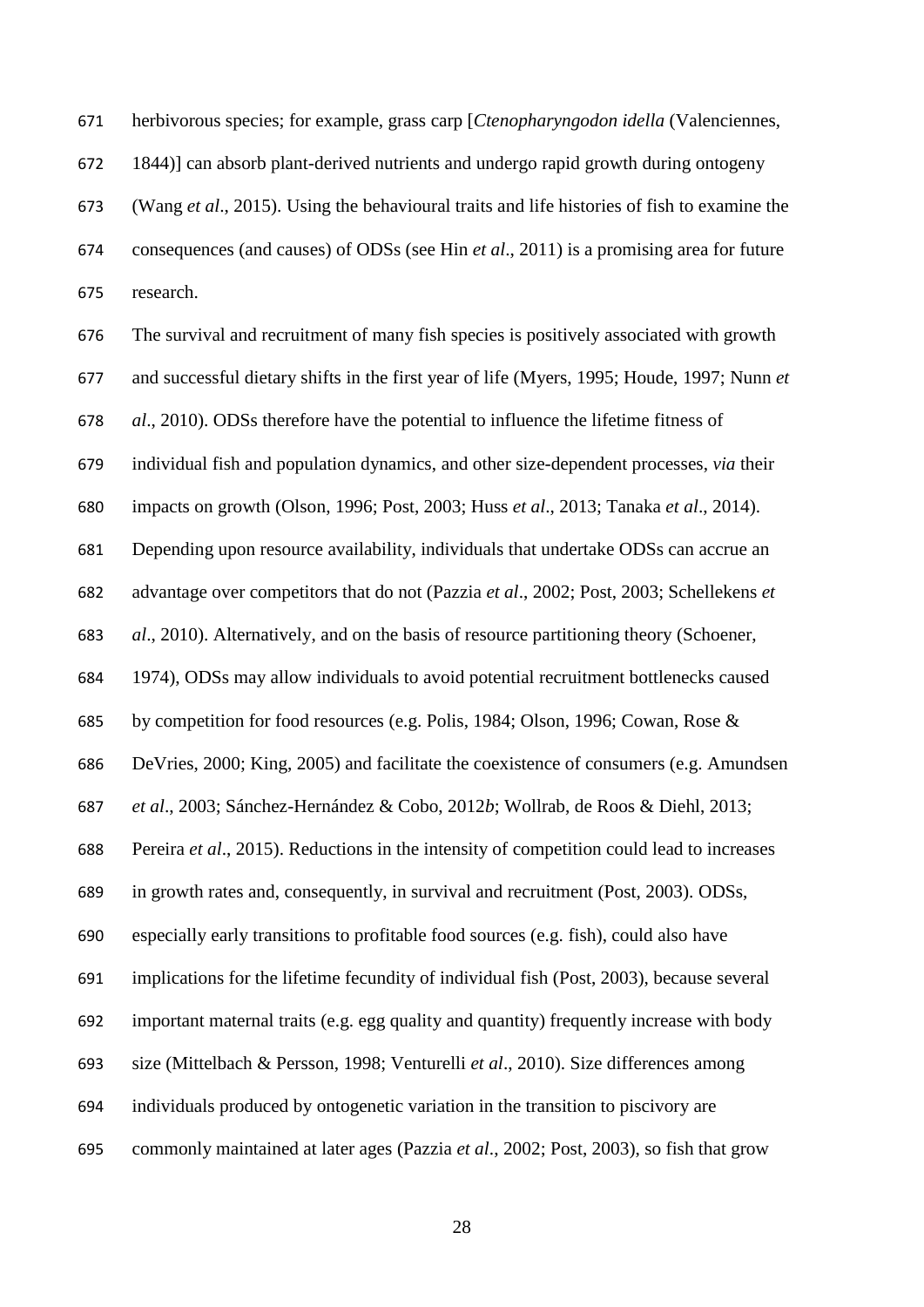large relative to their conspecifics may have a disproportionately strong influence on population dynamics through enhanced recruitment success.

 As demonstrated by previous studies, ODSs are a key factor in determining how ecological communities are structured (e.g. de Roos & Persson, 2013; van Leeuwen *et al*., 2013, 2014). These theoretical studies focussed on stage-structured models and did not address evolutionary dynamics, but nonetheless provided the basis for empirical work to increase ecological realism and identified promising evolutionary research directions to explore the consequences of ODSs in population and community ecology. Indeed, ten Brink & de Roos (2017) recently demonstrated that ODSs are evolutionary advantageous when switches to alternative food sources involve higher intake rates for consumers. Thus, a strategy to understand ODSs better in an evolutionary framework would be to take foraging specialisation and trophic polymorphisms into account (Fig. 3C). Our reasoning is that previous studies have assumed that switching niches during ontogeny can lead to trophic polymorphisms (e.g. Adams & Huntingford, 2002; Knudsen *et al*., 2006, 2010) and/or evolutionary branching (see Claessen & Dieckmann, 2002) in population ecology. Based on the premise that niche shifts and trophic polymorphisms are genetically determined (Adams & Huntingford, 2002; Claessen & Dieckmann, 2002), ODSs may constitute an early phase in the evolution of trophic polymorphisms leading to ecologically distinct sub-populations due to foraging specialisation. Indeed, several studies have highlighted the evolutionary implications of the combination of ODSs and the environment (Claessen & Dieckmann, 2002; Whiteley, 2007; ten Brink & de Roos, 2017). Especially relevant are the theoretical considerations of Claessen & Dieckmann (2002) that foraging differences determine the type of feeding trajectory (i.e. monomorphic, ontogenetic generalist or polymorphism) adopted in fish populations. Whiteley (2007) observed that eco-evolutionary traits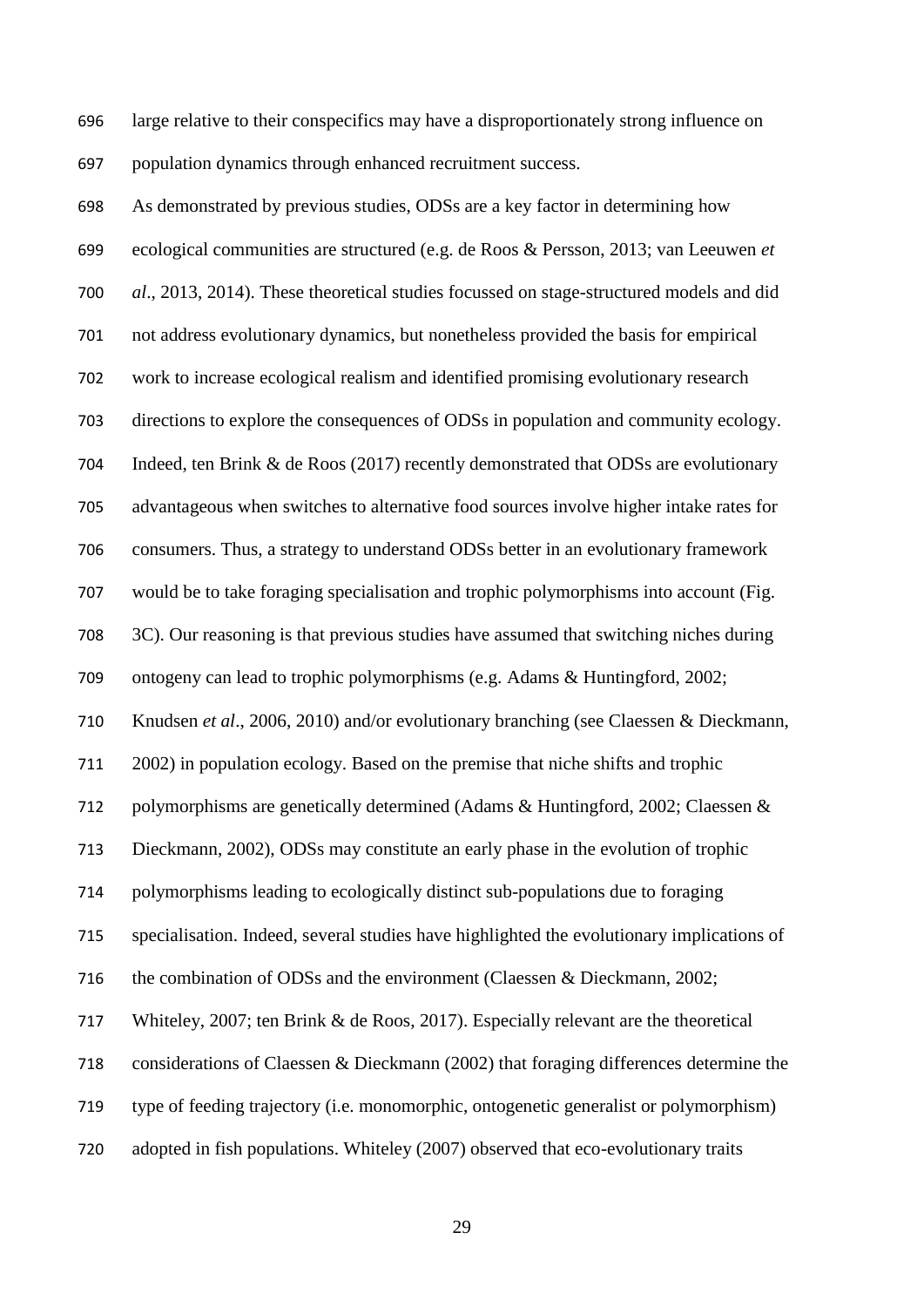responsible for stage-specific developmental switches in feeding in the mountain whitefish [*Prosopium williamsoni* (Girard, 1856)] can occur late in ontogeny. This was supported by ten Brink & de Roos (2017), who highlighted that individuals usually display a dietary shift late in ontogeny to maximise food intake. Thus, it is reasonable to assume that ODSs are a strong candidate for a mechanism of divergence within fish populations, but the trade-off between early and late foraging success can impede the evolution of an ODS (ten Brink & de Roos, 2017). We suggest that the eco-evolutionary consequences of ODSs on fish populations are a promising area for further investigation and should not be neglected.

#### **(2) Food webs and ecosystem processes**

It has long been recognised that fishes can have a major influence on the abundance and

species and size composition of prey assemblages through top-down mechanisms (e.g.

Mehner & Thiel, 1999; Rosenfeld, 2000; Baum & Worm, 2009; van Leeuwen *et al*.,

2013). Knowledge of ODSs is therefore vital to understand how they influence food

webs and ecosystem processes (e.g. respiration and primary productivity). Network-

based approaches have demonstrated that the functional role of fish is developmental-

stage specific (Ramos-Jiliberto *et al*., 2011; Sánchez-Hernández, 2016). ODSs,

therefore, have the potential to have important effects on energy pathways and food-

web structure and dynamics (Woodward *et al*., 2005; Miller & Rudolf, 2011;

Nakazawa, 2015).

ODSs usually result in individuals feeding higher up food chains, which increases food-

web complexity (e.g. the number of feeding linkages) as different functional groups

occupy alternative positions (i.e. alternative stable states) in the food web (Amundsen *et* 

*al*., 2003; Takimoto, 2003; Nakazawa, 2011*a*, 2015; van Leeuwen *et al*., 2014;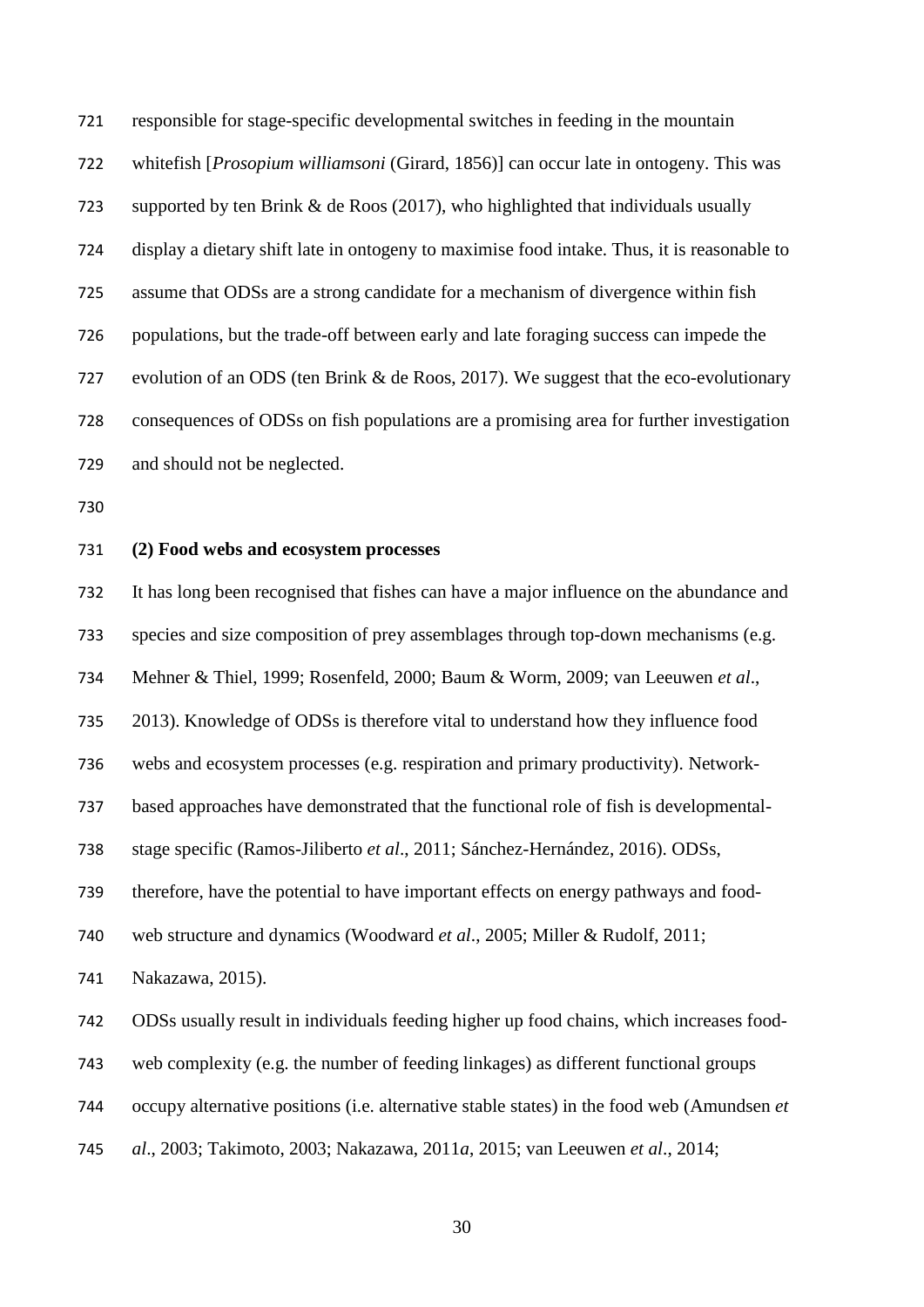Sánchez-Hernández, 2016). However, it may not be possible to identify alternative positions in food webs clearly when predators undergo multiple ODSs (i.e. feeding on additional resources before switching to piscivory) (van Leeuwen *et al*., 2013). Thus, there may be interspecific differences in the influence of ODSs, with generalist species expected to increase food-web complexity in comparison to specialist species. Indeed, niche breadth and diet modularity (the subgroup of predators and prey interacting in a network) can decrease following ODSs in some fishes [e.g. Spanish toothcarp (*Aphanius iberu*s Valenciennes, 1846)] (Ramos-Jiliberto *et al*., 2011), especially in species that switch from animal resources to plants or detritus, such as grass carp, fathead minnow (*Pimephales promelas* Rafinesque, 1820) and thin-lipped grey mullet [*Liza ramada* (Risso, 1810)]. As ODSs can involve littoral, pelagic and profundal resources in lentic ecosystems (e.g. Knudsen *et al*., 2006; Kolasinski *et al*., 2009; Eloranta *et al*., 2010), there can be direct and indirect consequences for energy pathways and the dynamics of food webs and ecosystem processes through cascading (both top-down and bottom-up) effects (Nakazawa, 2011*b*, 2015). Understanding stability in stage-structured food webs is an emerging field in ecology, and much attention is being paid to identify and disentangle the contributing factors (de Roos & Persson, 2013; Caskenette & McCann, 2017; Nilsson *et al*., 2018). Theory predicts that ODSs and stage-structured populations are key determinants of food-web stability (de Roos & Persson, 2013; Nilsson *et al*., 2018). Indeed, in accordance with biomass reallocation theory (see de Roos & Persson, 2013), Caskenette & McCann (2017) recently demonstrated that stage-structured predators increase the stability of food webs. Size-structured predator–prey models have demonstrated that predatory size 769 effects are species specific and that food webs can be dynamically stable (Emmerson  $\&$ Raffaelli, 2004). Importantly, there are stabilising and destabilising aspects of stage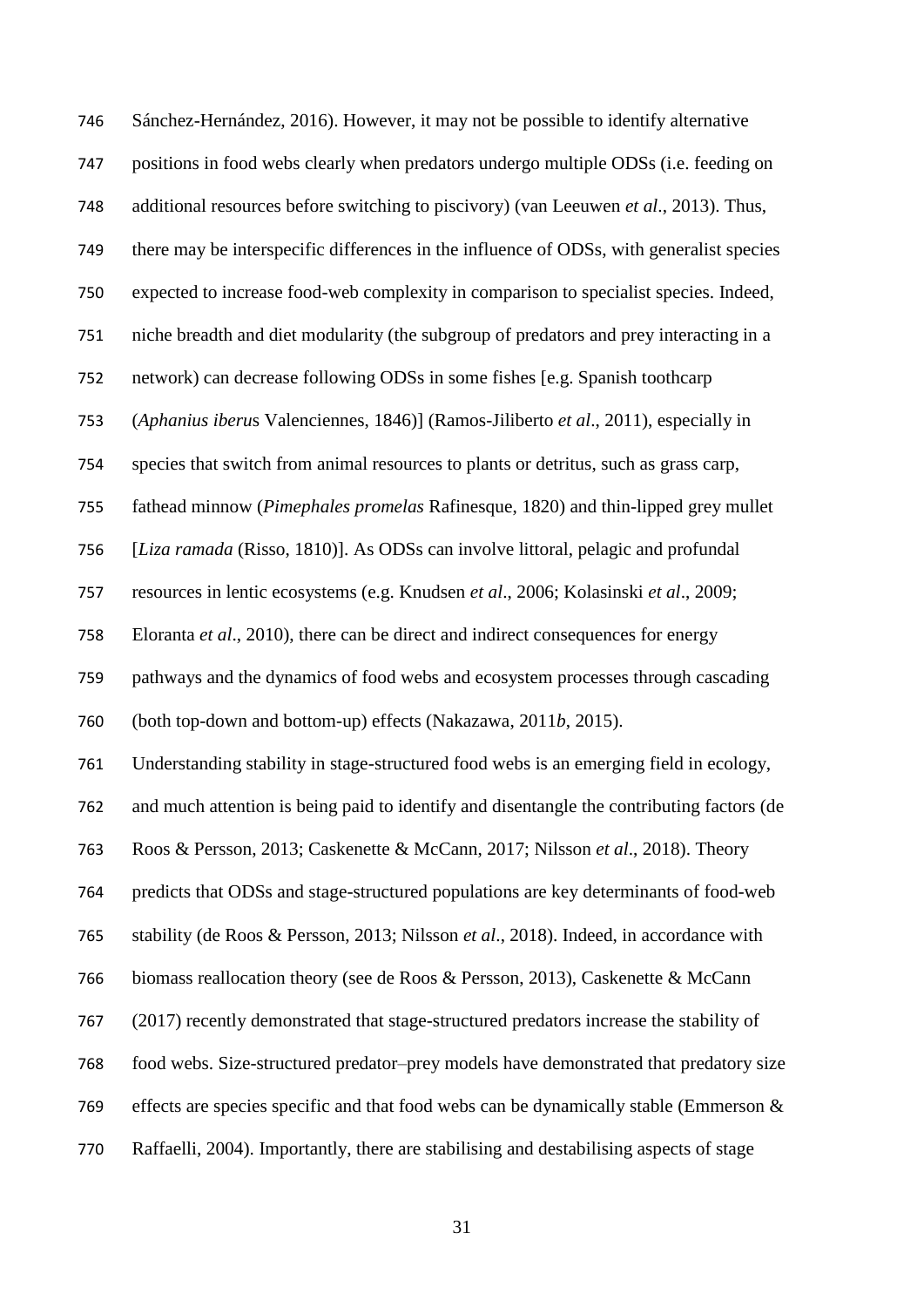structure that need to be taken into consideration (see Nilsson *et al*., 2018). For example, predators feeding on the same food resource can strongly destabilise a system, whereas size- or stage-specific feeding can have a stabilising effect when predators feed selectively on one consumer stage or at high interaction strength (Nilsson *et al*., 2018). However, exactly how ODSs affect food-web stability in nature is still unclear and under debate. It seems reasonable to posit that ODSs can have a stabilising or destabilising effect depending upon what is studied (population, community or food web). More precisely, whereas ODSs generally seem to stabilise consumer–resource dynamics and, through resource partitioning, can increase population and community stability by reducing inter- or intraspecific competition (Amundsen *et al*., 2003; Schellekens *et al*., 2010; Sánchez-Hernández & Cobo, 2012*b*), the effect at the food- web level is variable. For example, ODSs commonly reduce the stability of complex trophic networks (Miller & Rudolf, 2011; Rudolf & Lafferty, 2011), but can increase food-web stability when the resources used by adults are less abundant than those used by juveniles (Schellekens *et al*., 2010). The influence (positive or negative) of ODSs can be complex and reversible, however, as fish that appear to be generalists at the species level can sometimes function as sequential specialists (see Rudolf & Lafferty, 2011). Models applied to developmental-stage-structured communities have demonstrated that ODSs may also affect community resilience and disturbance responses (Nakazawa, 2015), but this has yet to be tested in natural ecosystems. 

#### **V. CONCLUSIONS**

 (1) Although ODSs in fishes are well documented, our comprehension of their exact nature and driving mechanisms is incomplete because the knowledge is biased towards economically important species, and we currently lack a holistic understanding of their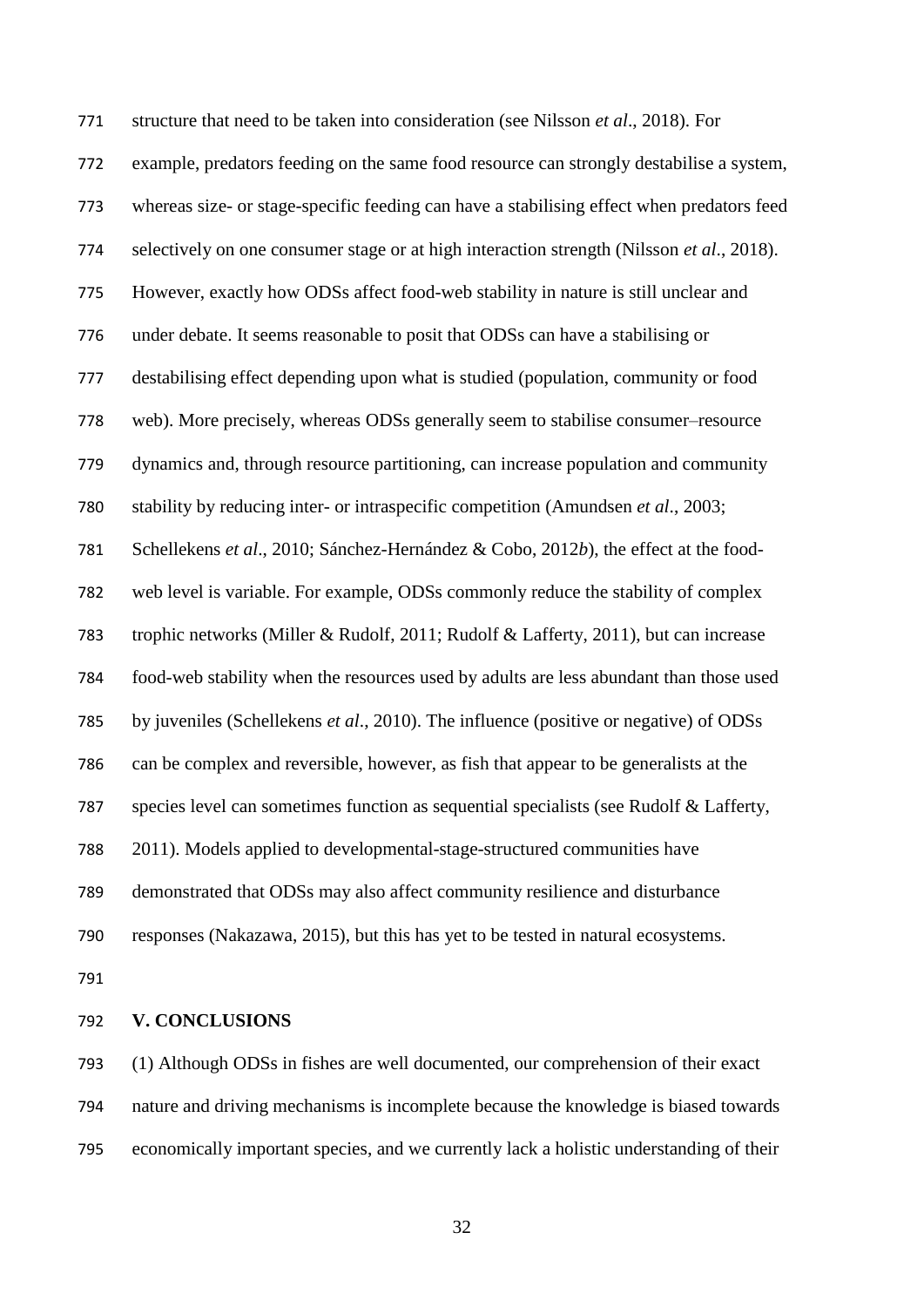| 796 | consequences for population, community, consumer-resource and food-web dynamics,          |
|-----|-------------------------------------------------------------------------------------------|
| 797 | and ecosystem processes and functioning. Studies attempting to address these              |
| 798 | knowledge gaps (e.g. Takimoto, 2003; Schellekens et al., 2010; Nakazawa, 2011b;           |
| 799 | Wollrab et al., 2013; Nilsson et al., 2018) have largely focused on theoretical           |
| 800 | approaches. Although some empirical attempts have been made to explore the                |
| 801 | implications of ODSs on consumer–resource and food-web dynamics (e.g. Persson &           |
| 802 | Greenberg, 1990; Persson & Hansson, 1999; Persson & Brönmark, 2002a), it is               |
| 803 | recommended that empirical research under natural conditions is instigated to             |
| 804 | corroborate the theory-based concepts behind the consequences of ODSs on the              |
| 805 | dynamics, processes and functioning at the population, community and ecosystem            |
| 806 | levels. It is also recommended that large-scale patterns in ODSs and common drivers in    |
| 807 | the animal kingdom are examined, so that novel ecological theories can be formulated      |
| 808 | and tested.                                                                               |
| 809 | (2) Because body size tends to dominate the transition of ODSs, it is important to model  |
| 810 | the likelihood of size-related variations in ODSs. This can easily be accomplished        |
| 811 | through logistic regression models based on presence/absence information (e.g.            |
| 812 | Kahilainen & Lehtonen, 2003; Sánchez-Hernández et al., 2017), but such studies have       |
| 813 | usually only explored the probability of ontogenetic shifts to piscivory as a function of |
| 814 | body size. More attention needs to be paid in the future to understanding whether the     |
| 815 | variation in ODSs is more likely to be among populations, seasons, cohorts or             |
| 816 | evolutionary time.                                                                        |
| 817 | (3) Numerous biotic and abiotic factors can directly or indirectly influence ODSs, but    |
| 818 | the most influential likely vary spatially, temporally and interspecifically. We confirm  |
| 819 | that the major drivers of ODSs in fishes are prey availability, predation risk and        |
| 820 | competition. This review provides novel insights into trophic ontogeny theory,            |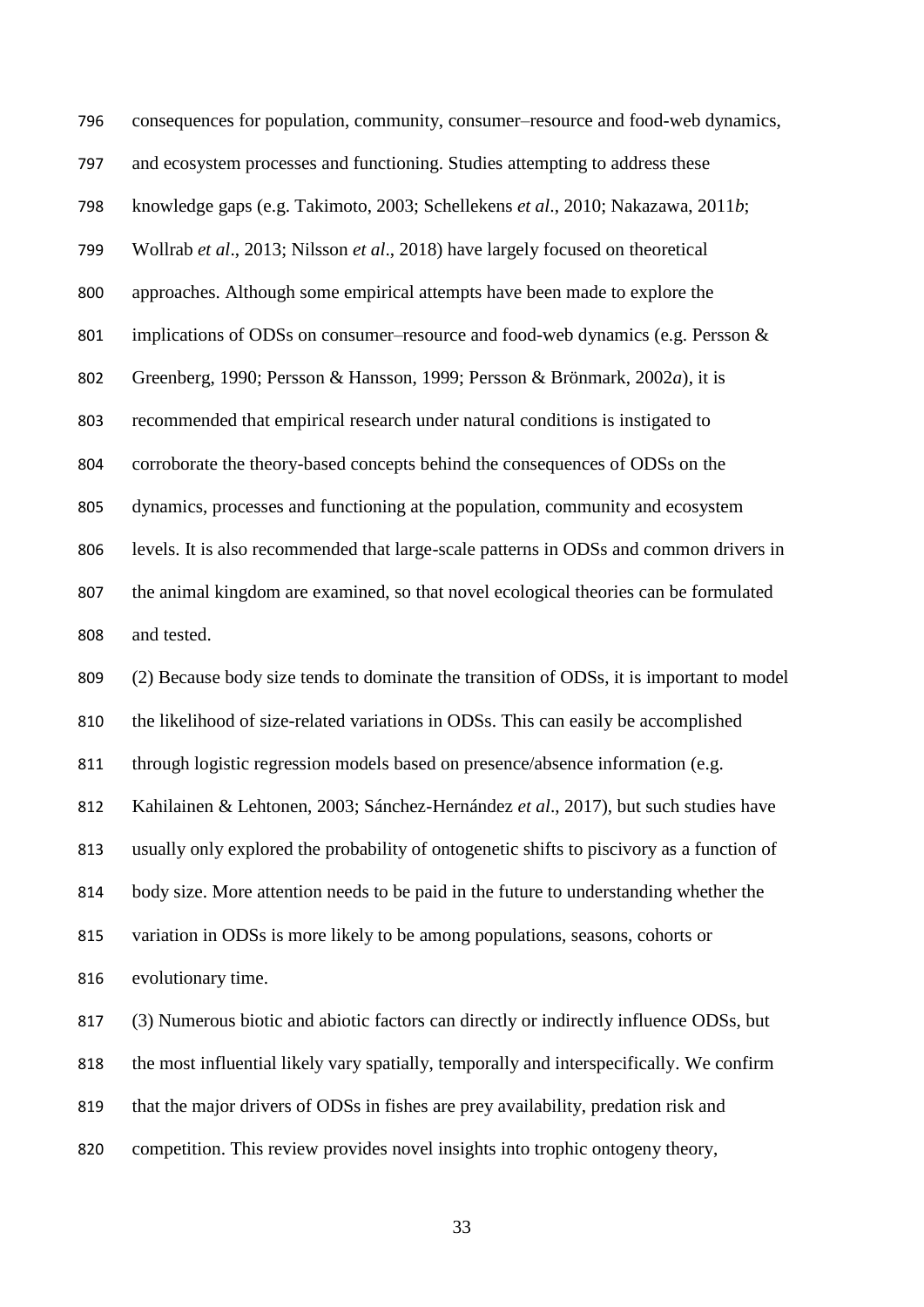highlighting that some of the most influential drivers (predation risk and competition) do not impact directly on the trophic ontogeny of fishes, but can have an indirect effect on diet trajectories through ontogenetic changes in habitat use and concomitant changes in prey availability. (4) Phylogenetic and evolutionary considerations on ontogenetic trajectories represent novel research lines and emerging frameworks (Claessen & Dieckmann, 2002; German & Horn, 2006; German *et al*., 2014; ten Brink & de Roos, 2017) that should receive further attention. Predation and competition are likely to promote the evolution of ontogenetic trajectories (Claessen & Dieckmann, 2002; ten Brink & de Roos, 2017), but we are not able to specify the importance (i.e. relative likelihood) of these factors as a mechanistic understanding of evolution in ODSs. Thus, the identification and quantification of these drivers represents an excellent opportunity to explore the evolutionary ontogenetic diet trajectories of fishes. (5) ODSs can have profound ecological consequences for fishes, in particular by enhancing individual growth and lifetime reproductive output or reducing the risk of mortality (Fig. 3C). ODSs also have the potential to promote ecological release, facilitating the coexistence of sympatric species. It should be kept in mind that this conclusion may be context dependent as environmental conditions can change temporally or spatially. For example, factors impacting on prey-encounter rate, such as vegetation and turbidity, can influence ontogenetic trajectories (see Vejříková *et al*., 2017) and consequently ecological release. (6) Research focusing on inter-individual variation in ontogenetic diet trajectories (Olson, 1996; Post, 2003; Svanbäck *et al*., 2015; Sánchez-Hernández & Cobo, 2018)

- has been limited, and it is recommended that the complex relationships between
- individual behaviour and environmental heterogeneity, including the relative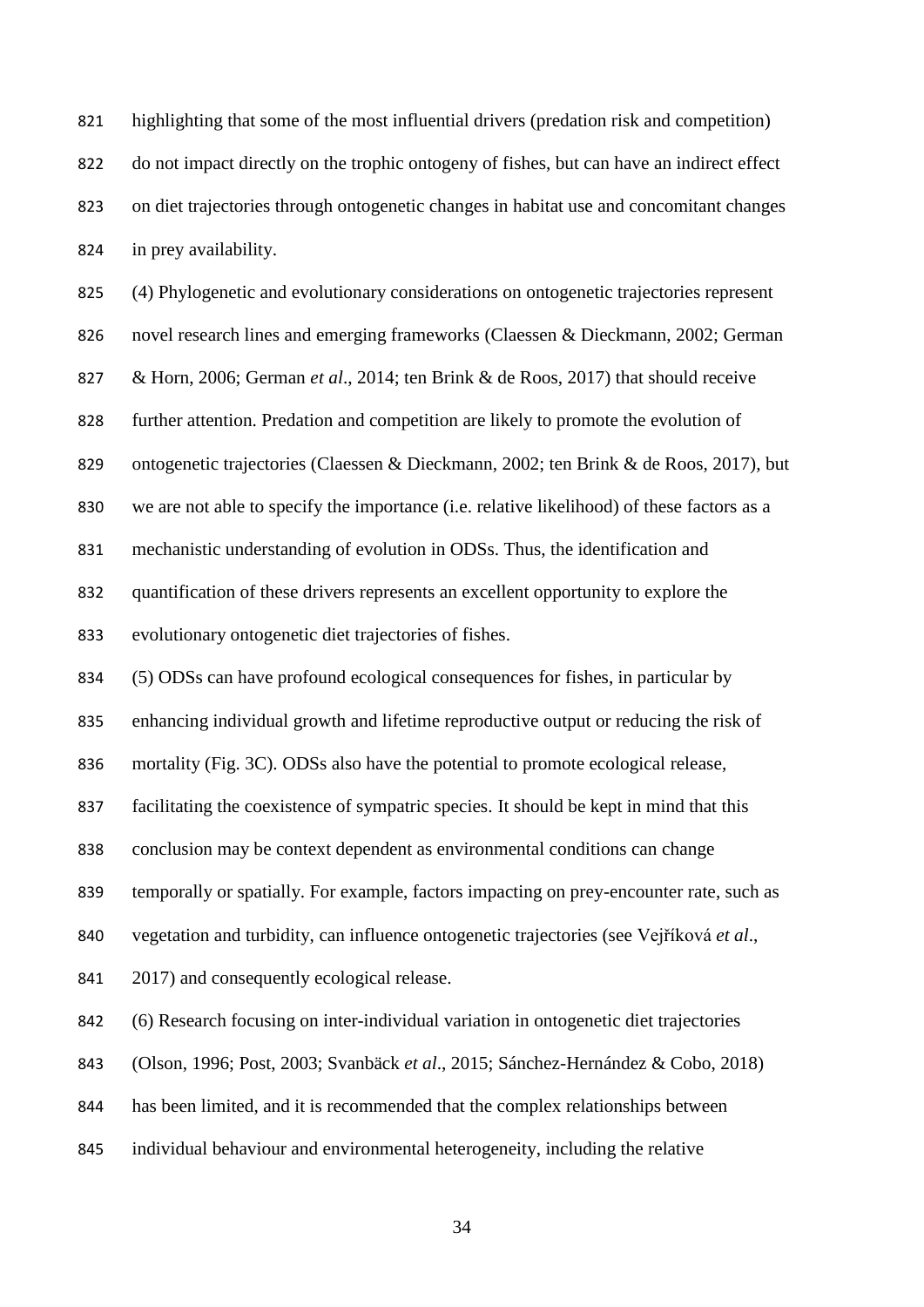importance of environmental factors and heritable traits (see Shedd *et al*., 2015), should

be prioritised in future research. Such research may benefit from the use of a

combination of methodical approaches, such as traditional diet, stable isotope, DNA

849 metabarcoding, RNA–DNA ratio and tissue stoichiometry analyses (e.g. Boros, Saly &

Vanni, 2015; Nielsen *et al*., 2018).

 (7) Further studies that include the concept of ODSs within a broader ecological and evolutionary framework are required, possibly with dietary shifts analysed in relation to the phylogenetic relatedness of species, rather than their exploration using single model species, to identify the basis of global patterns in ODSs. The exploration of temperature and latitudinal gradients in ODSs could be a promising avenue for future research. This was highlighted by Llopiz (2013), who found that the likelihood of ODSs in marine fish larvae decreases with decreasing latitude, but these findings need be extended to the whole life cycle and ecosystem (freshwater and marine species) dimension to be accepted as a general theory. Future studies will likely reveal whether ODSs vary geographically along latitudinal or broad climatic domains (e.g. tropical, temperate and polar), and produce novel insights into the implications of ODSs for populations, communities and ecosystem processes and functioning.

## **VI. ACKNOWLEDGEMENTS**

 We thank Tom Cameron and an anonymous referee for constructive comments on the submitted manuscript, and Alison Cooper for editing the revised version. J.S.-H. was supported by a postdoctoral grant from the Galician Plan for Research, Innovation, and Growth (Plan I2C, Xunta de Galicia).

#### **VII. REFERENCES**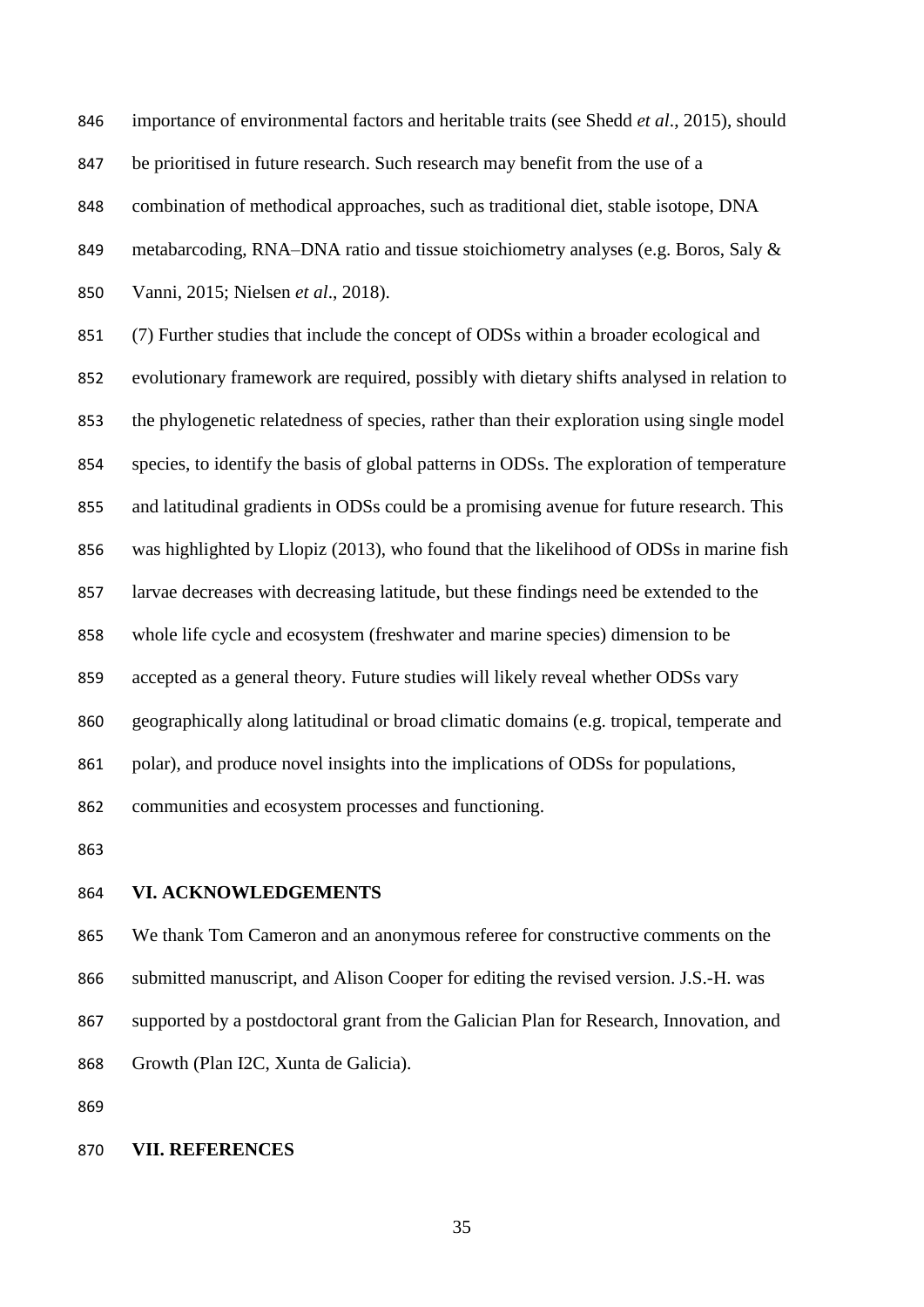| 871 | ADAMS, C. E. & HUNTINGFORD, F. A. (2002). The functional significance of inherited     |
|-----|----------------------------------------------------------------------------------------|
| 872 | differences in feeding morphology in a sympatric polymorphic population of             |
| 873 | Arctic charr. Evolutionary Ecology 16, 15–25.                                          |
| 874 | AMUNDSEN, P.-A., BØHN, T., POPOVA, O. A., STALDVIK, F. J., RESHETNIKOV, Y. S.,         |
| 875 | KASHULIN, N. A. & LUKIN, A. (2003). Ontogenetic niche shifts and resource              |
| 876 | partitioning in a subarctic piscivore fish guild. <i>Hydrobiologia</i> 497, 109–119.   |
| 877 | ARTERO, C., KOENIG, C. C., RICHARD, P., BERZINS, R., GUILLOU, G., BOUCHON, C. &        |
| 878 | LAMPERT, L. (2015). Ontogenetic dietary and habitat shifts in goliath grouper          |
| 879 | Epinephelus itajara from French Guiana. Endangered Species Research 27,                |
| 880 | $155 - 168.$                                                                           |
| 881 | BASSAR, R. D., TRAVIS, J. & COULSON, T. (2017). Predicting coexistence in species with |
| 882 | continuous ontogenetic niche shifts and competitive asymmetry. <i>Ecology</i> 98,      |
| 883 | 2823-2836.                                                                             |
| 884 | BAUM, J. K. & WORM, B. (2009). Cascading top-down effects of changing oceanic          |
| 885 | predator abundances. Journal of Animal Ecology 78, 699-714.                            |
| 886 | BELINDA, M. S., WARD-CAMPBELL & BEAMISH, W. H. (2005). Ontogenetic changes in          |
| 887 | morphology and diet in the snakehead, <i>Channa limbata</i> , a predatory fish in      |
| 888 | western Thailand. <i>Environmental Biology of Fishes</i> <b>72</b> : 251–257.          |
| 889 | BOROS, G., SALY, P. & VANNI, M. J. (2015). Ontogenetic variation in the body           |
| 890 | stoichiometry of two fish species. Oecologia 179, 329–341.                             |
| 891 | BROMLEY, P. J., WATSON, T. & HISLOP, J. R. G. (1997). Diel feeding patterns and the    |
| 892 | development of food webs in pelagic 0-group cod (Gadus morhua L.), haddock             |
| 893 | (Melanogrammus aeglefinus L.), whiting (Merlangius merlangus L.), saithe               |
| 894 | (Pollachius virens L.), and Norway pout (Trisopterus esmarkii Nilsson) in the          |
| 895 | northern North Sea. ICES Journal of Marine Science 54, 846-853.                        |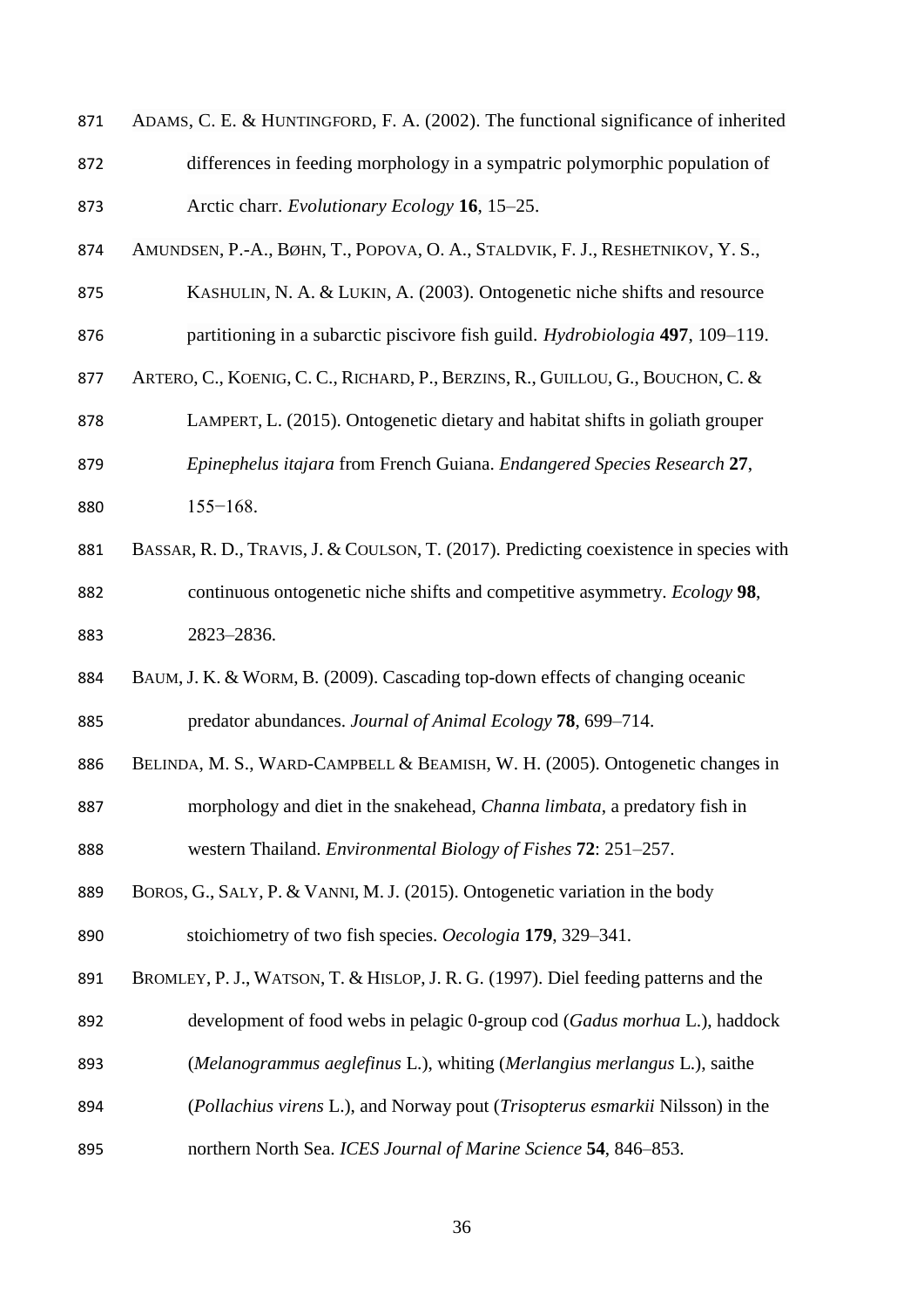| 896 | BROWMAN, H. I. & O'BRIEN, W. J. (1992). The ontogeny of prey search behaviour in        |
|-----|-----------------------------------------------------------------------------------------|
| 897 | the white crappie, Pomoxis annularis. Environmental Biology of Fishes 34, 181–          |
| 898 | 195.                                                                                    |
| 899 | BUTLER, G. L., ROWLAND, S. J., BAVERSTOCK, P. R. & MORRIS, S. (2012). Ontogenetic       |
| 900 | behaviour and swimming ability of the endangered eastern freshwater cod,                |
| 901 | Maccullochella ikei, with notes on growth and development. Ecology of                   |
| 902 | Freshwater Fish 21, 23–33.                                                              |
| 903 | CASKENETTE, A. L. & MCCANN, K. S. (2017). Biomass reallocation between juveniles        |
| 904 | and adults mediates food web stability by distributing energy away from strong          |
| 905 | interactions. PLoS One 12, e0170725.                                                    |
| 906 | CHAPMAN, M. G. (1999). Are there adequate data to assess how well theories of rarity    |
| 907 | apply to marine invertebrates? Biodiversity and Conservation 8, 1295–1318.              |
| 908 | CHOI, S.-H. & SUK, H. Y. (2012). The mechanisms leading to ontogenetic diet shift in a  |
| 909 | microcarnivore, Pterogobius elapoides (Gobiidae). Animal Cells and Systems              |
| 910 | 16, 343-349.                                                                            |
| 911 | CLAESSEN, D. & DIECKMANN, U. (2002). Ontogenetic niche shift and evolutionary           |
| 912 | branching in structured populations. Evolutionary Ecology Research 4, 189-217.          |
| 913 | COCHERET DE LA MORINIÈRE, E., POLLUX, B. J. A., NAGELKERKEN, I. & VAN DER VELDE,        |
| 914 | G. (2003). Diet shifts of Caribbean grunts (Haemulidae) and snappers                    |
| 915 | (Lutjanidae) and the relation with nursery-to-coral reef migrations. <i>Estuarine</i> , |
| 916 | Coastal and Shelf Science 57, 1079-1089.                                                |
| 917 | COWAN, J. H., ROSE, K. A. & DEVRIES, D. R. (2000). Is density-dependent growth in       |
| 918 | young-of-the-year fishes a question of critical weight? Reviews in Fish Biology         |
| 919 | and Fisheries 10, 61-89.                                                                |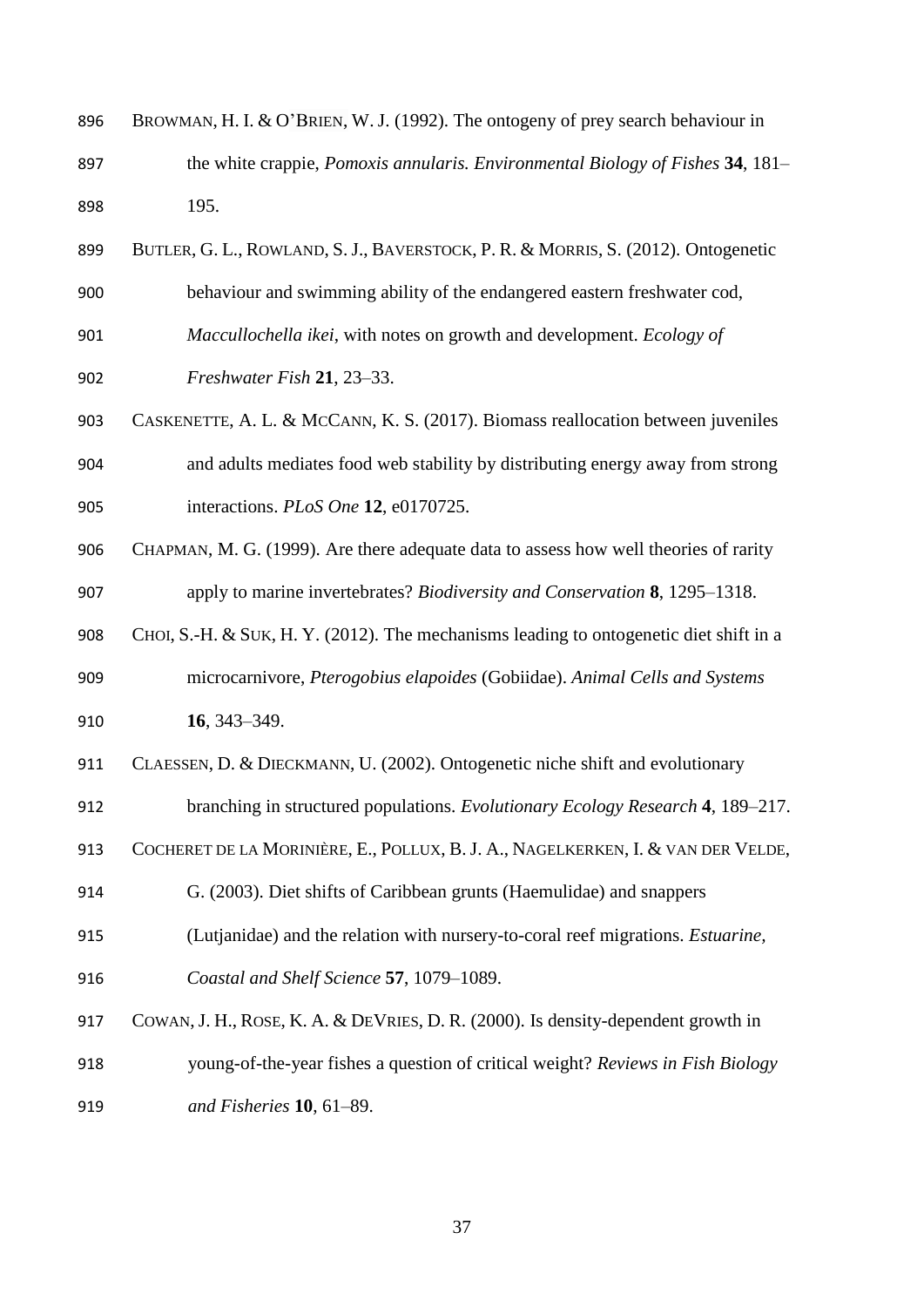| 920 | DADEBO, E., BANCHA, S., WOLDE-SENBET, A. & TEKLEGIORGIS, Y. (2014). Diet                 |
|-----|------------------------------------------------------------------------------------------|
| 921 | composition, ontogenetic dietary shifts and morphometric relationships of the            |
| 922 | Nile barb Barbus bynni (Forsskål, 1775) (Pisces: Cyprinidae) in Lake Abaya,              |
| 923 | Ethiopia. International Journal of Fisheries and Aquaculture 6, 46–54.                   |
| 924 | DAHLGREN, C. P. & EGGLESTON, D. B. (2000). Ecological processes underlying               |
| 925 | ontogenetic habitat shifts in a coral reef fish. <i>Ecology</i> 81, 2227–2240.           |
| 926 | DAVIS, A. M., UNMACK, P. J., PUSEY, B. J., PEARSON, R. G. & MORGAN D. L. (2013).         |
| 927 | Ontogenetic development of intestinal length and relationships to diet in an             |
| 928 | Australasian fish family (Terapontidae). BMC Evolutionary Biology 13, 53.                |
| 929 | DAVIS, A. M., PEARSON, R. G., PUSEY, B. J., PERNA, C., MORGAN, D. L. & BURROWS, D.       |
| 930 | (2011). Trophic ecology of northern Australia's terapontids: ontogenetic dietary         |
| 931 | shifts and feeding classification. Journal of Fish Biology 78, 265–286.                  |
| 932 | DE ROOS, A. M. & PERSSON, L. (2013). Population and community ecology of                 |
| 933 | ontogenetic development. Princeton University Press, Princeton.                          |
| 934 | DIXON, H. J., POWER, M., DEMPSON, J. B., SHEEHAN, T. F. & CHAPUT, G. (2012).             |
| 935 | Characterizing the trophic position shift in Atlantic salmon (Salmo salar) from          |
| 936 | freshwater to marine life-cycle phases using stable isotopes. ICES Journal of            |
| 937 | Marine Science 69, 1646-1655.                                                            |
| 938 | DREWE, K. E., HORN, M. H., DICKSON K. A. & GAWLICKA, A. (2004). Insectivore to           |
| 939 | frugivore: ontogenetic changes in gut morphology and digestive enzyme activity           |
| 940 | in the characid fish <i>Brycon guatemalensis</i> from Costa Rican rainforest streams.    |
| 941 | Journal of Fish Biology 64, 890-902.                                                     |
| 942 | DUNIC, J. C. & BAUM, J. K. (2017). Size structuring and allometric scaling relationships |
| 943 | in coral reef fishes. Journal of Animal Ecology 86, 577–589.                             |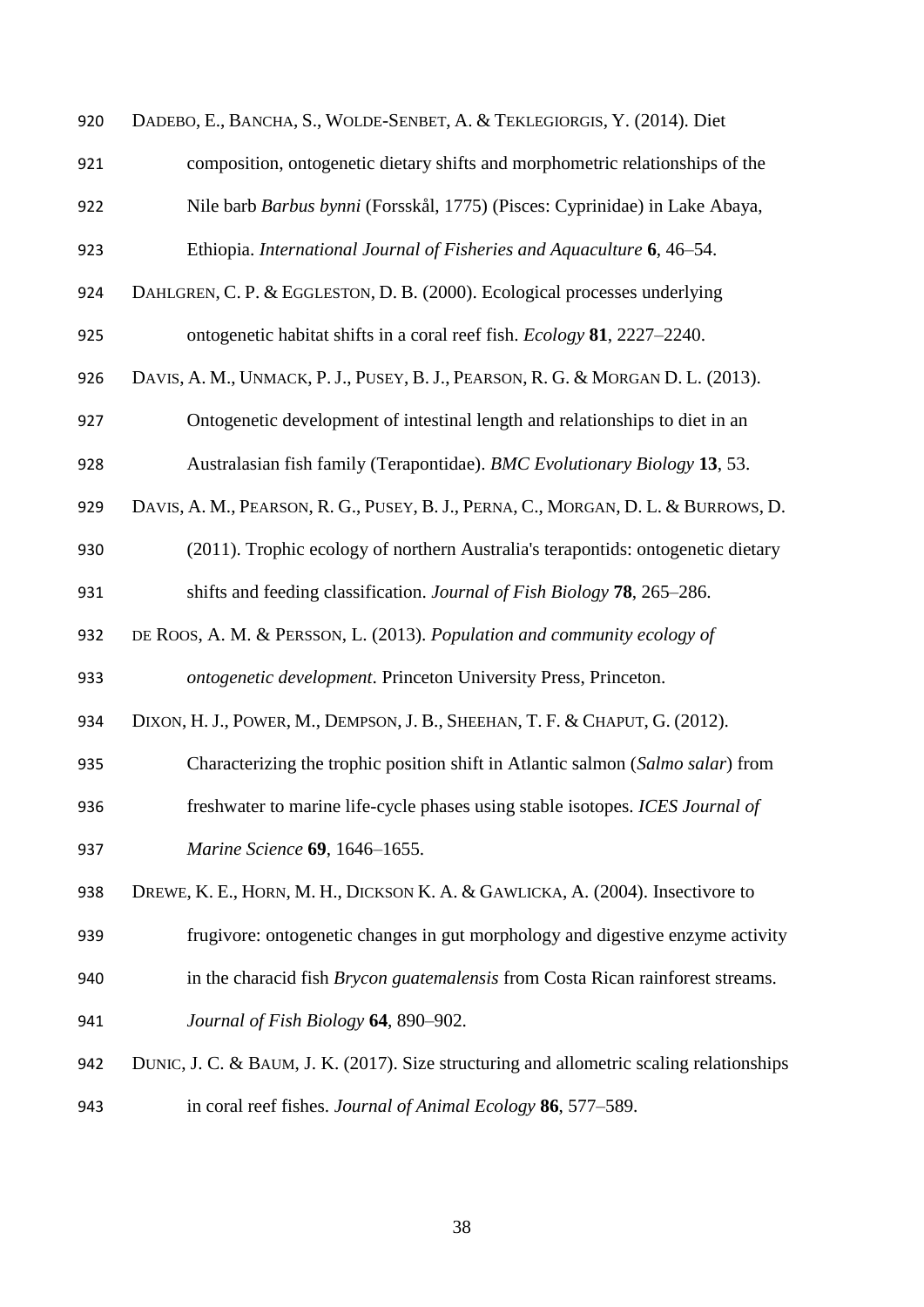| 944 | EGAN, J. P., CHEW, U.-S., KUO, C.-H., VILLARROEL-DIAZ, V., HUNDT, P. J., IWINSKI,     |
|-----|---------------------------------------------------------------------------------------|
| 945 | N. G., HAMMER, M. P. & SIMONS, A. M. (2017). Diets and trophic guilds of              |
| 946 | small fishes from coastal marine habitats in western Taiwan. Journal of Fish          |
| 947 | <i>Biology</i> 91, 331–345.                                                           |
| 948 | EGGOLD, B. T. & MOTTA, P. J. (1992). Ontogenetic dietary shifts and morphological     |
| 949 | correlates in striped mullet, Mugil cephalus. Environmental Biology of Fishes         |
| 950 | 34, 139-158.                                                                          |
| 951 | ELORANTA, A. P., KAHILAINEN, K. K. & JONES, R. I. (2010). Seasonal and ontogenetic    |
| 952 | shifts in the diet of Arctic charr Salvelinus alpinus in a subarctic lake. Journal of |
| 953 | Fish Biology $77, 80-97$ .                                                            |
| 954 | EMMERSON, M. C. & RAFFAELLI, D. G. (2004). Predator-prey body size, interaction       |
| 955 | strength and the stability of a real food web. Journal of Animal Ecology 73, 399-     |
| 956 | 409.                                                                                  |
| 957 | EPSKAMP, S., CRAMER, A. O. J., WALDORP, L. J., SCHMITTMANN, V. D. & BORSBOOM,         |
| 958 | D. (2012). qgraph: Network Visualizations of Relationships in Psychometric            |
| 959 | Data. Journal of Statistical Software 48, 1-18.                                       |
| 960 | GALAROWICZ, T. L., ADAMS, J. A. & WAHL, D. H. (2006). The influence of prey           |
| 961 | availability on ontogenetic diet shifts of a juvenile piscivore. Canadian Journal     |
| 962 | of Fisheries and Aquatic Science 63, 1722–1733.                                       |
| 963 | GARCÍA-BERTHOU, E. (2002). Ontogenetic diet shifts and interrupted piscivory in       |
| 964 | introduced largemouth bass (Micropterus salmoides). International Review of           |
| 965 | Hydrobiology 87, 353–363.                                                             |
| 966 | GERKING, S. D. (1994). Feeding Ecology of Fish. Academic Press, San Diego.            |
| 967 | GERMAN, D. P., GAWLICKA, A. K. & HORN, M. H. (2014). Evolution of ontogenetic         |
| 968 | dietary shifts and associated gut features in prickleback fishes (Teleostei:          |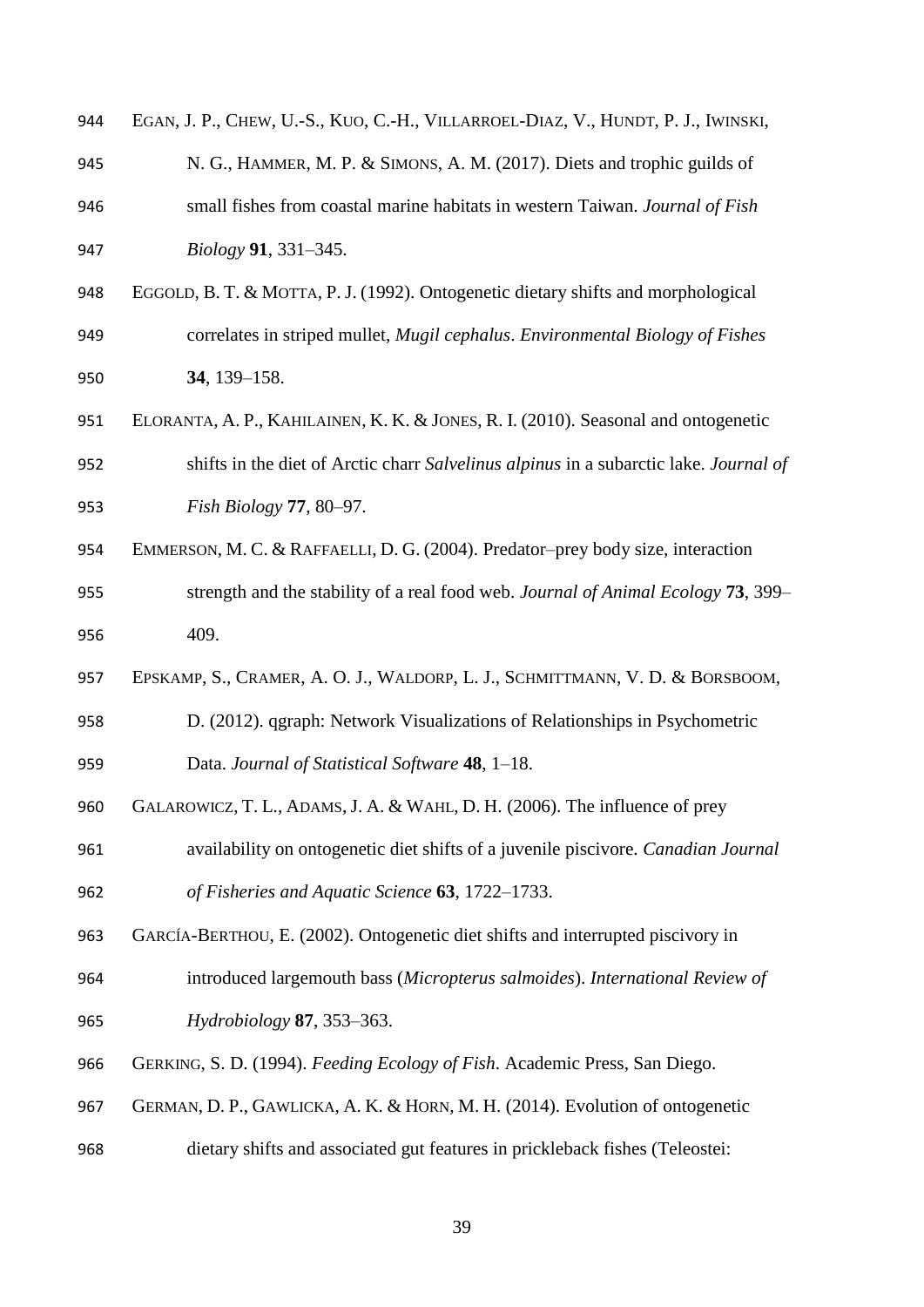Stichaeidae). *Comparative Biochemistry and Physiology - Part B: Biochemistry & Molecular Biology* **168**, 12–18. GERMAN, D. P. & HORN, M. H. (2006). Gut length and mass in herbivorous and carnivorous prickleback fishes (Teleostei: Stichaeidae): ontogenetic, dietary, and phylogenetic effects. *Marine Biology* **148**, 1123–1134. GERMAN, D. P., HORN, M. H., GAWLICKA, A. (2004). Digestive enzyme activities in herbivorous and carnivorous prickleback fishes (Teleostei: Stichaeidae): ontogenetic, dietary, and phylogenetic effects. *Physiological and Biochemical Zoology* **77**, 789–804. GIBB, A. C., SWANSON, B. O., WESP, H., LANDELS, C. & LIU, C. (2006). The development of the escape response in teleost fishes: do ontogenetic changes enable improved performance? *Physiological and Biochemical Zoology* **79**, 7– 19. GROSS, M. R. (1987). Evolution of diadromy in fishes. *American Fisheries Society Symposium* **1**, 14–25. GUSTAFSSON, P., BERGMAN, E. & GREENBERG, L. A. (2010). Functional response and size dependent foraging on aquatic and terrestrial prey by brown trout (*Salmo trutta* L.). *Ecology of Freshwater Fish* **19**, 170–177. HAHN, N. S., PAVANELLI, C. S. & OKADA, E. K. (2000). Dental development and ontogenetic diet shifts of *Roeboides paranensis* (Osteichthyes, Characinae) in pools of the upper Rio Paraná floodplain (State of Paraná, Brazil). *Revista Brasileira de Biologia* **60**, 93–99. HAMMAR, J., AXENROT, T., DEGERMAN, E., ASP, A., BERGSTRAND, E., ENDERLEIN, O., FILIPSSON, O. & KYLBERG, E. (2018). Smelt (*Osmerus eperlanus*): Glacial relict,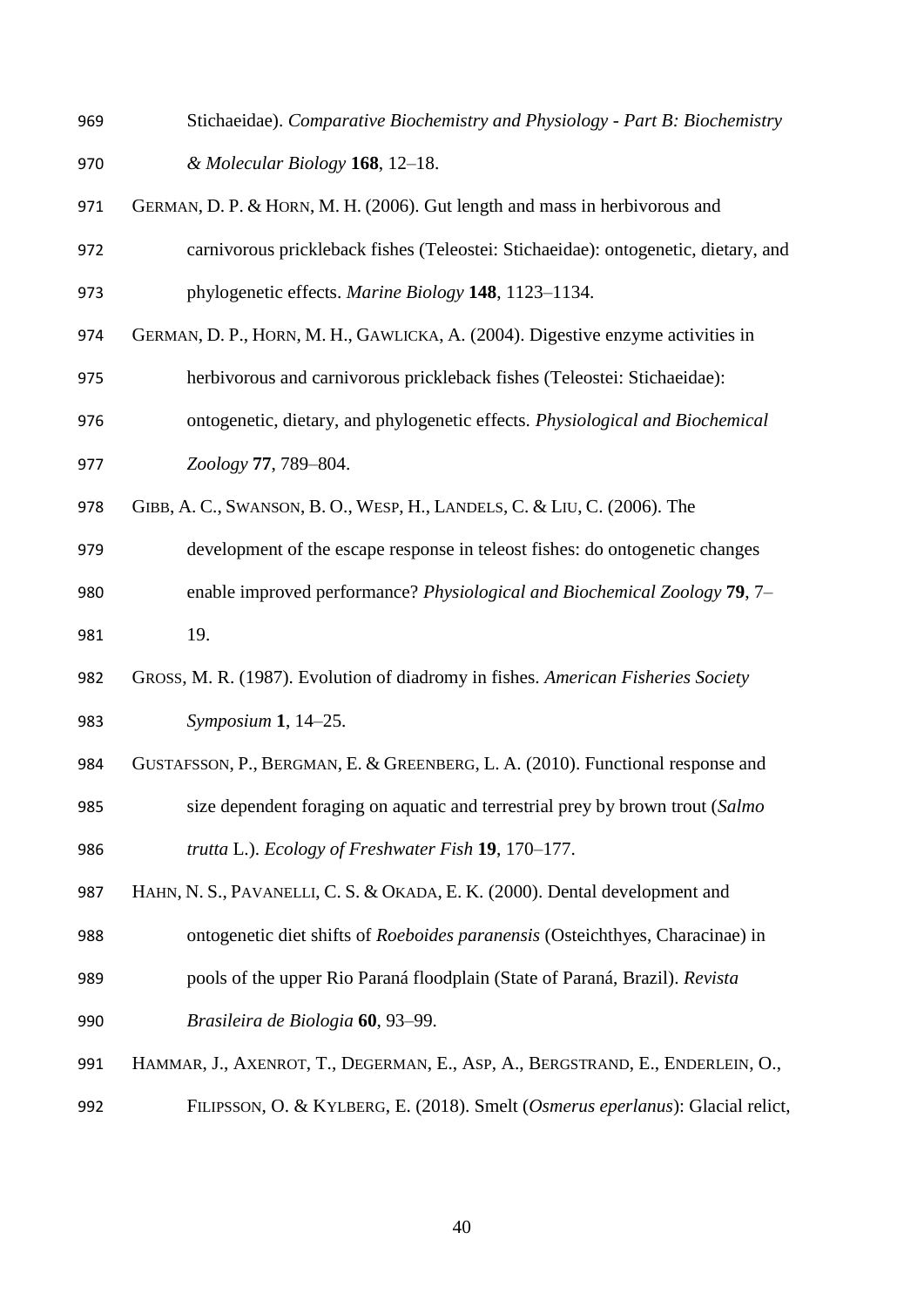- planktivore, predator, competitor, and key prey for the endangered Arctic char in Lake Vättern, southern Sweden. *Journal of Great Lakes Research* **44**, 126–139.
- HANSON, J. M. (2011). Ontogenetic diet comparison of Atlantic cod and white hake
- occurring at historically low population abundances. *Transactions of the American Fisheries Society* **140**, 1070–1077.
- HASEGAWA, K., YAMAZAKI, C., OHKUMA, K. & BAN, M. (2012). Evidence that an
- ontogenetic niche shift by native masu salmon facilitates invasion by nonnative brown trout. *Biological Invasions* **14**, 2049–2056.
- HERTZ, E., TRUDEL, M., EL-SABAAWI, R., TUCKER, S., DOWER, J. F., BEACHAM, T. D.,
- EDWARDS, A. M. & MAZUMDER, A. (2016). Hitting the moving target: modelling ontogenetic shifts with stable isotopes reveals the importance of isotopic

turnover. *Journal of Animal Ecology* **85**, 681–691.

- HIN,V., SCHELLEKENS, T., PERSSON, L. & DE ROOS, A. M. (2011). Coexistence of
- predator and prey in intraguild predation systems with ontogenetic niche shifts. *The American Naturalist* **178**, 701–714.
- HIROTA, Y., UEHARA, S. & HONDA, H. (2004). Ontogenetic changes of feeding
- selectivity in juvenile jack mackerel *Trachurus japonicus* collected off south-
- east Kyushu, Japan. *Fisheries Science* **70**, 100–107.
- HJELM, J., PERSSON, L. & CHRISTENSEN, B. (2000). Growth, morphological variation
- and ontogenetic niche shifts in perch (*Perca fluviatilis*) in relation to resource availability. *Oecologia* **122**, 190–199.
- HOUDE, E. D. (1997). Patterns and trends in larval-stage growth and mortality of teleost fish. *Journal of Fish Biology* **51**, 52–83.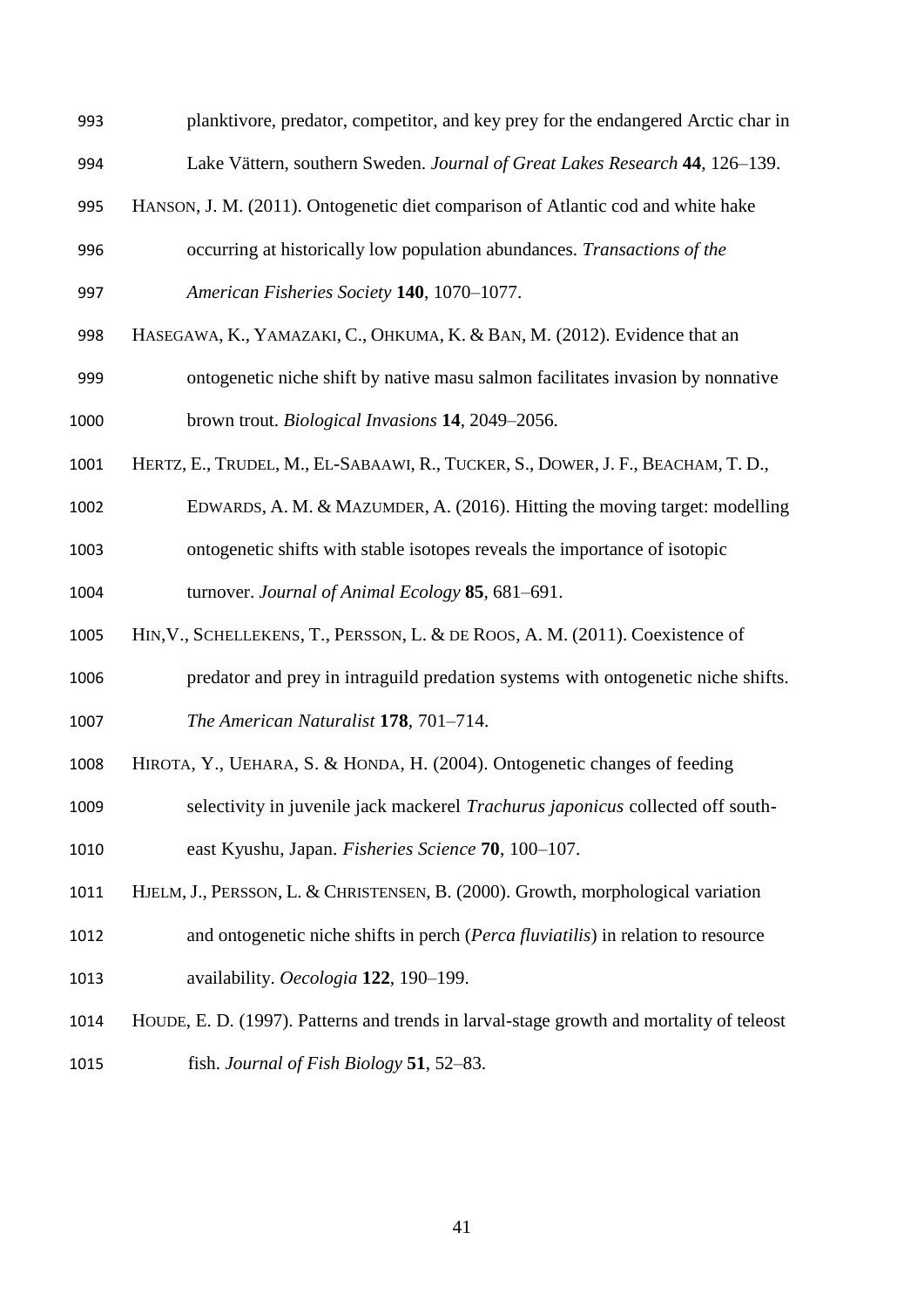- HUSS, M., BYSTRÖM, P. & PERSSON, L. (2008). Resource heterogeneity, diet shifts and intra-cohort competition: effects on size divergence in YOY fish. *Oecologia* **158**, 249–257.
- HUSS, M., BYSTRÖM, P. & PERSSON, L. (2010). Growing through predation windows: effects on body size development in young fish. *Oikos* **119**, 1796–1804.
- HUSS, M., PERSSON, L, BORCHERDING, J. & HEERMANN, L. (2013). Timing of the diet
- shift from zooplankton to macroinvertebrates and size at maturity determine
- whether normally piscivorous fish can persist in otherwise fishless lakes.
- *Freshwater Biology* **58**, 1416–1424.
- JACKSON, A. C., RUNDLE, S. D., ATTRILL, M. J. & COTTON, P. A. (2004). Ontogenetic
- changes in metabolism may determine diet shifts for a sit-and-wait predator. *Journal of Animal Ecology* **73**, 536–545.
- JENSEN, H., KILJUNEN, M. & AMUNDSEN, P.-A. (2012). Dietary ontogeny and niche shift
- to piscivory in lacustrine brown trout *Salmo trutta* revealed by stomach content and stable isotope analyses. *Journal of Fish Biology* **80**, 2448–2462.
- JUANES, F. & CONOVER, D. O. (1994*a*). Piscivory and prey size selection in young-of-
- the-year bluefish: predator preference or size-dependent capture success?
- *Marine Ecology Progress Series* **114**, 59–69
- JUANES, F. & CONOVER, D. O. (1994*b*). Rapid growth, high feeding rates, and early
- piscivory in young-of-the-year bluefish (*Pomatomus saltatrix*). *Canadian Journal of Fisheries and Aquatic Sciences* **51**, 1752–1761.
- KAHILAINEN, K. & LEHTONEN, H. (2003). Piscivory and prey selection of four predator species in a whitefish dominated subarctic lake. *Journal of Fish Biology* **63**,
- 659–672.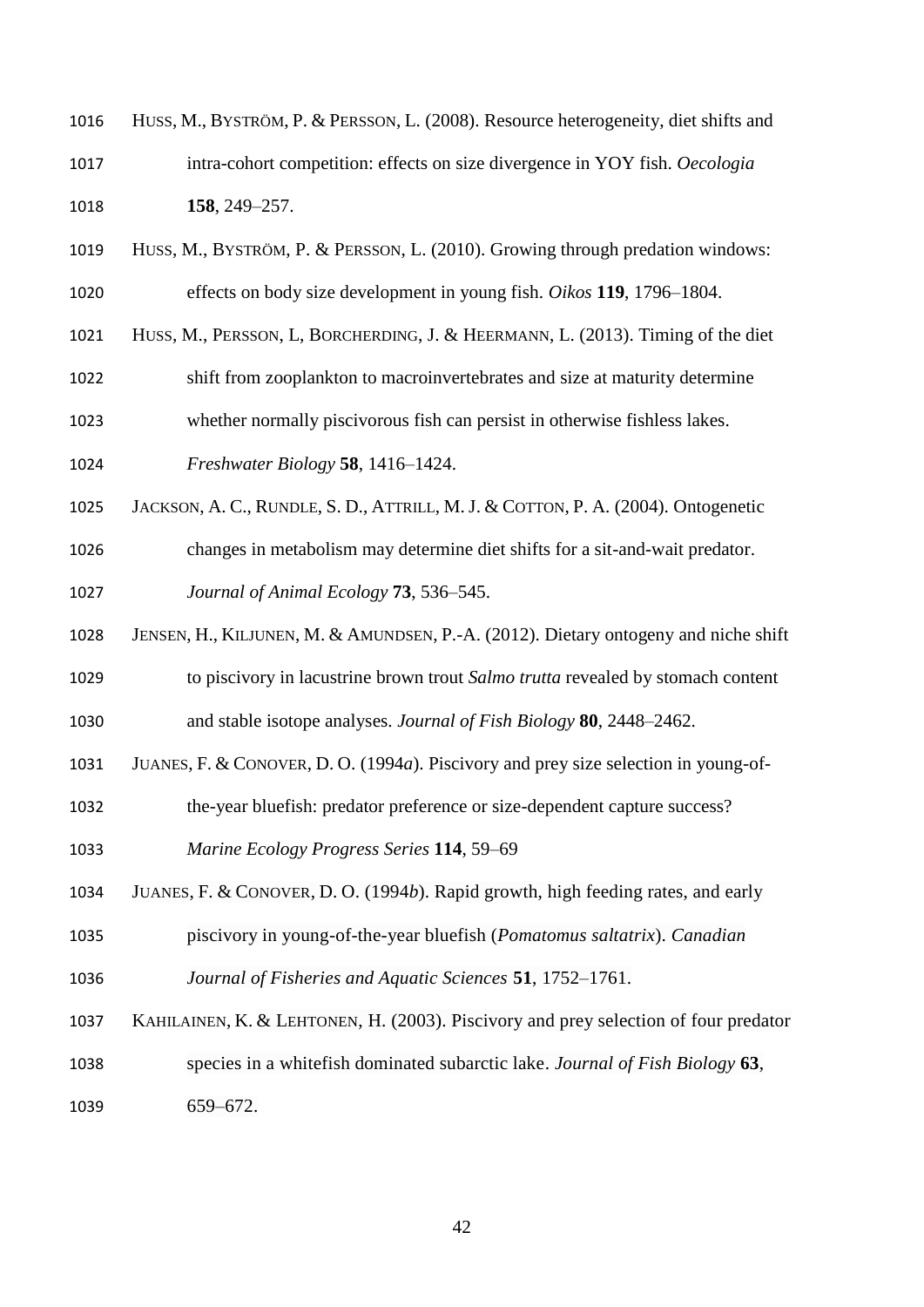- KAHILAINEN, K., SIWERTSSON, A., GJELLAND, K. O., KNUDSEN, R., BØHN, T. &
- AMUNDSEN P.-A. (2011). The role of gill raker number variability in adaptive radiation of coregonid fish. *Evolutionary Ecology* **25**, 573–588.
- KEELEY, E. R. & GRANT, J. W. (2001). Prey size of salmonid fishes in streams, lakes, and oceans. *Canadian Journal of Fisheries and Aquatic Sciences* **58**, 1122–
- 1132.
- KIMIREI, I. A., NAGELKERKEN, I., TROMMELEN, M., BLANKERS, P., VAN HOYTEMA, N.,
- HOEIJMAKERS, D., HUIJBERS, C. M., MGAYA, Y. D. & RYPEL, A. L. (2013). What
- drives ontogenetic niche shifts of fishes in coral reef ecosystems? *Ecosystems* **16**, 783–796.
- KING, A. J. (2005). Ontogenetic dietary shifts of fishes in an Australian floodplain river. *Marine and Freshwater Research* **56**, 215–225.
- KNUDSEN, R., KLEMETSEN, A., AMUNDSEN, P.-A. & HERMANSEN, B. (2006). Incipient
- speciation through niche expansion: an example from the Arctic charr in a
- subarctic lake. *Proceedings of the Royal Society of London. Series B, Biological*
- *Sciences* **273**, 2291–2298.
- KNUDSEN, R., PRIMICERIO, R., AMUNDSEN, P.-A. & KLEMETSEN, A. (2010). Temporal
- stability of individual feeding specialization may promote speciation. *Journal of Animal Ecology* **79**, 161–168.
- KOLASINSKI, J., FROUIN, P., SALLON, A., ROGERS, K., BRUGGEMANN, H. J. & POTIER, M.
- (2009). Feeding ecology and ontogenetic dietary shift of yellowstripe goatfish
- *Mulloidichthys flavolineatus* (Mullidae) at Reunion Island, SW Indian Ocean.
- *Marine Ecology Progress Series* **386**, 181–195.
- KOUMOUNDOUROS, G., ASHTON, C., XENIKOUDAKIS, G., GIOPANOU I.,
- 1064 GEORGAKOPOULOU E. & STICKLAND N. (2009). Ontogenetic differentiation of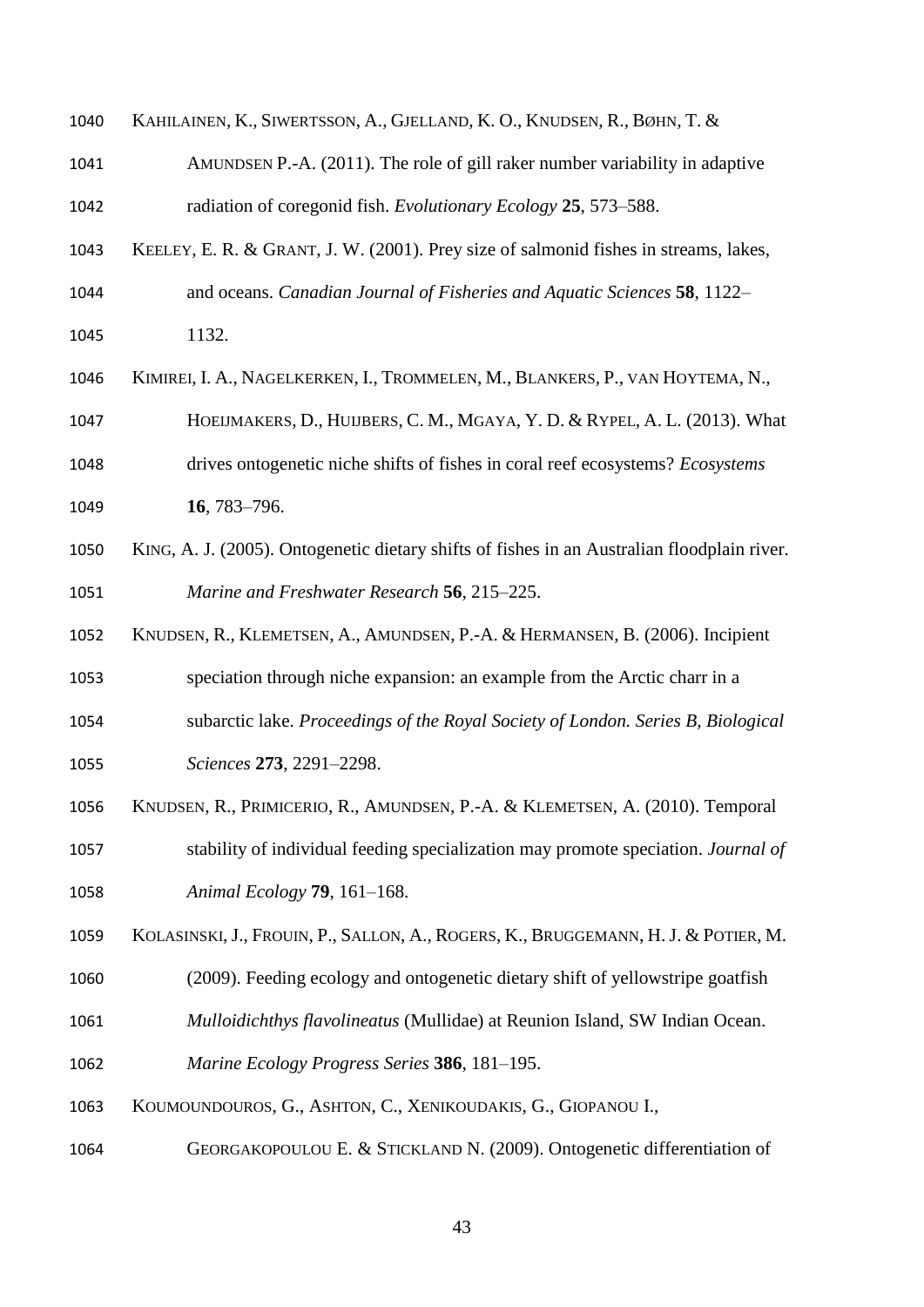- swimming performance in Gilthead seabream (*Sparus aurata*, Linnaeus 1758) during metamorphosis*. Journal of Experimental Marine Biology and Ecology*, **370**, 75–81.
- LEMKE, M. J. & BOWEN, S. H. (1998). The nutritional value of organic detrital aggregate in the diet of fathead minnows. *Freshwater Biology* **39**, 447–453.
- LINDE, M., GRAU, A. M., RIERA, F. & MASSUTÍ-PASCUAL, E. (2004). Analysis of

trophic ontogeny in *Epinephelus marginatus* (Serranidae). *Cybium* **28**, 27–35.

- LINK, J. S. & GARRISON L. P. (2002). The trophic ecology of Atlantic cod in the
- Northeast United States continental shelf ecosystem: prey distribution, prey
- reference and diet composition across three dynamic decades. *Marine Ecology*
- *Progress Series* **227**, 109–123.
- LLOPIZ, J. K. (2013). Latitudinal and taxonomic patterns in the feeding ecologies of fish larvae: a literature synthesis. *Journal of Marine Systems* **109**, 69–77.
- LUKOSCHEK, V. & MCCORMICK, M. I. (2001). Ontogeny of diet changes in a tropical
- benthic carnivorous fish, *Parupeneus barberinus* (Mullidae): relationship
- between foraging behaviour, habitat use, jaw size, and prey selection. *Marine Biology* **138**, 1099–1113.
- MAGALHÃES, M. F. (1993). Effects of season and body-size on the distribution and diet
- of the Iberian chub *Leuciscus pyrenaicus* in a lowland catchment. *Journal of Fish Biology* **42**, 875–888.
- MCCORMICK, M. I. (1998). Ontogeny of diet shifts by a microcarnivorous fish,
- *Cheilodactylus spectabilis*: relationship between feeding mechanics,
- microhabitat selection and growth. *Marine Biology* **132**, 9–20.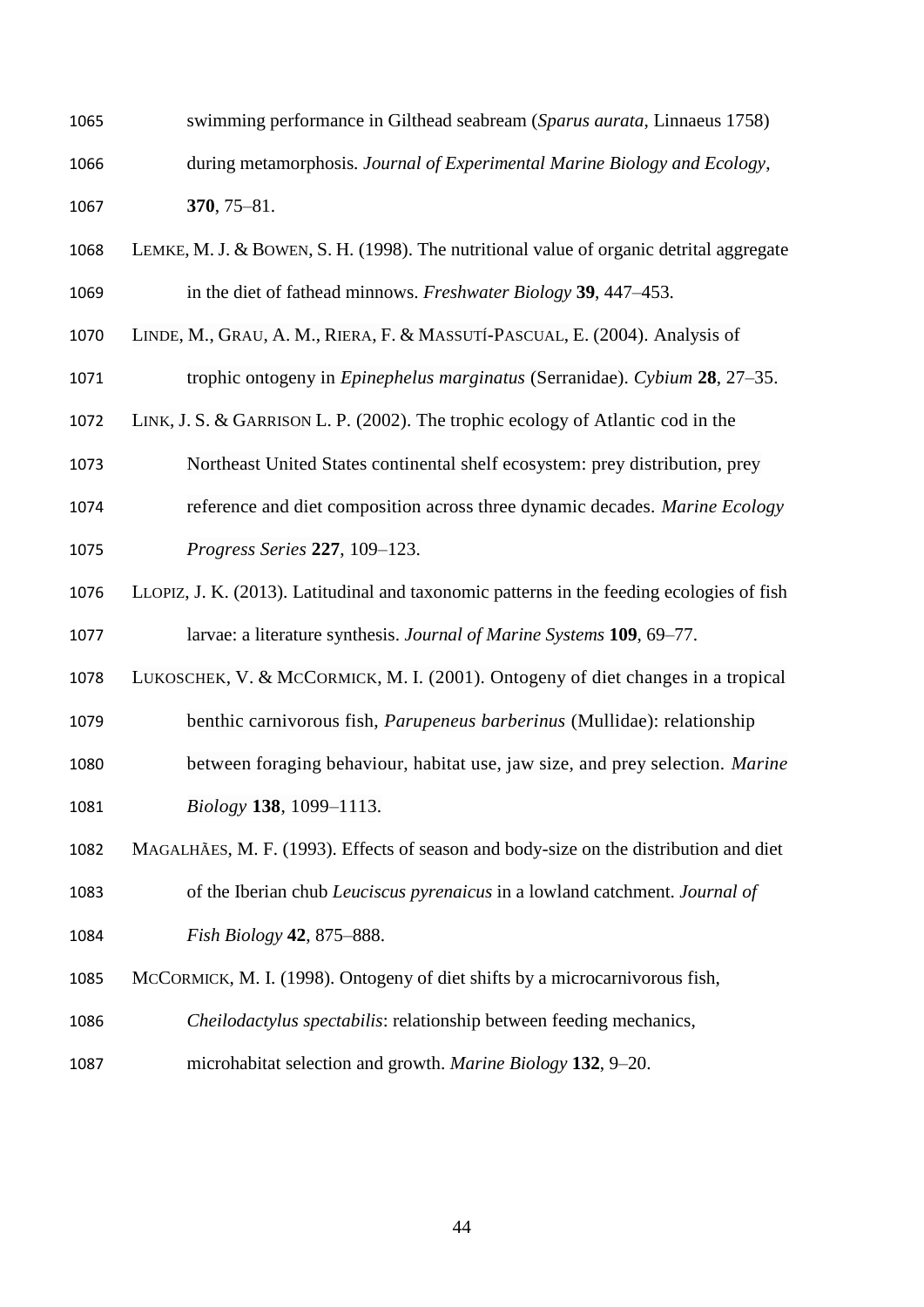| 1088 | MEHNER, T. & THIEL, R. (1999). A review of predation impact by 0+ fish on            |
|------|--------------------------------------------------------------------------------------|
| 1089 | zooplankton in fresh and brackish waters of the temperate northern hemisphere.       |
| 1090 | Environmental Biology of Fishes 56, 169-181.                                         |
| 1091 | MILLER, T. E. X. & RUDOLF, V. H. W. (2011). Thinking inside the box: community-level |
| 1092 | consequences of stage structured populations. Trends in Ecology & Evolution          |
| 1093 | $26,457 - 466.$                                                                      |
| 1094 | MITTELBACH, G. G. & PERSSON, L. (1998). The ontogeny of piscivory and its ecological |
| 1095 | consequences. Canadian Journal of Fisheries and Aquatic Sciences 55, 1454-           |
| 1096 | 1465.                                                                                |
| 1097 | MYERS, R. A. (1995). Recruitment of marine fish: the relative roles of density-      |
| 1098 | dependent and density-independent mortality in the egg, larval, and juvenile         |
| 1099 | stages. Marine Ecology Progress Series 128, 308-309.                                 |
| 1100 | NAKANO, S., FAUSCH, K. D. & KITANO, S. (1999). Flexible niche partitioning via a     |
| 1101 | foraging mode shift: a proposed mechanism for coexistence in stream-dwelling         |
| 1102 | charrs. Journal of Animal Ecology 68, 1079-1092.                                     |
| 1103 | NAKAZAWA, T. (2011a). Alternative stable states generated by ontogenetic habitat     |
| 1104 | coupling in the presence of multiple resource use. <i>PLoS One</i> 6, e14667         |
| 1105 | NAKAZAWA, T. (2011b). Ontogenetic niche shift, food-web coupling, and alternative    |
| 1106 | stable states. Theoretical Ecology 4, 479–492.                                       |
| 1107 | NAKAZAWA, T. (2015). Ontogenetic niche shifts matter in community ecology: a review  |
| 1108 | and future perspectives. Population Ecology 57, 347–354.                             |
| 1109 | NIELSEN, J. M., CLARE, E. L., HAYDEN, B., BRETT, M. T. & KRATINA, P. (2018). Diet    |
| 1110 | tracing in ecology: Method comparison and selection. Methods in Ecology              |
| 1111 | and Evolution 9, 278-291.                                                            |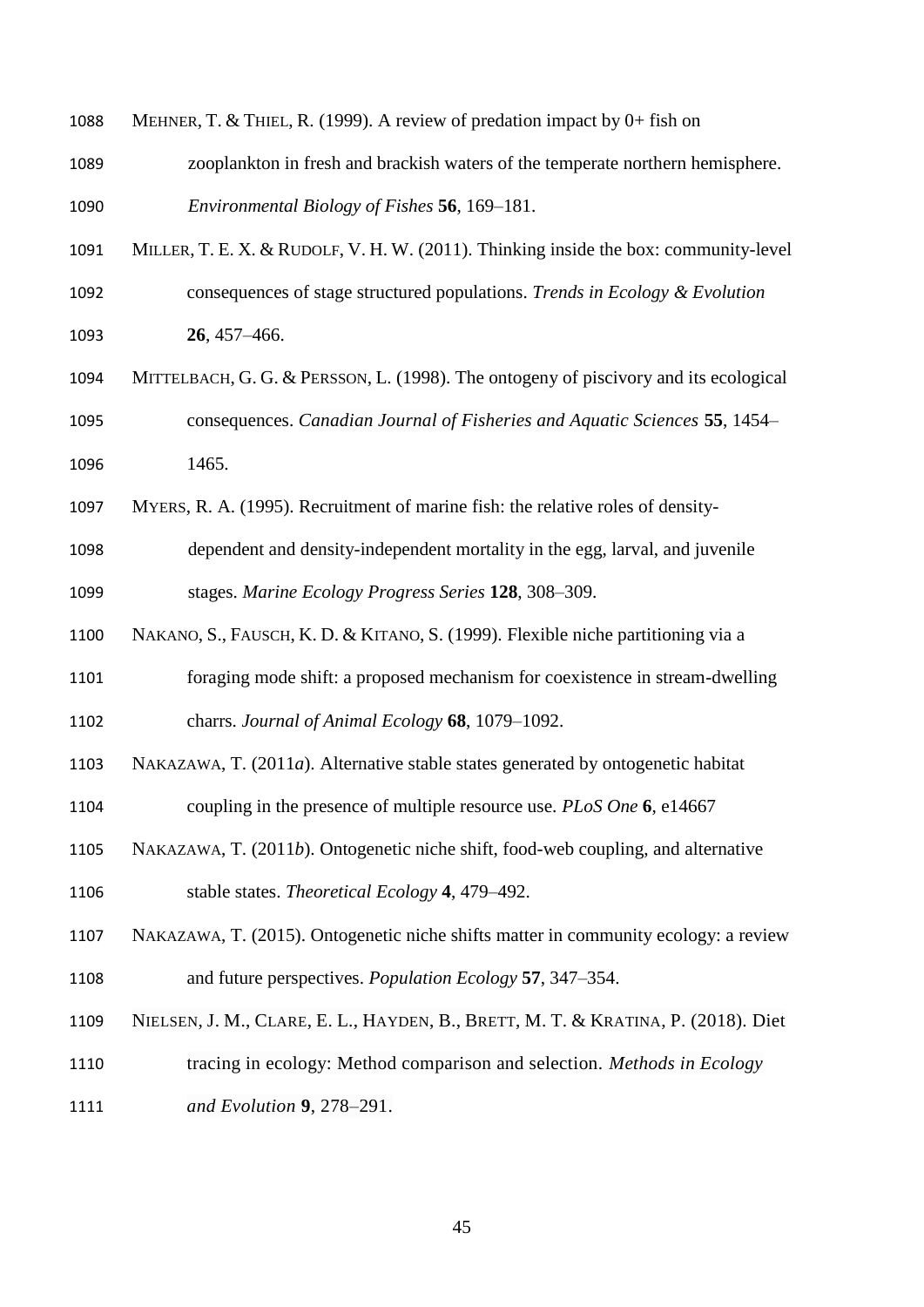| 1112 | NILSSON, K. A., MCCANN, K. S. & CASKENETTE, A. L. (2018). Interaction strength            |
|------|-------------------------------------------------------------------------------------------|
| 1113 | and stability in stage-structured food web modules. Oikos. doi:                           |
| 1114 | 10.1111/oik.05029                                                                         |
| 1115 | NUNN, A. D., FREAR, P. A., LEE, M. & COWX, I. G. (2010). Is there evidence for a shift in |
| 1116 | fish growth and recruitment success linked to climate change? Journal of Fish             |
| 1117 | Biology 77, 1780-1792.                                                                    |
| 1118 | NUNN, A. D., HARVEY, J. P. & COWX, I. G. (2007). The food and feeding relationships of    |
| 1119 | larval and 0+ year juvenile fishes in lowland rivers and connected waterbodies.           |
| 1120 | I. Ontogenetic shifts and interspecific diet similarity. Journal of Fish Biology 70,      |
| 1121 | 726-742.                                                                                  |
| 1122 | NUNN, A. D., TEWSON, L. H. & COWX, I. G. (2012). The foraging ecology of larval and       |
| 1123 | juvenile fishes. Reviews in Fish Biology and Fisheries 22, 377–408.                       |
| 1124 | OJANGUREN, A. F. & BRAÑA, F. (2003). Effects of size and morphology on swimming           |
| 1125 | performance in juvenile brown trout (Salmo trutta L.). Ecology of Freshwater              |
| 1126 | Fish $12$ , $241-246$ .                                                                   |
| 1127 | OLSON, M. H. (1996). Ontogenetic niche shifts in largemouth bass: Variability and         |
| 1128 | consequences for first-year growth. Ecology 71, 179-190.                                  |
| 1129 | PAZZIA, I., TRUDEL, M., RIDGWAY, M. & RASMUSSEN, J. B. (2002). Influence of food          |
| 1130 | web structure on the growth and bioenergetics of lake trout (Salvelinus                   |
| 1131 | namaycush). Canadian Journal of Fisheries and Aquatic Sciences 59, 1593–                  |
| 1132 | 1605.                                                                                     |
| 1133 | PENTTINEN, O. P. & HOLOPAINEN, I. J. (1992). Seasonal feeding activity and ontogenetic    |
| 1134 | dietary shifts in crucian carp, Carassius carassius. Environmental Biology of             |
| 1135 | Fishes 33, 215-221.                                                                       |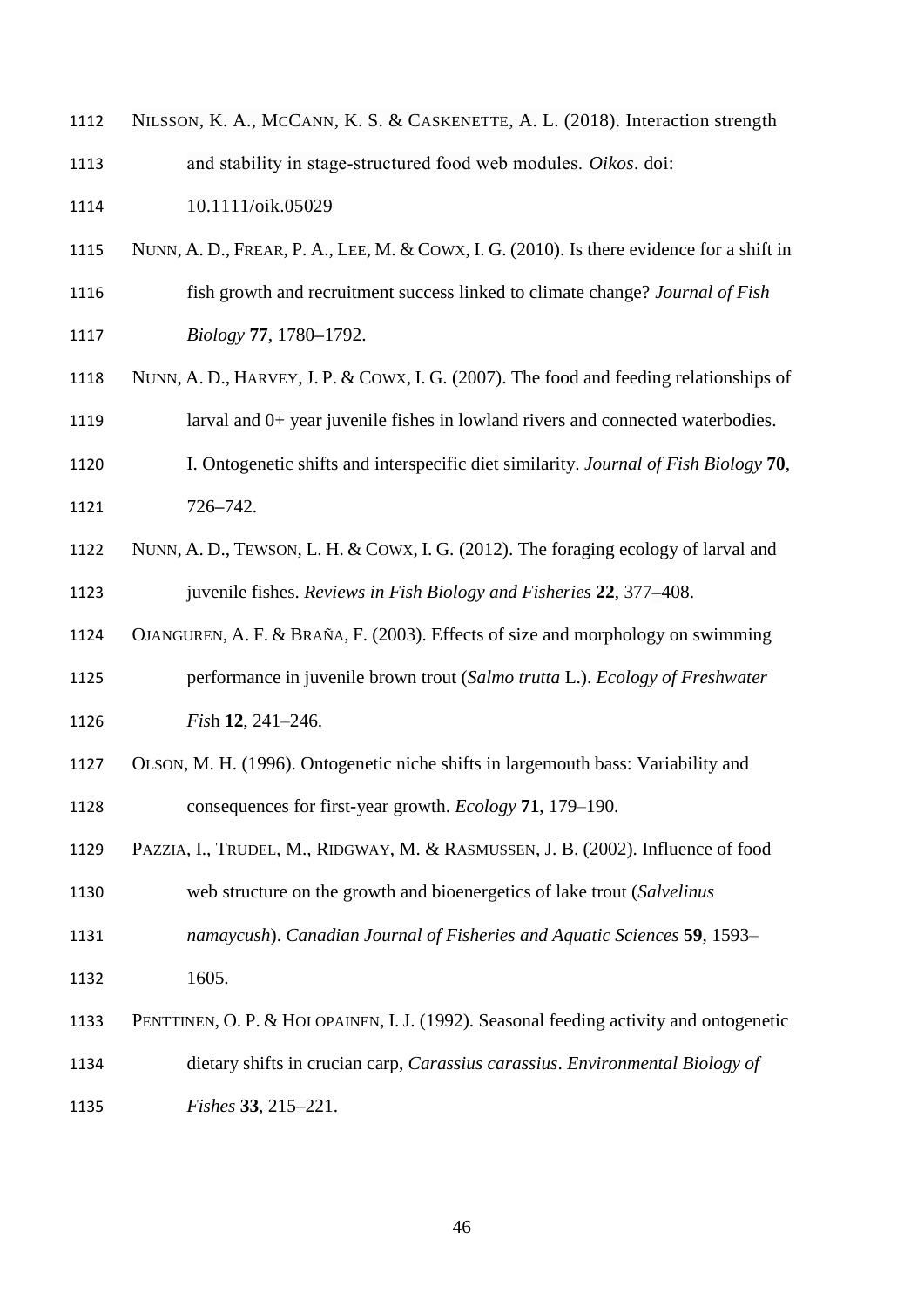- PEREIRA, P. H. C., BARROS, B., ZEMOIR, R. & FERREIRA, B. P. (2015). Ontogenetic diet changes and food partitioning of *Haemulon* spp. coral reef fishes with a review of the genus diet. *Reviews in Fish Biology and Fisheries* **25**, 245–260.
- PERSSON, A. & BRÖNMARK, C. (2002*a*). Foraging capacities and effects of competitive release on ontogenetic diet shift in bream, *Abramis brama*. *Oikos* **97**, 271–281.
- PERSSON, A. & BRÖNMARK, C. (2002*b*). Foraging capacity and resource synchronization
- in an ontogenetic diet switcher, pikeperch (*Stizostedion lucioperca*). *Ecology* **83**, 3014–3022.
- PERSSON, A. & HANSSON, L.-A. (1999). Diet shift in fish following competitive release. *Canadian Journal of Fisheries and Aquatic Sciences* **56**: 70–78.
- PERSSON, L. & GREENBERG, L. A. (1990). Competitive juvenile bottlenecks: the perch (*Perca fluviatilis*)-roach (*Ruitilus rutilus*) interaction. *Ecology* **55**, 59–73.
- PETERSON, C. C. & WINEMILLER, K. O. (1997). Ontogenetic diet shifts and scale-eating in *Roeboides dayi*, a neotropical characid. *Environmental Biology of Fishes* **49**,
- 111–118.
- POLIS, G. A. (1984). Age structure component of niche width and intraspecific resource
- partitioning: can age-groups function as ecological species? *The American*
- *Naturalist* **123**, 541–564.
- POLTE, P., KOTTERBA, P., MOLL, D. & VON NORDHEIM, L. (2017). Ontogenetic loops in
- habitat use highlight the importance of littoral habitats for early life-stages of oceanic fishes in temperate waters. *Scientific Reports* **7**, 42709.
- POST, D. M. (2003)*.* Individual variation in the timing of ontogenetic niche shifts in largemouth bass*. Ecology* **84**, 1298*–*1310*.*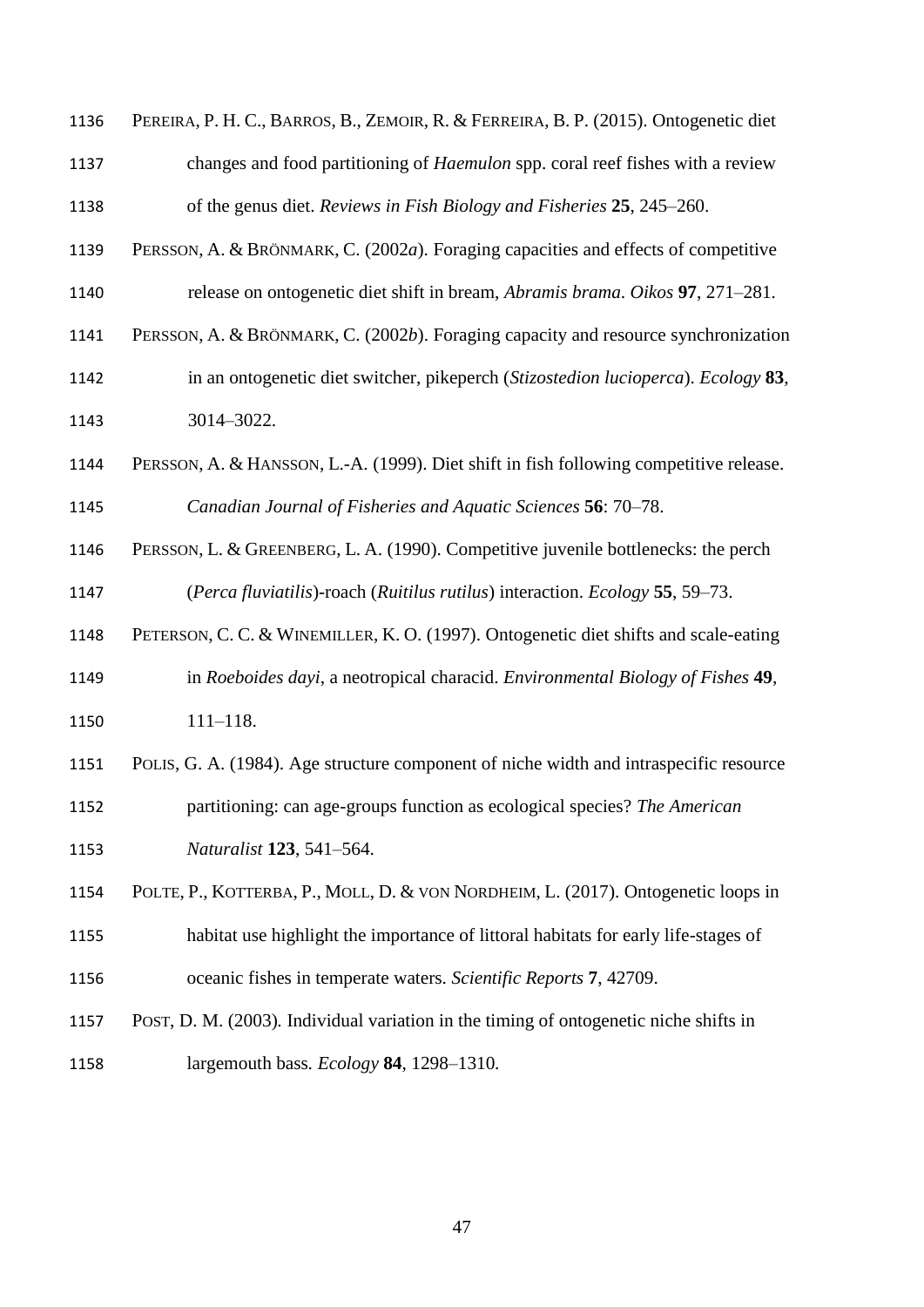| 1159 | PRADHAN, P. K., JENA, J., MITRA, G., SOOD, N. & GISBERT, E. (2013). Ontogeny of the       |
|------|-------------------------------------------------------------------------------------------|
| 1160 | digestive enzymes in butter catfish Ompok bimaculatus (Bloch) larvae.                     |
| 1161 | Aquaculture 372-375, 62-69.                                                               |
| 1162 | RAMOS-JILIBERTO, R., VALDOVINOS, F. S., ARIAS, J., ALCARAZ, C. & GARCÍA-BERTHOU,          |
| 1163 | E. (2011). A network-based approach to the analysis of ontogenetic diet shifts:           |
| 1164 | An example with an endangered, small-sized fish. <i>Ecological Complexity</i> 8,          |
| 1165 | $123 - 129.$                                                                              |
| 1166 | REGLERO, P., URTIZBEREA, A., TORRES, A. P., ALEMANY, F. & FIKSEN, Ø, (2011).              |
| 1167 | Cannibalism among size classes of larvae may be a substantial mortality                   |
| 1168 | component in tuna. Marine Ecology Progress Series 433, 205–219.                           |
| 1169 | REÑONES, O., POLUNIN, N. V. C. & GONI, R. (2002). Size related dietary shifts of          |
| 1170 | Epinephelus marginatus in a western Mediterranean littoral ecosystem: an                  |
| 1171 | isotope and stomach content analysis. Journal of Fish Biology $61$ , 122–137.             |
| 1172 | ROSENFELD, J. (2000). Effects of fish predation in erosional and depositional habitats in |
| 1173 | a temperate stream. Canadian Journal of Fisheries and Aquatic Science 57,                 |
| 1174 | 1369-1379.                                                                                |
| 1175 | RUDOLF, V. H. W. & LAFFERTY, K. D. (2011). Stage structure alters how complexity          |
| 1176 | affects stability of ecological networks. Ecology Letters 14, 75–79.                      |
| 1177 | SÁNCHEZ-HERNÁNDEZ, J. (2016). Do age-related changes in feeding habits of brown           |
| 1178 | trout alter structural properties of food webs? Aquatic Ecology 50, 685–695.              |
| 1179 | SÁNCHEZ-HERNÁNDEZ, J. & COBO, F. (2012a). Ontogenetic dietary shifts and food             |
| 1180 | selection of endemic Squalius carolitertii (Actinopterygii: Cypriniformes:                |
| 1181 | Cyprinidae) in River Tormes, Central Spain, in summer. Acta Ichthyologica et              |
| 1182 | Piscatoria 42, 101-111.                                                                   |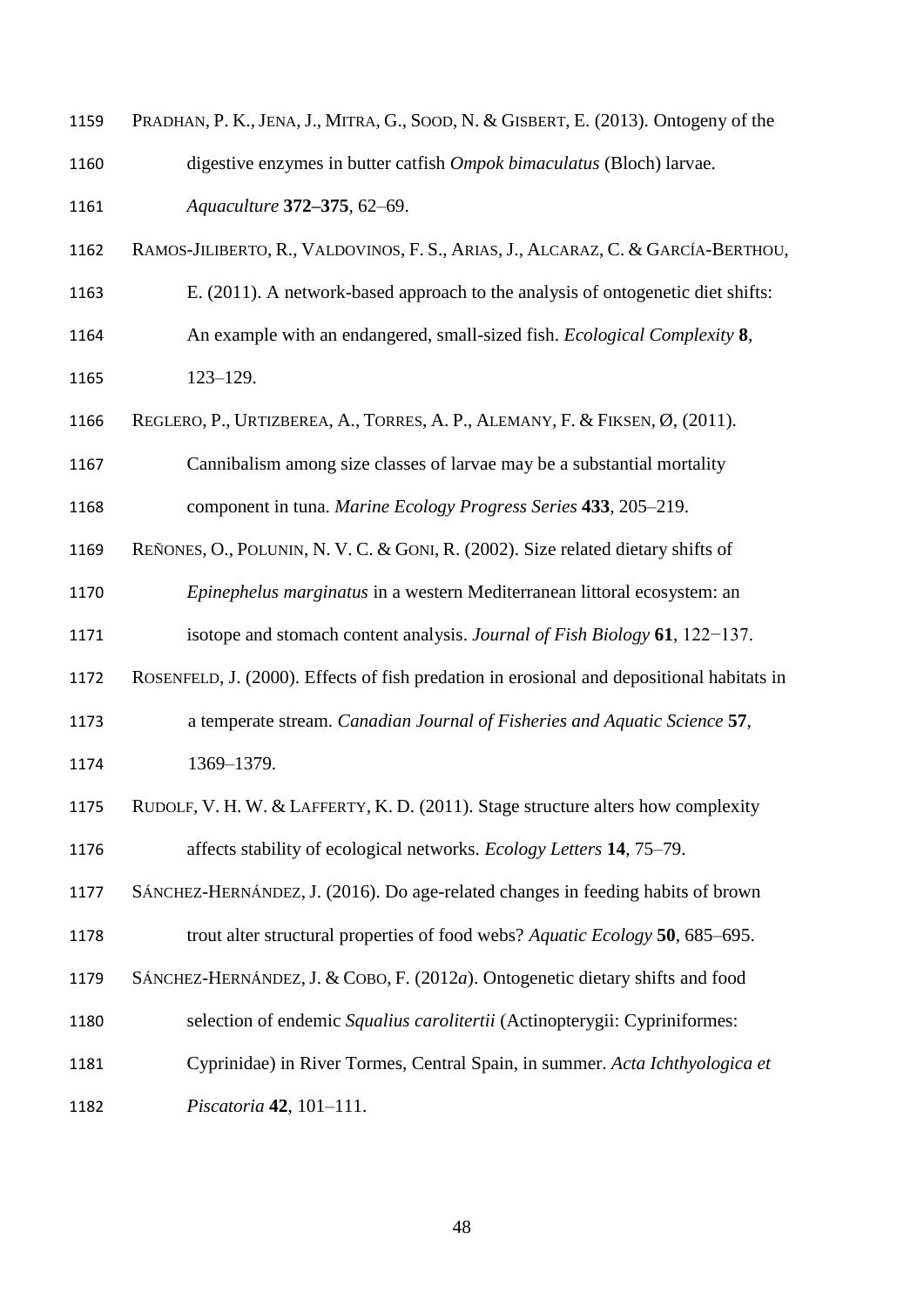| 1183 | SÁNCHEZ-HERNÁNDEZ, J. & COBO, F. (2012b). Summer differences in behavioural            |
|------|----------------------------------------------------------------------------------------|
| 1184 | feeding habits and use of feeding habitat among brown trout (Pisces) age classes       |
| 1185 | in a temperate area. Italian Journal of Zoology 79, 468-478.                           |
| 1186 | SÁNCHEZ-HERNÁNDEZ, J. & COBO, F. (2016). Ontogenetic shifts in terrestrial reliance of |
| 1187 | stream-dwelling brown trout. Journal of Limnology 75, 409–414.                         |
| 1188 | SÁNCHEZ-HERNÁNDEZ, J. & COBO, F. (2018). Modelling the factors influencing             |
| 1189 | ontogenetic dietary shifts in stream-dwelling brown trout (Salmo trutta                |
| 1190 | Linnaeus, 1758). Canadian Journal of Fisheries and Aquatic Sciences 75, 590–           |
| 1191 | 599.                                                                                   |
| 1192 | SÁNCHEZ-HERNÁNDEZ, J., ELORANTA, A. P., FINSTAD, A. G. & AMUNDSEN, P.-A.               |
| 1193 | (2017). Community structure affects trophic ontogeny in a predatory fish.              |
| 1194 | Ecology and Evolution 7, 358–367.                                                      |
| 1195 | SÁNCHEZ-HERNÁNDEZ, J., SERVIA, M. J., VIEIRA-LANERO, R. & COBO, F. (2013).             |
| 1196 | Ontogenetic dietary shifts in a predatory freshwater fish species: the brown           |
| 1197 | trout as an example of a dynamic fish species. In New advances and                     |
| 1198 | contributions to fish biology (ed. H. Türker), pp. 271-298. InTech, Croatia.           |
| 1199 | SCHARF, F. S., JUANES, F. & ROUNTREE, R. A. (2000). Predator size-prey size            |
| 1200 | relationships of marine fish predators: Interspecific variation and effects of         |
| 1201 | ontogeny and body size on trophic niche breadth. Marine Ecology Progress               |
| 1202 | Series 208, 229-248.                                                                   |
| 1203 | SCHELLEKENS, T., DE ROOS, A. M. & PERSSON, L. (2010). Ontogenetic diet shifts result   |
| 1204 | in niche partitioning between two consumer species irrespective of competitive         |
| 1205 | abilities. The American Naturalist 176, 625–637.                                       |
| 1206 | SCHOENER, T. W. (1974). Resource partitioning in ecological communities. Science 185,  |
| 1207 | $27 - 39.$                                                                             |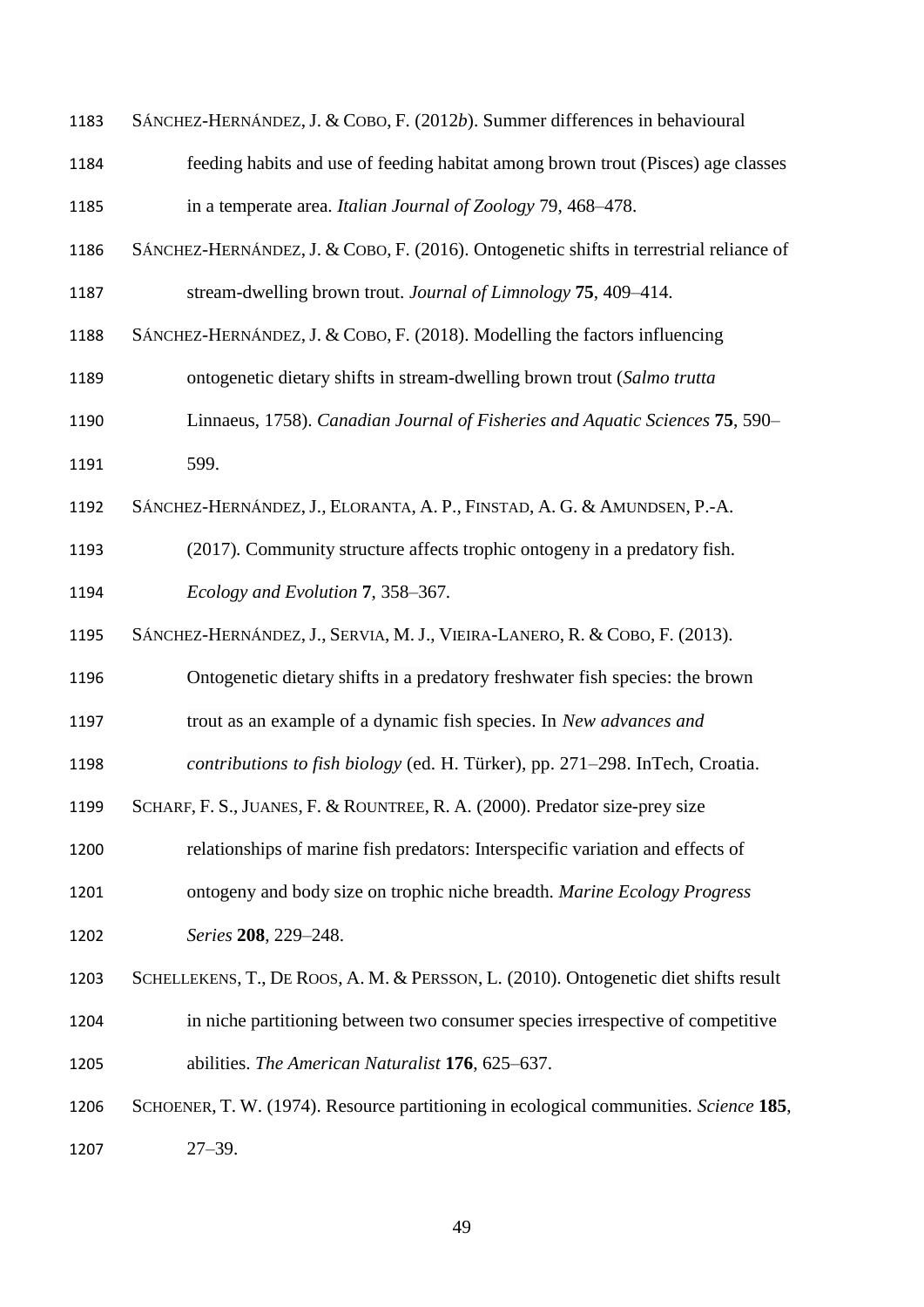| 1208 | SHEDD, K. R., VON HIPPEL, F. A., WILLACKER, J. J., HAMON, T. R., SCHLEI, O. L.,  |
|------|----------------------------------------------------------------------------------|
| 1209 | WENBURG, J. K., MILLER, J. L. & PAVEY, S. A. (2015). Ecological release leads    |
| 1210 | to novel ontogenetic diet shift in kokanee (Oncorhynchus nerka). Canadian        |
| 1211 | Journal of Fisheries and Aquatic Sciences 72, 1718-1730.                         |
| 1212 | SHERWOOD, G. D., PAZZIA, I., MOESER, A., HONTELA, A. & RASMUSSEN, J. B. (2002).  |
| 1213 | Shifting gears: Enzymatic evidence for the energetic advantage of switching diet |
| 1214 | in wild-living fish. Canadian Journal of Fisheries and Aquatic Sciences 59,      |
| 1215 | 229-241.                                                                         |
| 1216 | SILVA, S., BARCA, S. & COBO, F. (2016). Advances in the study of sea lamprey     |
| 1217 | Petromyzon marinusLinnaeus, 1758, in the NW of the Iberian Peninsula. In         |
| 1218 | Jawless Fishes of the World, Volume 1 (eds. A. Orlov & R. Beamish), pp. 346–     |
| 1219 | 385. Cambridge Scholars Publishing: Newcastle upon Tyne, UK.                     |
| 1220 | SMITH, T. B. & SKÚLASON, S. (1996). Evolutionary significance of resource        |
| 1221 | polymorphisms in fishes, amphibians, and birds. Annual Review of Ecology,        |
| 1222 | Evolution, and Systematics 27, 111–133.                                          |
| 1223 | STERGIOU, K. I. & FOURTOUNI, H. (1991). Food habits, ontogenetic diet shift and  |
| 1224 | selectivity in Zeus faber Linnaeus, 1758. Journal of Fish Biology 39, 589–603.   |
| 1225 | SVANBÄCK, R. & EKLÖV, P. (2002). Effects of habitat and food resources on        |
| 1226 | morphology and ontogenetic trajectories in perch. Oecologia 131, 61-70.          |
| 1227 | SVANBÄCK, R., QUEVEDO, M., OLSSON, J. & EKLÖV, P. (2015). Individuals in food    |
| 1228 | webs: The relationships between trophic position, omnivory and among-            |
| 1229 | individual diet variation. Oecologia 178, 103-114.                               |
| 1230 | TACHET, H., RICHOUX, P., BOURNAUD, M. & USSEGLIO-POLATERA, P. (2010).            |
| 1231 | Invertébrés d'eau douce. Systématique, biologie, écologie. CNRS Editions,        |
| 1232 | Paris.                                                                           |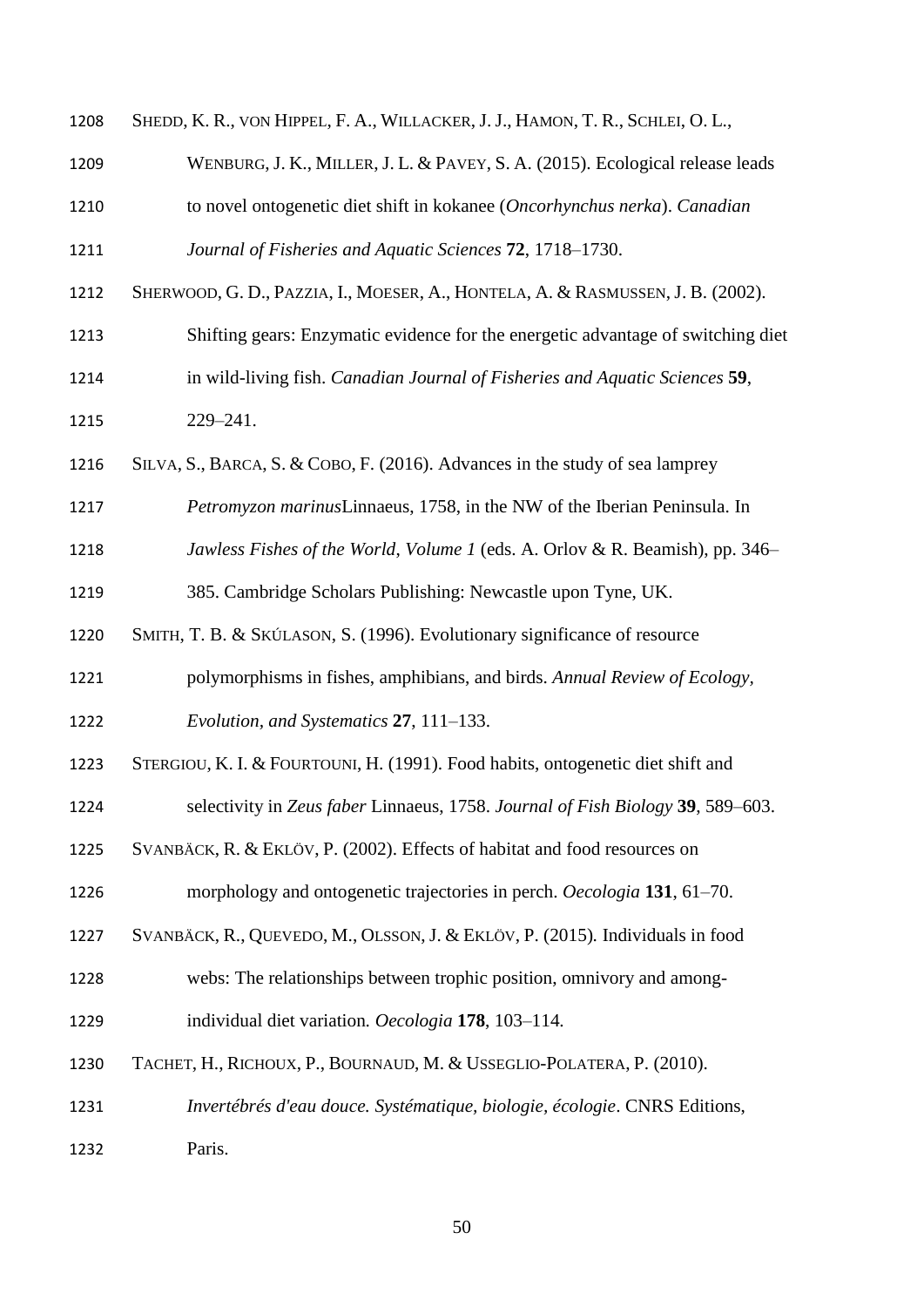| 1233 | TAKIMOTO, G. (2003). Adaptive plasticity in ontogenetic niche shifts stabilizes       |
|------|---------------------------------------------------------------------------------------|
| 1234 | consumer-resource dynamics. The American Naturalist 162, 93–109.                      |
| 1235 | TANAKA, Y., MINAMI, H., ISHIHI, Y., KUMON, K., HIGUCHI, K., EBA, T., NISHI, A.,       |
| 1236 | NIKAIDO, H. & SHIOZAWA, S. (2014). Differential growth rates related to               |
| 1237 | initiation of piscivory by hatchery-reared larval Pacific bluefin tuna Thunnus        |
| 1238 | orientalis. Fishery Science 80, 1205-1214.                                            |
| 1239 | TEN BRINK, H. & DE ROOS A. M. (2017). A parent-offspring trade-off limits the         |
| 1240 | evolution of an ontogenetic niche shift. The American Naturalist 190, 45–60.          |
| 1241 | VAN LEEUWEN, A., HUSS, M., GÅRDMARK, A., CASINI, M., VITALE, F., HJELM, J.,           |
| 1242 | PERSSON, L. & DE ROOS A. M. (2013). Predators with multiple ontogenetic               |
| 1243 | niche shifts have limited potential for population growth and top-down control        |
| 1244 | of their prey. The American Naturalist 182, 53–66.                                    |
| 1245 | VAN LEEUWEN, A., HUSS, M., GÅRDMARK, A. & DE ROOS, A. M. (2014). Ontogenetic          |
| 1246 | specialism in predators with multiple niche shifts prevents predator population       |
| 1247 | recovery and establishment. <i>Ecology</i> 95, 2409–2422.                             |
| 1248 | VEJŘÍKOVÁ, I., ELORANTA, A. P., VEJŘÍK, L., ŠMEJKAL, M., ČECH, M., SAJDLOVÁ, Z.,      |
| 1249 | FROUZOVÁ, J., KILJUNEN, M. & PETERKA, J. (2017). Macrophytes shape trophic            |
| 1250 | niche variation among generalist fishes. PLoS ONE 12, e0177114                        |
| 1251 | VENTURELLI, P. A., MURPHY, C. A., SHUTER, B. J., JOHNSTON, T. A., DE GROOT, P. J. V., |
| 1252 | BOAG, P. T., CASSELMAN, J. M., MONTGOMERIE, R., WIEGAND, M. D. & LEGGET,              |
| 1253 | W. C. (2010). Maternal influences on population dynamics: Evidence from an            |
| 1254 | exploited freshwater fish. Ecology 91, 2003–2012.                                     |
| 1255 | WALTERS, C. J. & JUANES, F. (1993). Recruitment limitation as a consequence of        |
| 1256 | natural selection for use of restricted feeding habitats and predation risk taking    |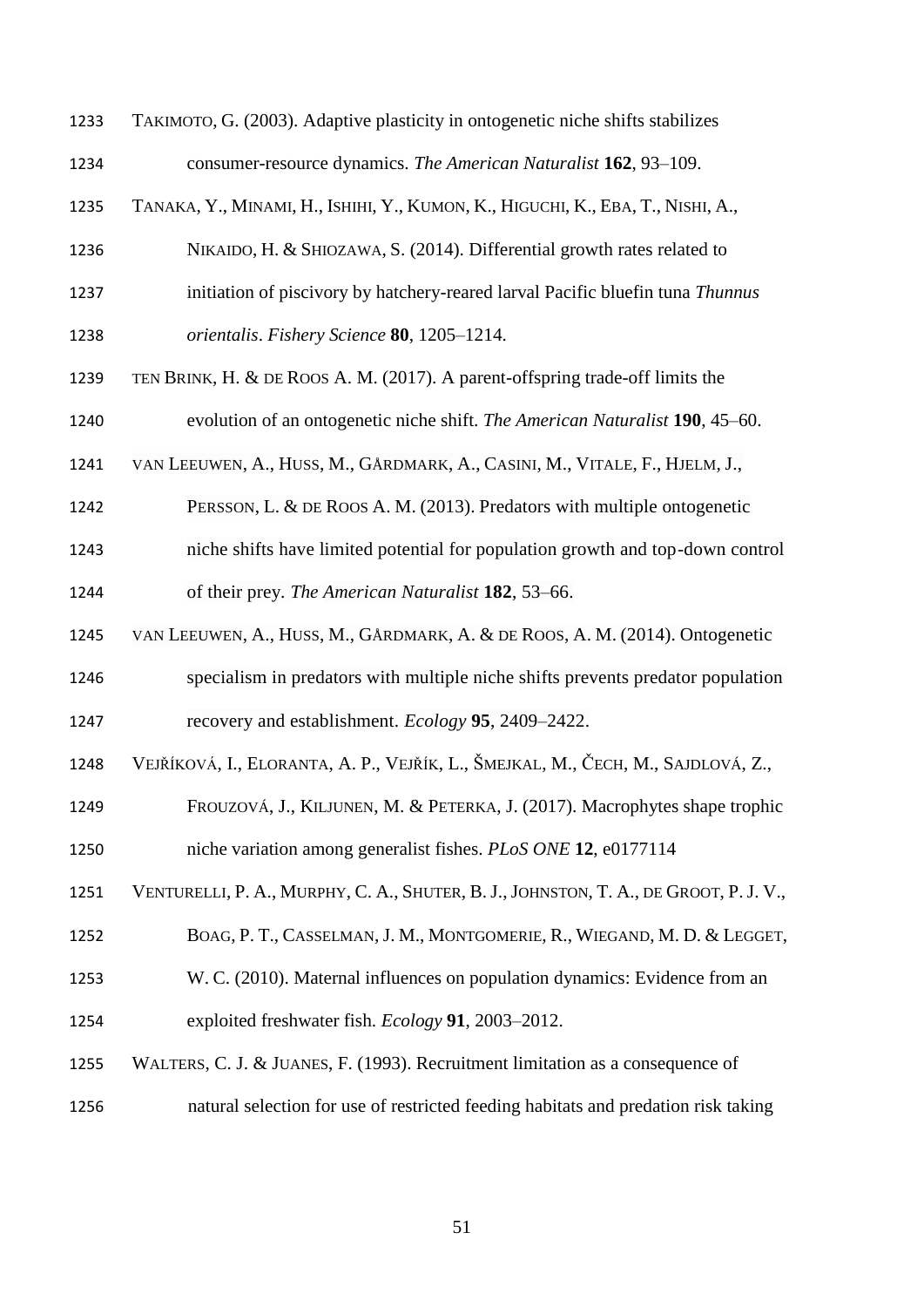by juvenile fishes. *Canadian Journal of Fisheries and Aquatic Sciences* **50**, 2058–2070.

| 1259 | WANG, Y., Lu, Y., ZHANG, Y., NING, Z., LI, Y., ZHAO, Q., Lu, H., Huang, R., Xia, X.,   |
|------|----------------------------------------------------------------------------------------|
| 1260 | Feng, Q., Liang, X., Liu, K., Zhang, L., Lu, T., Huang, T., et al. (2015). The         |
| 1261 | draft genome of the grass carp ( <i>Ctenopharyngodon idellus</i> ) provides insights   |
| 1262 | into its evolution and vegetarian adaptation. Nature Genetics 47, 625–631.             |
| 1263 | WANZENBÖCK, J. & SCHIEMER, F. (1989). Prey detection in cyprinids during early         |
| 1264 | development. Canadian Journal of Fisheries and Aquatic Science 46, 995-1001.           |
| 1265 | WERNER, E. E. (1986). Species interactions in freshwater fish communities. In          |
| 1266 | Community ecology (eds J. Diamond & T. J. Case), pp. 344–358. New York,                |
| 1267 | NY: Harper and Row.                                                                    |
| 1268 | WERNER, E. E. & GILLIAM, J. F. (1984). The ontogenetic niche and species interactions  |
| 1269 | in size-structured populations. Annual Review of Ecology, Evolution, and               |
| 1270 | Systematics 15, 393-425.                                                               |
| 1271 | WERNER, E. E. & HALL, D. J. (1988). Ontogenetic habitat shifts in the bluegill sunfish |
| 1272 | (Lepomis macrochirus): the foraging rate–predation risk trade-off. Ecology 69,         |
| 1273 | 1352-1366.                                                                             |
| 1274 | WINEMILLER, K. O. (1989). Ontogenetic diet shifts and resource partitioning among      |
| 1275 | piscivorous fishes in the Venezuelan llanos. Environmental Biology of Fishes           |
| 1276 | 26, 177-199.                                                                           |
| 1277 | WHITELEY, A. R. (2007). Trophic polymorphism in a riverine fish: morphological,        |
| 1278 | dietary, and genetic analysis of mountain whitefish. Biological Journal of the         |
| 1279 | Linnean Society 92, 253-267.                                                           |
| 1280 | WOLLRAB, S., DE ROOS, A. M. & DIEHL, S. (2013). Ontogenetic diet shifts promote        |
| 1281 | predator-mediated coexistence. Ecology 94, 2886–2897.                                  |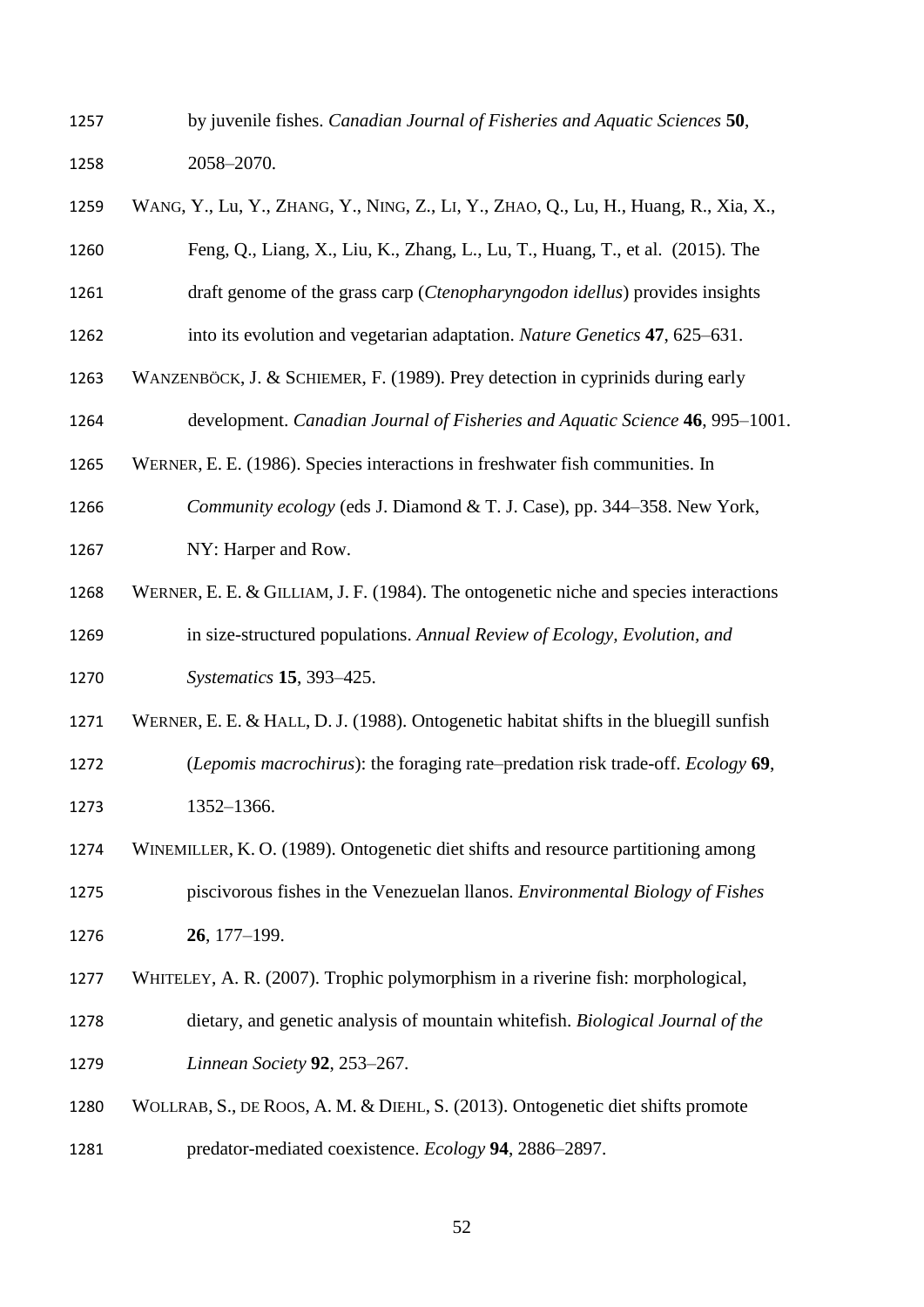- WOODWARD, G., EBENMAN, B., EMMERSON, M., MONTOYA, J. M., OLESEN, J. M.,
- VALIDO, A. & WARREN, P. H. (2005). Body size in ecological networks. *Trends in Ecology & Evolution* **20**, 402–409.
- WU, L. & CULVER, D. A. (1992). Ontogenetic diet shift in Lake Erie age-0 yellow perch
- (*Perca flavescens*): a size-related response to zooplankton density. *Canadian*
- *Journal of Fisheries and Aquatic Sciences* **49**, 1932–1937.
- YAGI, M. & OIKAWA, S. (2014). Ontogenetic phase shifts in metabolism in a flounder *Paralichthys olivaceus*. *Scientific Reports* **4**, 7135.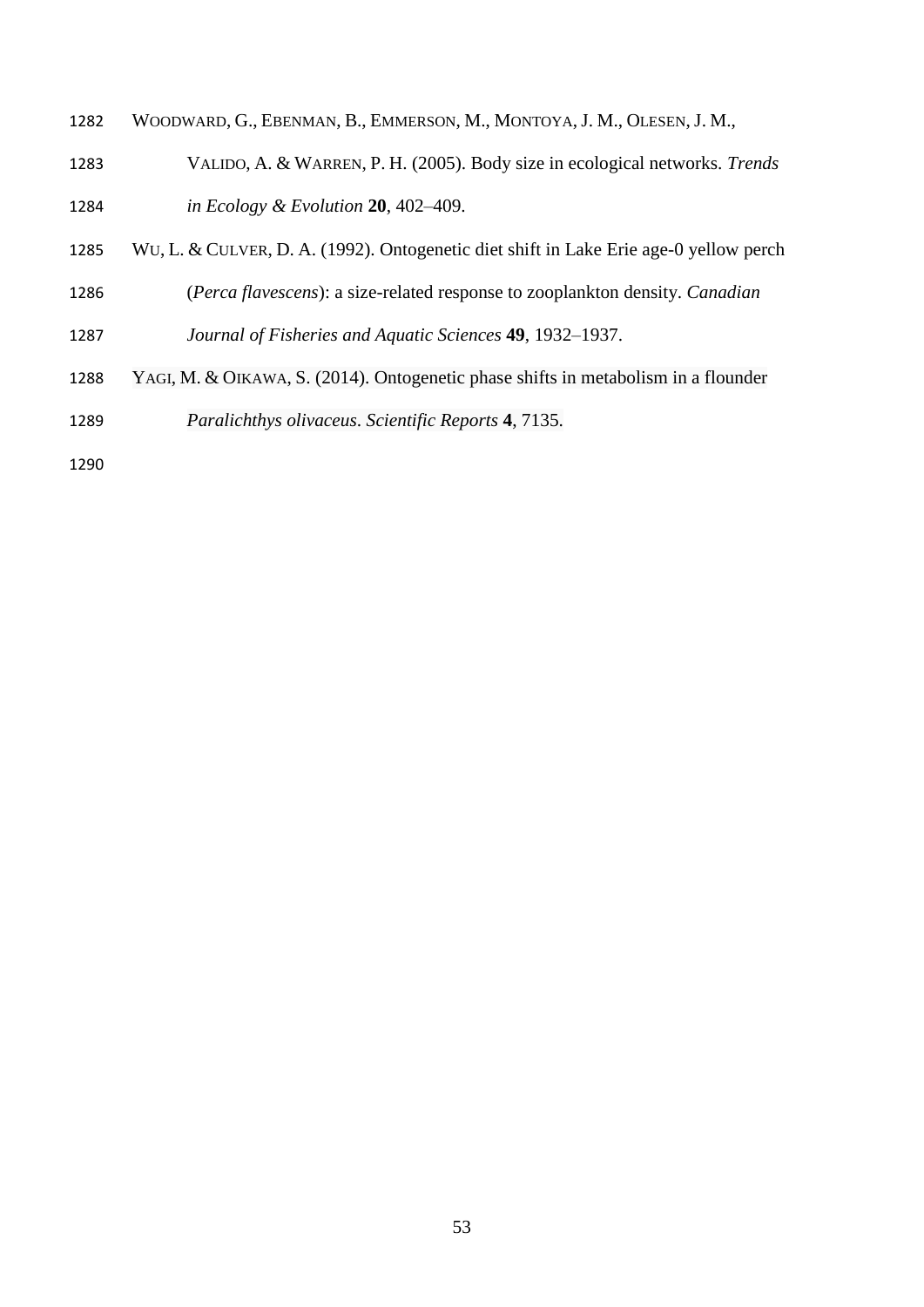# 1291 Table 1. The potential drivers of ontogenetic dietary shifts (ODSs) in fishes.

| Driving<br>mechanism                          | Evidence supporting                                                                                                                                                                                                                                | Evidence refuting                                                       | Mechanism underlying                                                                                                                                                                             |  |  |  |  |
|-----------------------------------------------|----------------------------------------------------------------------------------------------------------------------------------------------------------------------------------------------------------------------------------------------------|-------------------------------------------------------------------------|--------------------------------------------------------------------------------------------------------------------------------------------------------------------------------------------------|--|--|--|--|
| (1) Predation risk                            | Werner & Gilliam (1984); Werner &<br>Hall (1988); Walters & Juanes (1993);<br>Dahlgren & Eggleston (2000);<br>Reñones et al. (2002); Kimirei et al.<br>(2013)                                                                                      |                                                                         | To minimise predation risk and consequently mortality, fish change habitat use which, in turn, leads to changes in<br>feeding because of changes in prey availability                            |  |  |  |  |
| (2) Competition                               | Werner & Hall (1988); Persson &<br>Greenberg (1990); Persson & Hansson<br>(1999); Huss et al. (2008); Choi &<br>Suk (2012); Kimirei et al. (2013);<br>Sánchez-Hernández & Cobo (2018)                                                              |                                                                         | Competitive interactions (both intra- and interspecific) promote ODSs, enabling coexistence in fish<br>populations/communities                                                                   |  |  |  |  |
| $(3)$ Prey<br>availability and<br>suitability | Wu & Culver (1992); Hjelm et al.<br>(2000); García-Berthou (2002);<br>Takimoto (2003); Nunn et al. (2007);<br>Choi & Suk (2012); Kimirei et al.<br>(2013); Sánchez-Hernández & Cobo<br>(2018)                                                      |                                                                         | Prey characteristics (availability, abundance and structure) impose the limitation of switching to an alternative<br>food source (i.e. it requires that the new food resource becomes available) |  |  |  |  |
| (4) Habitat use                               | Werner & Hall (1988); McCormick<br>(1998); Dahlgren & Eggleston (2000);<br>Lukoschek & McCormick (2001);<br>Knudsen et al. (2006); Choi & Suk<br>(2012); Dixon et al. (2012); Hertz et<br>al. (2016); Polte et al. (2017);<br>Hammar et al. (2018) | Eggold & Motta $(1992)$ ;<br>Cocheret de la Morinière et al.<br>(2003)  | Many studies have corroborated ontogenetic changes in habitat use, but these shifts are linked to changes in diet as<br>consequence of changes in prey availability                              |  |  |  |  |
| (5) Morphological<br>constraints              | Eggold & Motta (1992); Magalhães<br>(1993); Mittelbach & Persson (1998);<br>Hjelm et al. (2000); Scharf et al.<br>(2000); Linde et al. (2004); Belinda et<br>al. (2005); Sánchez-Hernández et al.<br>(2013)                                        |                                                                         | Allometric changes in morphological traits (mouth gape and gill rakers) make new food resources available and<br>consequently ODSs                                                               |  |  |  |  |
| $(6)$ Swimming<br>ability                     | Juanes & Conover (1994a); Hasegawa<br>et al. (2012); Sánchez-Hernández &<br>Cobo (2018)                                                                                                                                                            |                                                                         | Ontogenetic improvements in swimming ability as a result of development enable improve attack success and<br>reduce activity costs of preying on mobile prey                                     |  |  |  |  |
| (7) Gut length                                | Davis et al. (2013)                                                                                                                                                                                                                                | Belinda et al. (2005); German &<br>Horn (2006); German et al.<br>(2014) | Ontogenetic changes in gut morphology and physiology can favour the switch to animal diets based on a<br>biological principle (gut length and diet's animal proportion are negatively related)   |  |  |  |  |
| (8) Metabolism<br>and enzymes                 | Sherwood et al. (2002); Drewe et al.<br>(2004); Jackson et al. (2004)                                                                                                                                                                              | German et al. (2004); Pradhan et<br>al. (2013); German et al. (2014)    | Genetically programmed ontogenetic changes in metabolism and enzymes can canalise the size at which ODSs<br>occur                                                                                |  |  |  |  |
| $(9)$ Feeding<br>behaviour and                | Werner & Hall (1988); Browman &<br>O'Brien (1992); Eggold & Motta                                                                                                                                                                                  |                                                                         | Behavioural changes across ontogeny can drive ODSs, but this seems to depend on prey availability and predation<br>risk                                                                          |  |  |  |  |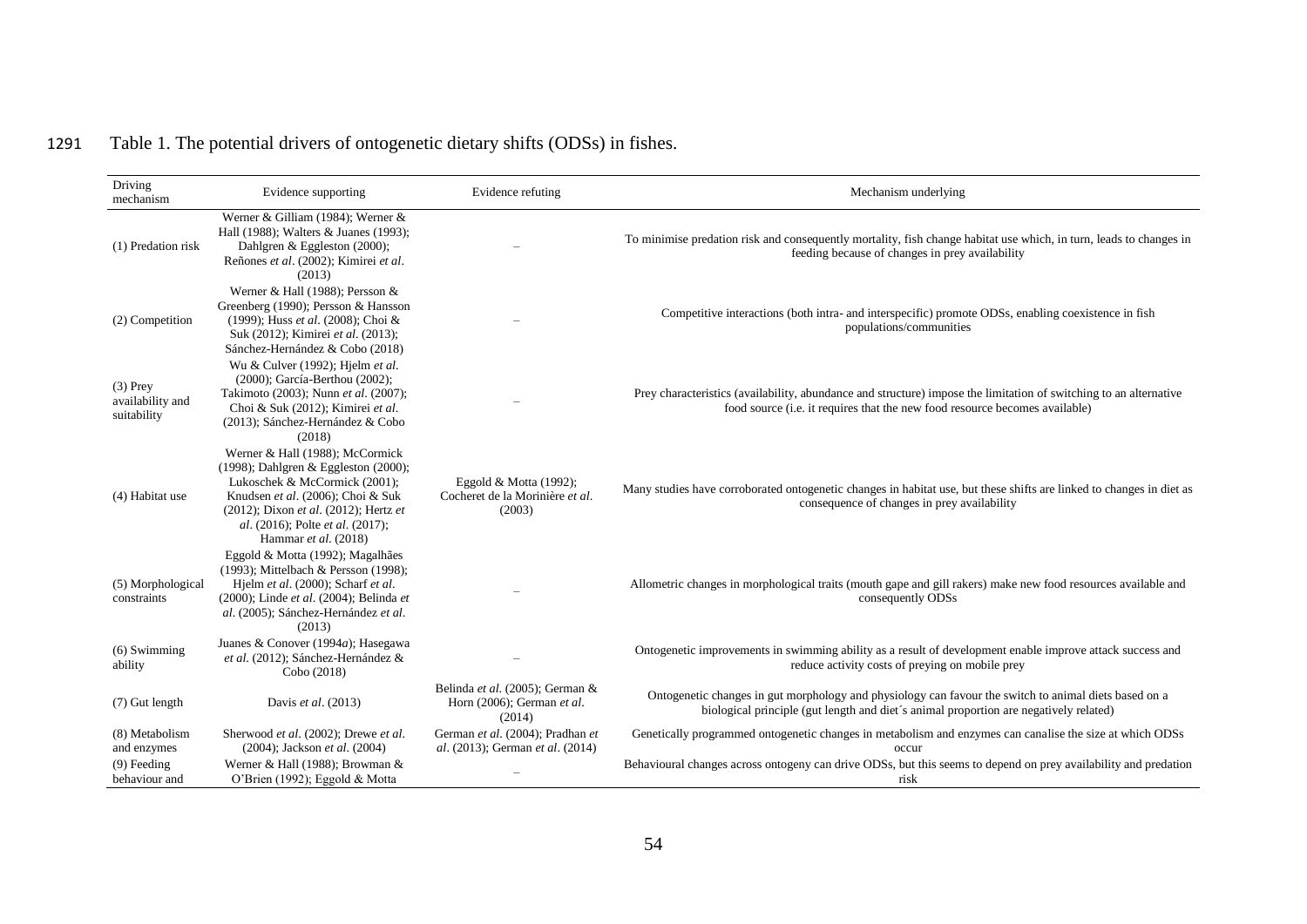| foraging modes | (1992); Wu & Culver (1992); Persson          |
|----------------|----------------------------------------------|
|                | & Brönmark (2002a,b); Linde et al.           |
|                | $(2004)$ ; Gustafsson et al. $(2010)$ ; Choi |
|                | & Suk (2012); Sánchez-Hernández &            |
|                | Cobo (2018)                                  |
|                |                                              |